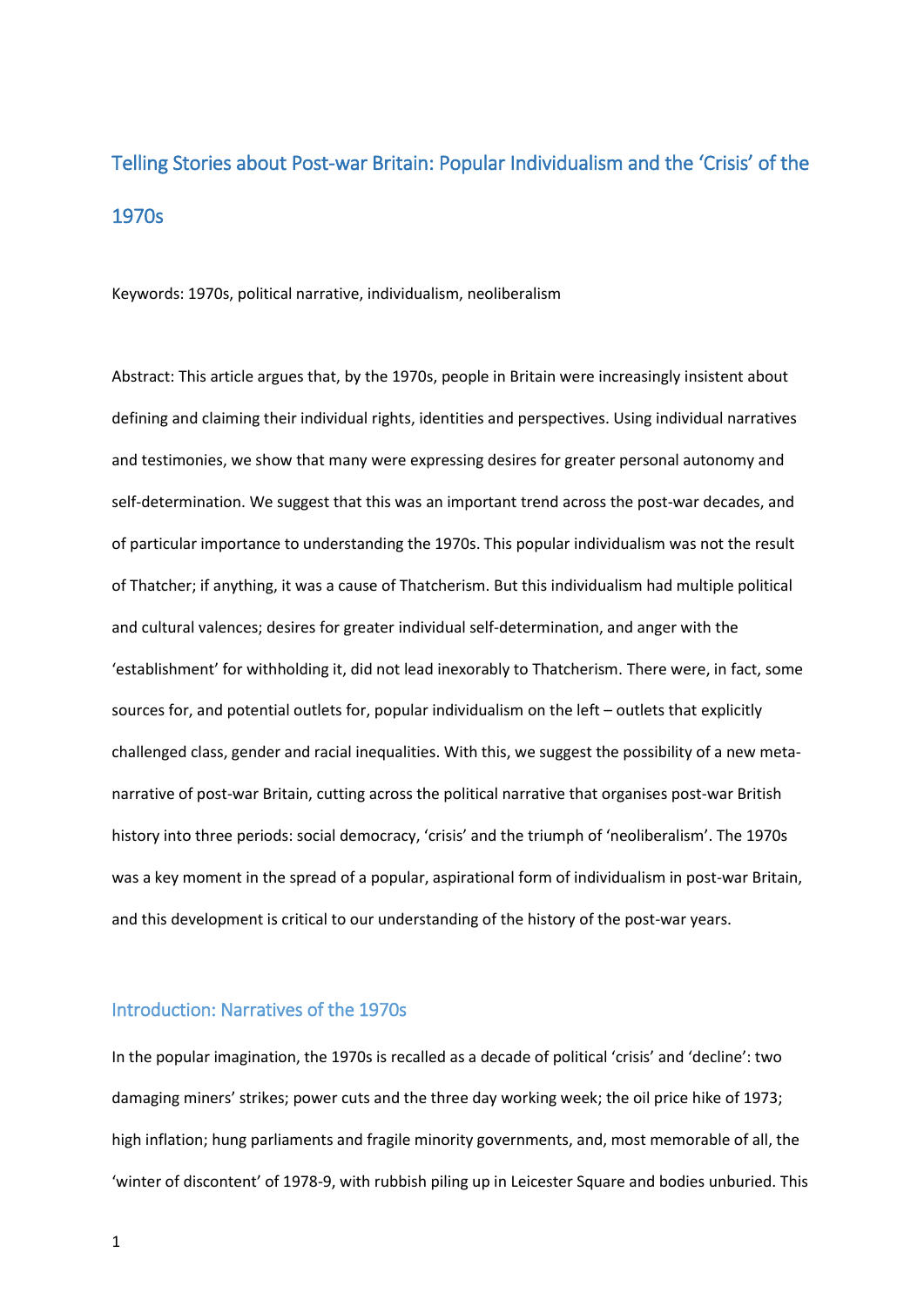story of crisis has become near-synonymous with a story of the inevitable *failure* of the British left, with recent warnings for instance that first, Ed Miliband and, later, Jeremy Corbyn were poised to take Britain 'back to the 1970s'.<sup>1</sup> The 1970s is the decade when the social democratic settlement is said to have broken under the weight of its economic, social and post-colonial contradictions, supplanted by an intellectually vigorous and well-organised neoliberalism peddled by various agents of the right. This view of the decade is familiar from popular depictions of the period – such as James Graham's 2012 play *This House*<sup>2</sup> – but it also still dominates survey histories of post-war Britain.<sup>3</sup> The 1970s is presented as the end-point of increasingly feeble attempts to maintain the post-war settlement, as its two great pillars, the welfare state and mixed economy, buckled under internal contradictions and external challenges which respected no national boundaries (relative economic stagnation, youth culture, the end of empire, to name but a few).

This historical account owes much to Paul Addison's famous theory of a top-level 'post-war consensus' on the framework and constraints of policy-making. This was first stated in 1975, just as Margaret Thatcher and Keith Joseph were beginning to develop a similar narrative – though in their highly politicised account the post-war 'socialist' consensus was blamed for supposed national decline.<sup>4</sup> Many challenges have been offered to Addison's thesis of 'consensus'.<sup>5</sup> However, the 1970s

[http://www.independent.co.uk/news/uk/politics/marks-and-spencer-boss-stuart-rose-accuses-miliband-of](http://www.independent.co.uk/news/uk/politics/marks-and-spencer-boss-stuart-rose-accuses-miliband-of-returning-labour-to-the-seventies-10019958.html)[returning-labour-to-the-seventies-10019958.html](http://www.independent.co.uk/news/uk/politics/marks-and-spencer-boss-stuart-rose-accuses-miliband-of-returning-labour-to-the-seventies-10019958.html); Matthew Parris, 'Socialist revival will drag us back to the 1970s', *Times*, 30 July 2016: [http://www.thetimes.co.uk/article/socialist-revival-will-drag-us-back-to-the-](http://www.thetimes.co.uk/article/socialist-revival-will-drag-us-back-to-the-1970s-mbw297prv)[1970s-mbw297prv;](http://www.thetimes.co.uk/article/socialist-revival-will-drag-us-back-to-the-1970s-mbw297prv) accessed 29 Aug. 2016.

<sup>1</sup> See for instance, Kashmira Gander, 'Former Marks and Spencer boss Stuart Rose accuses Ed Miliband of returning Labour to the Seventies', *Independent*, 3 February 2015:

<sup>2</sup> James Graham, *This House* (London, 2013). First performed at the National Theatre, 2012.

<sup>3</sup> See for instance, Kenneth O. Morgan, *The People's Peace: British History since 1945* (Oxford, 1999); Peter Clarke, *Hope and Glory: Britain, 1900-1990* (London, 1997); Arthur Marwick, *A History of the Modern British Isles, 1914-1999: Circumstances, Events and Outcomes* (Oxford, 2000).

<sup>4</sup> Paul Addison, *The Road to 1945: British Politics and the Second World War* (London, 1994); Robert Saunders, '"Crisis? What Crisis?" Thatcherism and the Seventies', in Ben Jackson and Robert Saunders (eds), *Making Thatcher's Britain* (Cambridge, 2012), 25-43.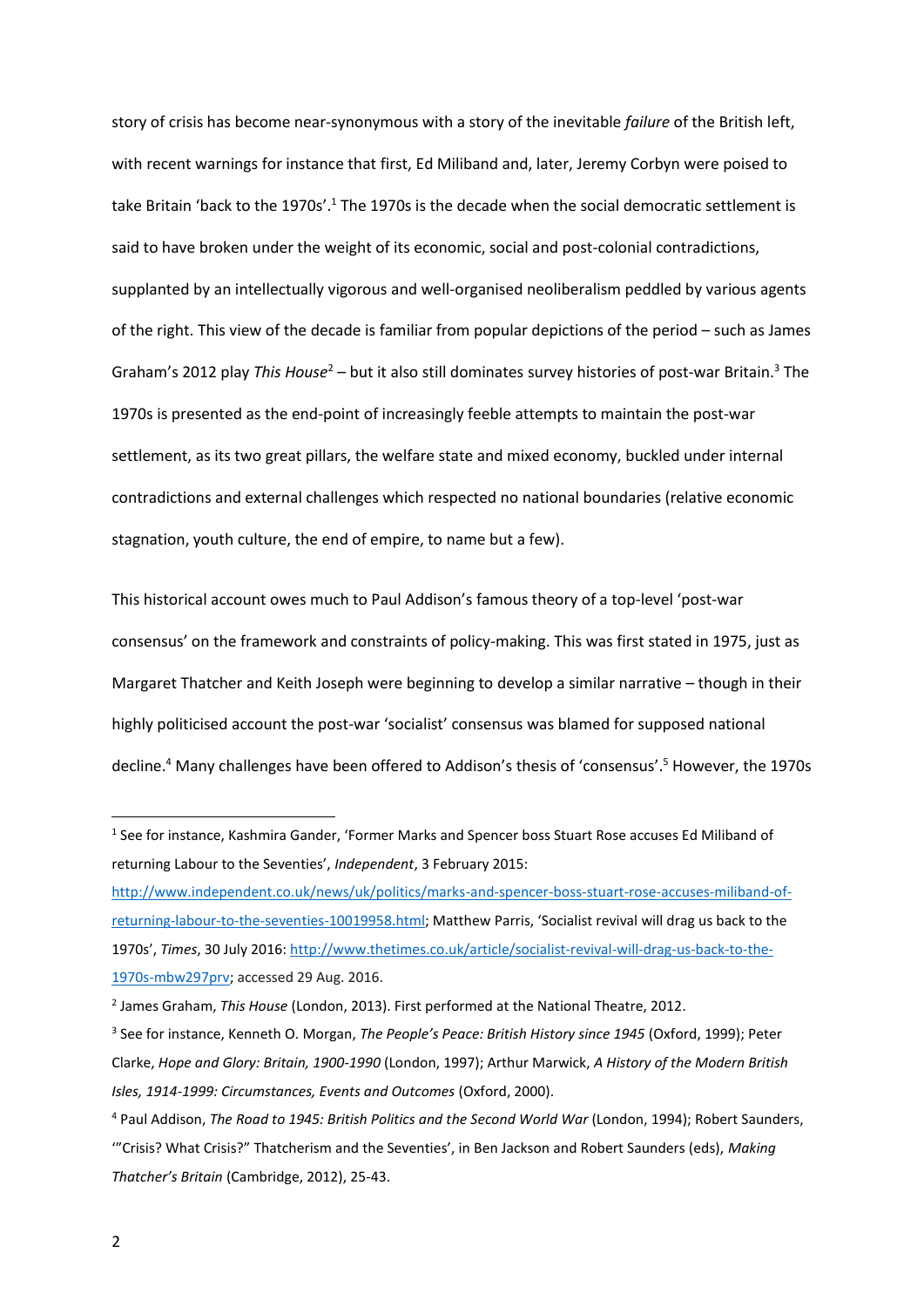remains the critical turning point in almost all narrative histories of post-war Britain. These histories often acknowledge that even in the 1950s or 1960s the supposed 'consensus' was never as monolithic or uncontested as that term suggests: Morgan calls it a mere 'façade';<sup>6</sup> Marwick stresses that it was a 'surface [...which] sparkled', while marked by deep contradictions underneath.<sup>7</sup> Nevertheless, the powerful chronology of 'consensus' (or at least 'settlement'), followed by 'crisis', and the triumph of a 'neoliberal' or 'Thatcherite' framework peddled by the right, has remained the dominant political narrative by which to understand the post-war period, and particularly the 1970s. Despite historical revisionism, no alternative meta-narrative has, thus far, been convincingly offered.

For several decades now, historians have been working to destabilise and historicise the narrative of social democratic settlement, crisis and neoliberal triumph. Colin Hay's important work deserves first mention: as long ago as 1996, Hay demonstrated how the tabloid media, buoyed by Thatcher and her supporters in the Conservative Party, constructed a narrative which posited the 'winter of discontent' as the final crisis-point of the social democratic settlement.<sup>8</sup> Paralleling his work, various scholars have deconstructed the longer development of narratives of 'decline' (economic and postimperial) which grew from the mid-1950s onwards.<sup>9</sup> Jim Tomlinson has also shown that far from marking the 'death of Keynesianism', the 1970s represented only the temporary eclipse of an economic model which in fact became *more* influential in the 1990s and 2000s than it was in the

<sup>5</sup> Harriet Jones and Michael Kandiah, eds., *The Myth of Consensus: New Views on British History, 1945-64* (Basingstoke, 1996), see the introduction.

<sup>6</sup> Morgan, *People's Peace,* 3.

<sup>7</sup> Marwick, *History of the Modern British Isles*, 208.

<sup>8</sup> Colin Hay, 'Narrating Crisis: The Discursive Construction of the "Winter of Discontent"', *Sociology,* 30 (1996), 253-277.

<sup>9</sup> Jim Tomlinson, 'The Decline of the Empire and the Economic "Decline" of Britain', *Twentieth Century British History,* 14 (2003), 201-221; Jim. Tomlinson, *The Politics of Decline: Understanding Post-War Britain* (Harlow, 2000); Jim Tomlinson, 'Inventing "Decline": The Falling behind of the British Economy in the Postwar Years', *Economic History Review*, 49 (1996), 731-757; David Edgerton, *Warfare State: Britain, 1920-1970* (Cambridge, 2006).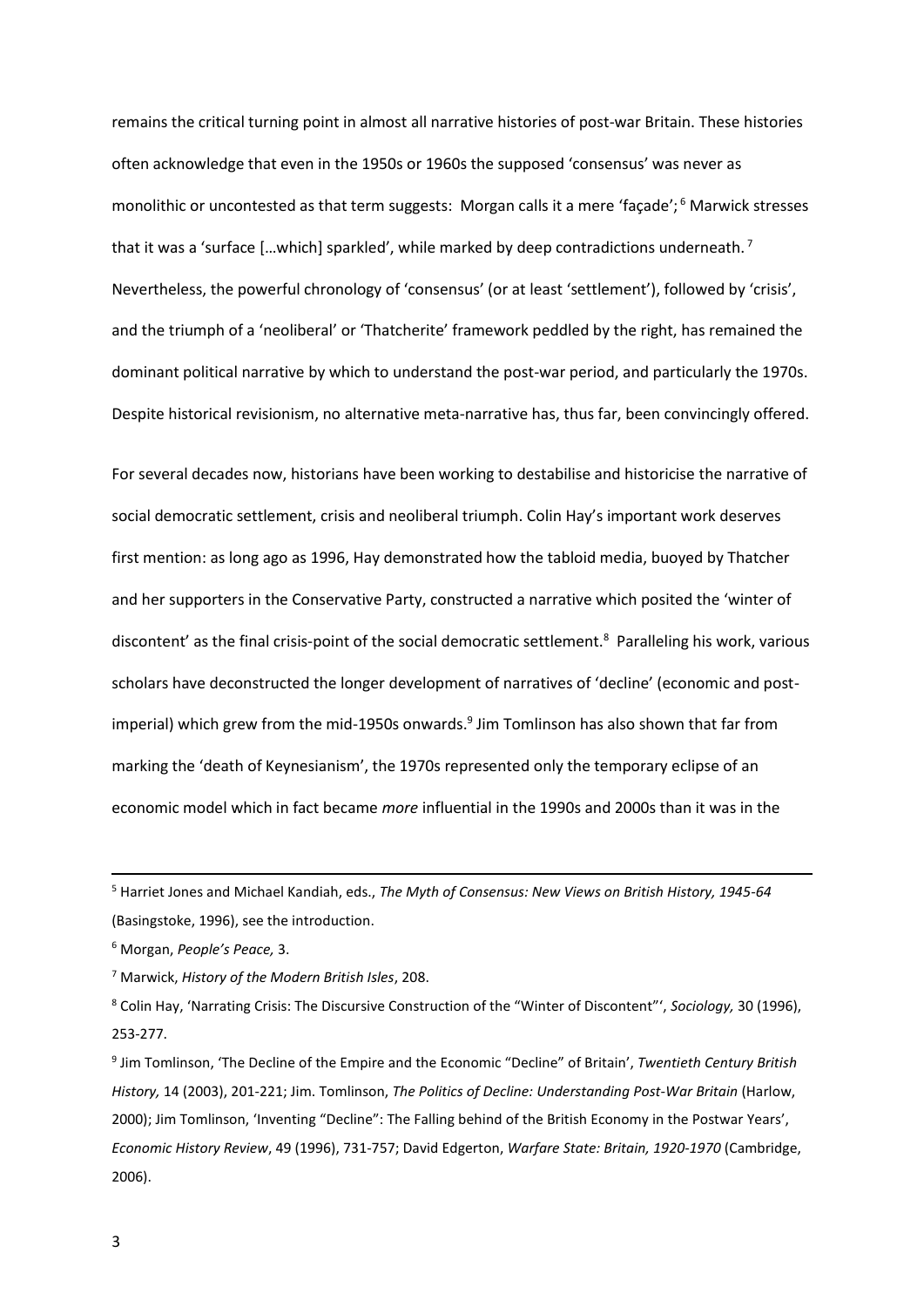1950s and 1960s.<sup>10</sup> More recently, Rob Saunders has shown how Thatcherites constructed a 'specific interpretation of the seventies that privileged particular responses' (Thatcher's own).<sup>11</sup> Several recent popular history books have also offered correctives to the picture of the decade as one of crisis: Alwyn Turner has highlighted the increasing take-up of many of the liberal reforms associated with the '60s, while Andy Beckett has emphasised the richness of popular culture and the prosperity many experienced, based on (by later standards) low unemployment and low inequality.<sup>12</sup> The discovery in 2004 by the radical think-tank, the New Economics Foundation, that by their new Measure of Domestic Progress (MDP) the best year since 1950 was 1976, epitomises this new, positive view of the 1970s.<sup>13</sup>

Yet, as Beckett admits, his book 'is not a complete rewriting of the decade. Something profound and unsettling did happen to Britain in the seventies, and Britons have been living with the consequences ever since'.<sup>14</sup> This unsettling thing, on closer inspection, looks remarkably like the breakdown of social-democracy: there were '[p]ressures building' and an 'unresolved political mood' that, inevitably, needed to be resolved.<sup>15</sup> Similarly, Turner in the end suggests that Thatcher's rise was the result of the political/economic crisis and the failure of social democracy to deliver: everyone else 'seemed to have run out of ideas on how to govern'.<sup>16</sup> In popular accounts the 1970s thus remain

<sup>10</sup> Jim Tomlinson, 'Tale of a Death Exaggerated: How Keynesian Politics Survived the 1970s', *Contemporary British History,* 21 (2007), 429-448.

<sup>&</sup>lt;sup>11</sup> Saunders, "Crisis? What Crisis?"', 25.

<sup>12</sup> Andy Beckett, *When the Lights Went Out: What Really Happened to Britain in the Seventies* (London, 2010), 3.

<sup>13</sup> Alwyn Turner, *Crisis? What Crisis?: Britain in the 1970s* (London, 2008), Introduction; Beckett, *When the Lights Went Out*, 4.

<sup>14</sup> Beckett, *When the Lights Went Out*, 4.

<sup>15</sup> Ibid., 434.

<sup>16</sup> Turner, 'Outro', *Crisis? What Crisis?*, 274.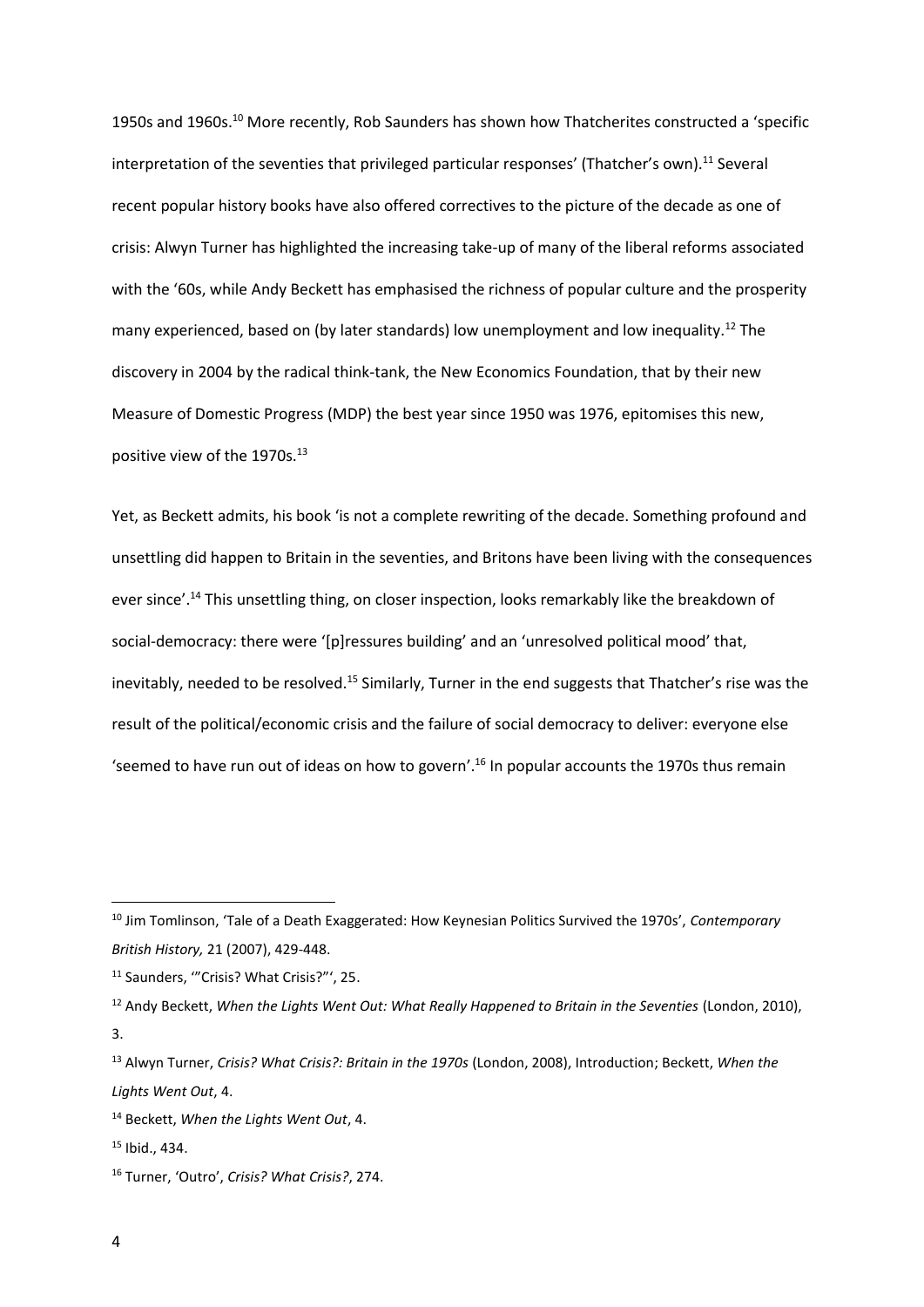the key turning point, and, as Rodney Lowe wrote in 2007, the decade remains 'the great division of the post-war years' in academic histories, too. 17

While revisionist works have deepened and complicated our historical understanding of the 1970s as a decade of 'crisis', Lawrence Black and Hugh Pemberton's recent reassessment of the decade potentially opens it up to new historical interpretations. Pemberton and Black insist that precisely *because of* the problems with the existing policy framework, the seventies was a decade of possibility, in which – in Peter Hall's phrase – a diverse 'marketplace of ideas' could flourish.<sup>18</sup> The contributors to their reassessment of the 1970s variously show that the construction of 'crisis' should be read in the strict meaning of the term as a moment of decision. It suggested *possibility* as well as danger. Thus Thatcherism appears not as the inevitable solution to an objective crisis, but as a contingent outcome; there were other possible solutions to the problems of the decade. Working with Black and Pemberton's notion of the 1970s as a decade of possibility, we want to suggest a different way of comprehending the political currents in motion at that time. Building on Sutcliffe-Braithwaite's research on the decline of deference in post-war Britain,<sup>19</sup> we want to highlight one key development of post-war culture which was pervasive by the 1970s and important in shaping the politics of the decade (and of the post-war period in general). That development is the rise of popular individualism, and, with this, the expansion of a particular politics of equality. This was a development which manifested multiple political possibilities, but which is rarely commented on in accounts of the 1970s. The growth of individualism, we argue, should not be seen as the 'result' of

<sup>17</sup> R. Lowe, 'Review: Life Begins in the Seventies? Writing and Rewriting the History of Postwar Britain', *Journal of Contemporary History,* 42 (2007), 161-169, at 162.

<sup>&</sup>lt;sup>18</sup> Lawrence Black and Hugh Pemberton, 'Introduction. The Benighted Decade? Reassessing the 1970s?', in Lawrence Black, Hugh Pemberton and Pat Thane (eds), *Reassessing 1970s Britain* (Manchester, 2013), 1-24, at 14; see Peter Hall's chapter for a discussion of the 1970s as a 'marketplace of ideas' in a different sense.

<sup>&</sup>lt;sup>19</sup> Florence Sutcliffe-Braithwaite, 'Class, Community and Individualism in English Politics and Society' (Ph.D. Dissertation, Faculty of History, University of Cambridge, 2014).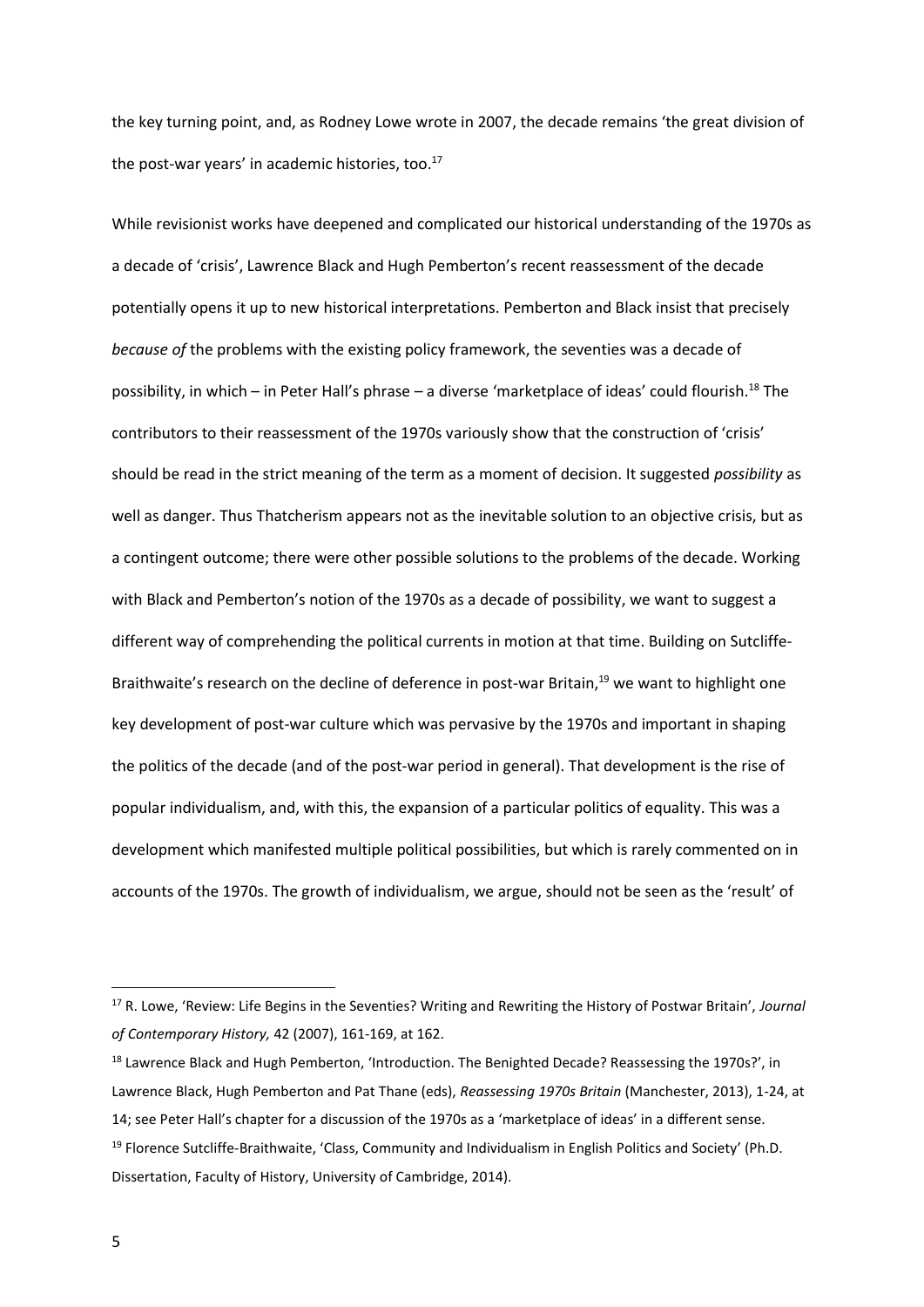Thatcherism. If anything, it was a trend Thatcher managed, through luck as well as political skill, to exploit. 20

In the 1960s, the post-war settlement began to appear, from various angles, deeply problematic. This was particularly true for the left. The decade opened with many in the Labour Party asking if they could ever win again.<sup>21</sup> By its end, the 'rediscovery of poverty' was well underway, throwing into question whether social democracy had really managed to deliver on its promise to abolish poverty.<sup>22</sup> Even some supporters were turning against large-scale, technocratic, expert-led approaches to government – such as modernist redevelopments of the built environment, or distant, unaccountable forms of local government.<sup>23</sup> Harold Wilson's governments of 1964-70, elected on a platform of optimistic, forward-looking, technocratic rhetoric, had suffered a series of serious economic setbacks and political defeats, and Wilson was ejected from power in 1970.<sup>24</sup> The 1960s set the scene for the 1970s in several more key ways. While secularization was a long-term process (and, indeed, is a highly contested term), there were significant shifts in the 1960s: Callum Brown has described the collapse of 'discursive' Christianity in the 1960s, and, more recently, Sam Brewitt-Taylor has suggested that the growing conviction of many churchmen in the 1960s that

<sup>&</sup>lt;sup>20</sup> Jon Lawrence and Florence Sutcliffe-Braithwaite, 'Margaret Thatcher and the Decline of Class Politics,' in Ben Jackson and Robert Saunders (eds), *Making Thatcher's Britain* (Cambridge, 2012).

<sup>21</sup> Mark Abrams and Richard Rose. *Must Labour Lose?* (London, 1960).

<sup>22</sup> Brian Abel-Smith and Peter Townsend, *The Poor and the Poorest: A New Analysis of the Ministry of Labour's Family Expenditure Surveys of 1953-54 and 1960* (London, 1965); Peter Townsend, *Poverty in the United Kingdom: A Survey of Household Resources and Standards of Living* (London, 1979); Selina Todd, 'Affluence, Class and Crown Street: Reinvestigating the Post-War Working Class', *Contemporary British History,* 22 (2008), 501-518.

<sup>&</sup>lt;sup>23</sup> See Otto Saumarez Smith, 'The Inner City Crisis and the End of Urban Modernism in 1970s Britain', *Twentieth Century British History* (advance access, August 11, 2016); David Ellis 'Pavement Politics: Community Action in Leeds, c.1960-1990', PhD Dissertation, University of York, 2015.

<sup>24</sup> See R. Coopey, Steven Fielding and Nick Tiratsoo. *The Wilson Governments, 1964-1970* (London, 1993).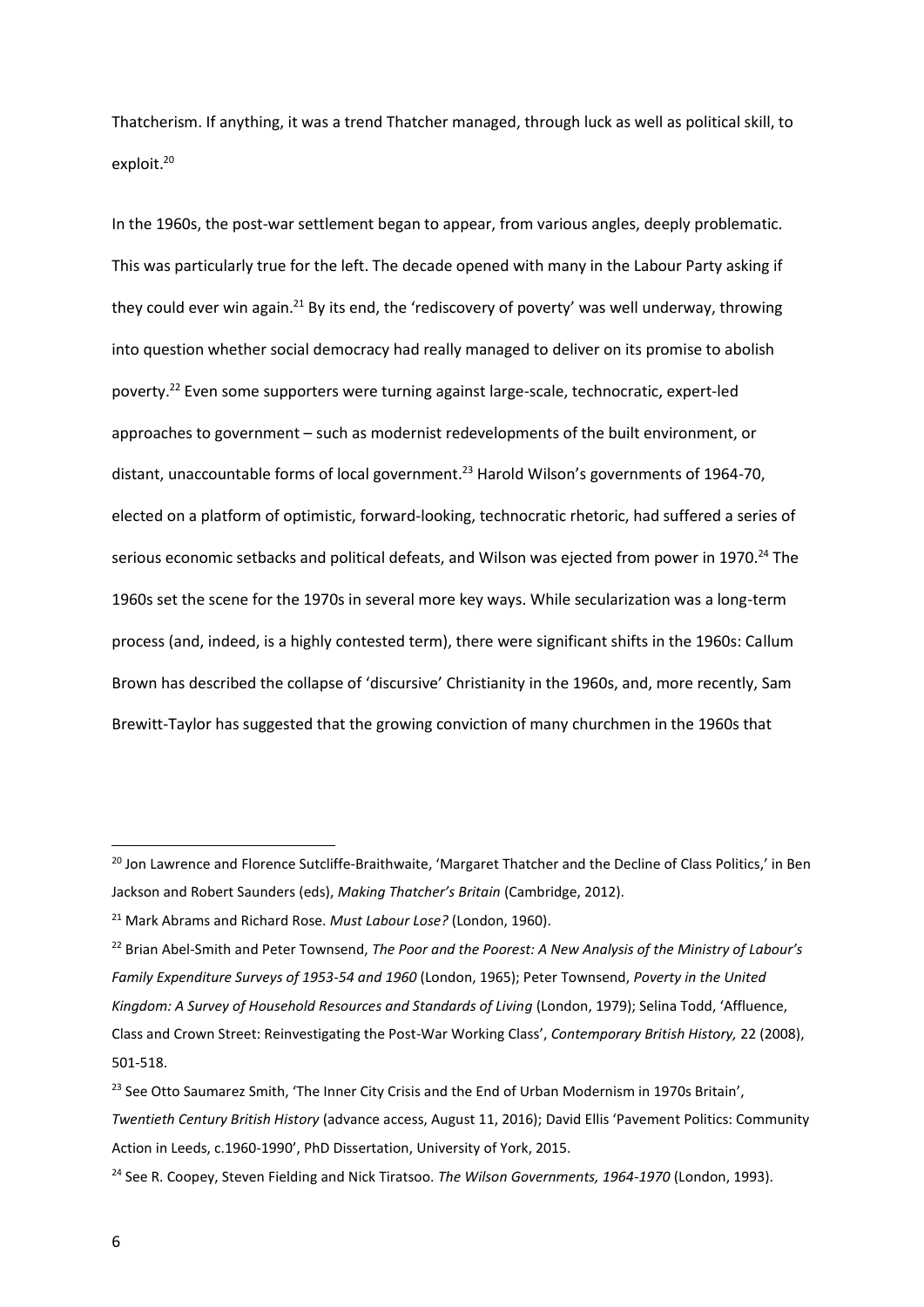'secularization' was occurring might have been a self-fulfilling prophecy.<sup>25</sup> It was also in the years from around 1957, when the Wolfenden report into homosexuality and prostitution was published, to the flurry of 'permissive' legislation on abortion, divorce, and homosexuality in the late 1960s, that the view that the job of the state was to regulate *only public*, and not private, morality triumphed.<sup>26</sup> By the opening of the 1970s, the ways in which religion and the state attempted to regulate public and private behaviour had changed significantly.

Many of the markers of a more 'individualistic' society took off during the 1970s. This was the moment when untraditional family structures rose unprecedentedly: there were sharp increases in the rate of births outside marriage, and in the proportion of these which were jointly registered (suggesting cohabiting but not married parents), as well as in divorce.<sup>27</sup> The 1970s saw the explosion of 'identity politics' and new social movements organised around a huge variety of causes and identities.<sup>28</sup> It was also in the 1970s that class voting began to erode sharply, leading to the decade being dubbed one of 'dealignment'. Combined with rising mass consumption, 'dealignment' led to the eventual elaboration of various theories about a growing individualism in the British electorate; people turned less to tradition, habit, family and community example, and class identity when going

 $\overline{a}$ 

<sup>&</sup>lt;sup>25</sup> Callum G. Brown, *The Death of Christian Britain: Understanding Secularisation, 1800-2000* (London, 2009); Sam Brewitt-Taylor, 'The Invention of a "Secular Society"? Christianity and the Sudden Appearance of Secularization Discourses in the British National Media, 1961-4', *Twentieth Century British History,* 24 (2013), 327-350; Danny Loss, 'The Institutional Afterlife of Christian England', *Journal of Modern History* (forthcoming, 2017).

<sup>&</sup>lt;sup>26</sup> Report of the Committee on Homosexual Offences and Prostitution (The Wolfenden Report), London, 1957, Cmnd. 247. See Chris Waters, 'Disorders of the Mind, Disorders of the Body Social: Peter Wildeblood and the Making of the Modern Homosexual', in Becky Conekin, Frank Mort, and Chris Waters, *Moments of Modernity: Reconstructing Britain: 1945-1964* (London, 1999); Stephen Brooke, *Sexual Politics: Sexuality, Family Planning, and the British Left from the 1880s to the Present Day* (Oxford, 2011), 134-151.

<sup>27</sup> David Coleman, 'Population and Family,' in A. H. Halsey and Josephine Webb, *Twentieth Century British Social Trends* (London, 2000). See Jane Lewis, *The End of Marriage?: Individualism and Intimate Relations* (Cheltenham, 2001).

<sup>28</sup> Adam Lent, *British Social Movements since 1945: Sex, Colour, Peace and Power* (Basingstoke, 2001).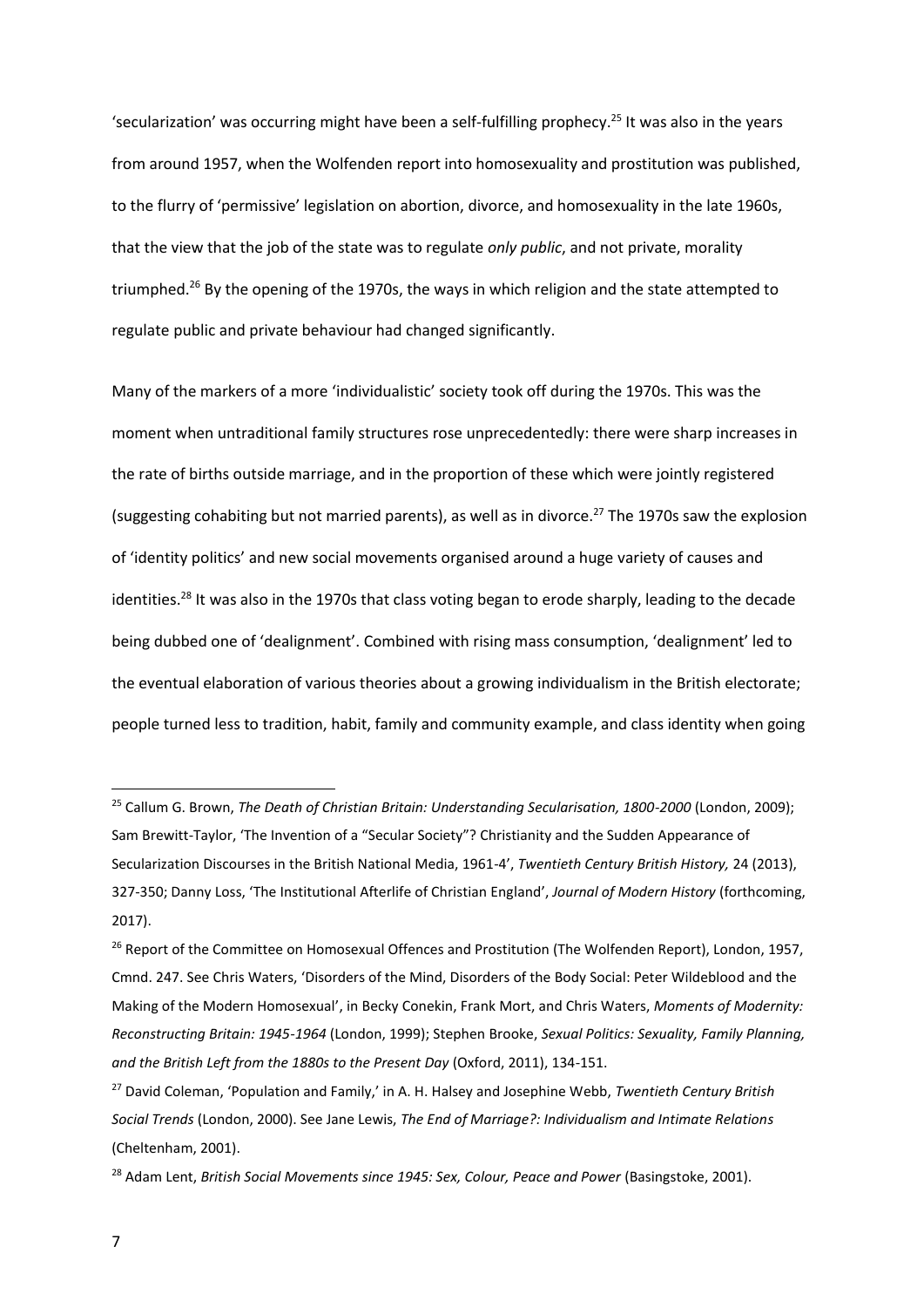to the polls. They made up their minds for themselves more often, changed their views more frequently, and weighed issues more carefully.<sup>29</sup> One team of sociologists concluded that 'each election is like a new shopping expedition'.<sup>30</sup> The metaphor points to the importance of the rise of the 'affluent society': many suggested, at the time and later, that the rise of consumerism in the post-war period was an important factor in the decline of the importance of class and the rise of a more individualistic society.<sup>31</sup> The result, by the 1970s and 1980s, was the proliferation of theories of 'dealignment' and individualism.

Of course, we need to view the rise of individualism in long-term perspective. Scholars have traced its development in various forms back to the Reformation, the Enlightenment, industrialisation, and a host of other transformations.<sup>32</sup> Multiple, interrelated economic, political, social and cultural developments need to be included in an explanation and description of the rise of individualistic attitudes post-war: the rhetoric of the 'People's War';<sup>33</sup> the post-war settlement, welfare state, and full employment that brought unprecedented security, 'affluence' and consumerism;<sup>34</sup> the end of

<sup>29</sup> Bo Särlvik and Ivor Crewe, *Decade of Dealignment: The Conservative Victory of 1979 and Electoral Trends in the 1970s* (Cambridge, 1983), 113; Richard Rose and Ian McAllister, *Voters Begin to Choose: From Closed-Class to Open Elections in Britain* (London, 1986).

<sup>30</sup> Hilde T. Himmelweit, Patrick Humphreys, Marianne Jaeger and Michael Katz, *How Voters Decide: A Longitudinal Study of Political Attitudes and Voting Extending over Fifteen Years* (London, 1981), 14. <sup>31</sup> E.g., Jeremy Seabrook, *What Went Wrong?: Working People and the Ideals of the Labour Movement* (London, 1978), 94-5.

<sup>32</sup> Emma Griffin, *Liberty's Dawn: A People's History of the Industrial Revolution* (New Haven, CT, 2013); James Hinton, 'Self Reflections in the Mass', *History Workshop Journal,* 75 (2013), 251-259, at 258; Stephen Greenblatt, *Renaissance Self-Fashioning: From More to Shakespeare* (Chicago, 1980); Dror Wahrman, *The Making of the Modern Self: Identity and Culture in Eighteenth-century England* (New Haven, CT, 2004); Steven Lukes, *Individualism* (Colchester, 1973); Charles Taylor, *Sources of the Self: The Making of the Modern Identity*  (Cambridge, 2008).

<sup>33</sup> John H. Goldthorpe, 'The Current Inflation: Towards a Sociological Account,' in Fred Hirsch and John H. Goldthorpe (eds), *The Political Economy of Inflation* (London, 1978).

<sup>34</sup> Stuart Middleton, '"Affluence" and the Left in Britain, c. 1958–1974', *English Historical Review,* 129 (2014), 107-138.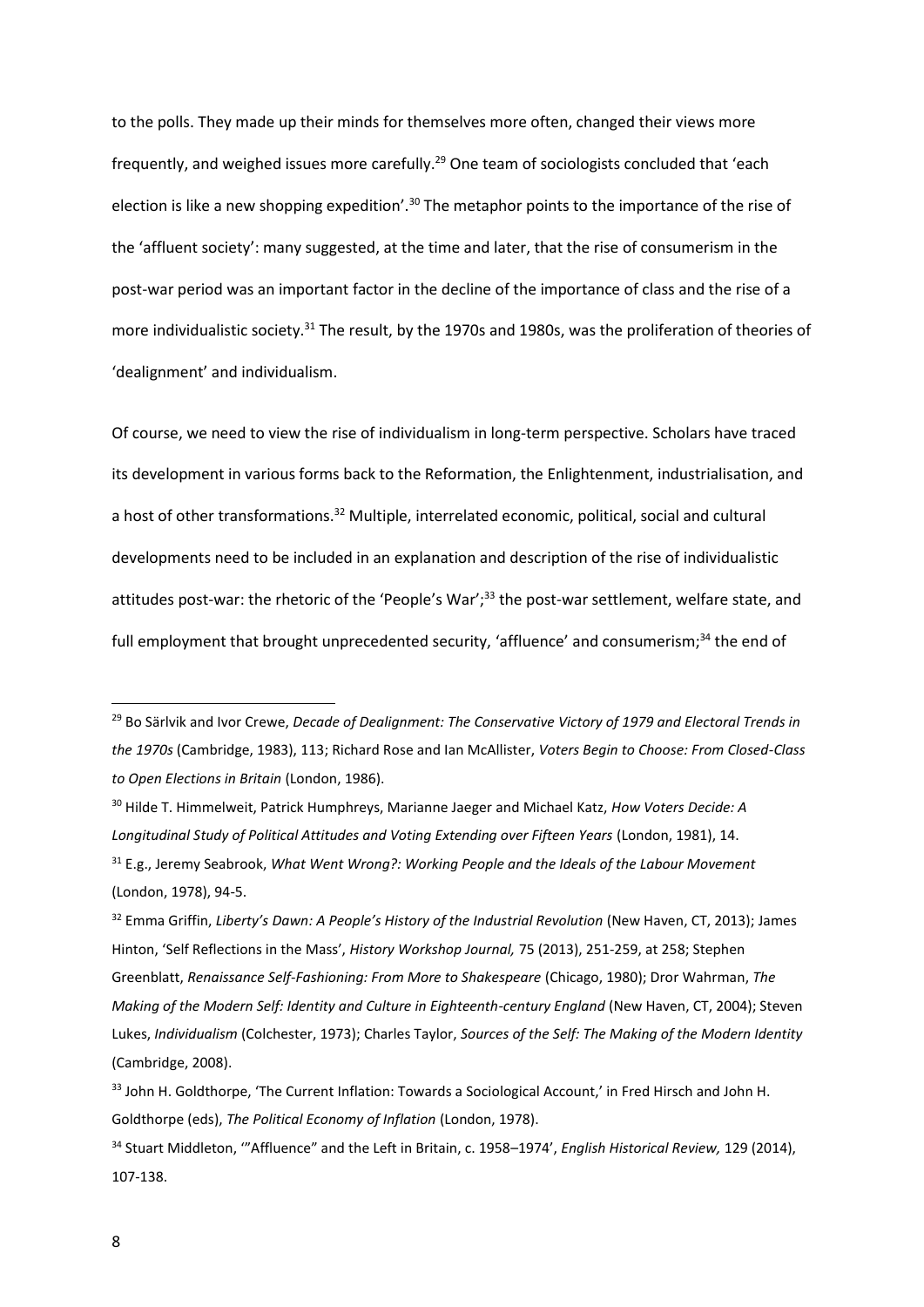empire and the concomitant crisis in the 'natural' (global and domestic) leadership of the British upper classes;<sup>35</sup> the end of military service; secularisation;<sup>36</sup> the expansion of education and the rhetoric (if unrealised) of meritocracy;<sup>37</sup> suburbanisation; the break-up of traditional communities; and companionate marriage.<sup>38</sup> Our intention here is not to try to disentangle this complex mixture: that is a much larger project. What we aim to do is to illuminate the character of this individualism in the 1970s, suggest some sources for it – sources which come from within progressive politics as well as elsewhere – and show that it did not lead in a straight line to Thatcherism, though elements of it could be drawn into line with her project.<sup>39</sup>

Thatcher is often presented as the chief architect of individualism; Hugo Young, for example, in a piece for the *Guardian* written in 2003 (and reprinted on the front page upon her death), identified as one of the three key changes for the worse associated with the Thatcher years a change in the 'temper of Britain and the British', as Thatcherism 'fathered a mood of tolerated harshness. Materialistic individualism was blessed as a virtue, the driver of national success'.<sup>40</sup> This was a widespread perception by the end of the 1980s. When Gallup asked in March 1990 whether certain things were 'in' or 'out' currently, 67 per cent of respondents thought that 'The "I'm alright Jack"

<sup>35</sup> David Cannadine, *Class in Britain* (London, 1998), 158-9; Peregrine Worsthorne, 'Class and Conflict in British Foreign Policy', *Foreign Affairs*, xxxvii (1959), 419-31; Tomlinson, 'The Decline of the Empire and the Economic "Decline" of Britain'.

<sup>36</sup> Brown, *The Death of Christian Britain*.

<sup>&</sup>lt;sup>37</sup> See Selina Todd, 'Educational Failure and Working-class Experience in England, 1918-2010', paper presented at the North American Conference on British Studies, Nov. 2014; Guy Ortolano, *The Two Cultures Controversy: Science, Literature and Cultural Politics in Postwar Britain,* (Cambridge, 2009).

<sup>38</sup> Claire Langhamer, *The English in Love: The Intimate Story of an Emotional Revolution* (Oxford, 2013).

<sup>39</sup> Ivor Crewe, Bo Särlvik, and James Alt, 'Partisan De-Alignment in Britain, 1964-1974', *British Journal of Political Science,* 7 (1977), 129-90.

<sup>40</sup> Hugo Young, 'She has Left a Dark Legacy that has Still Not Disappeared', *Guardian,* 9 April 2013, 2-3; see also, eg., Eric J. Evans, *Thatcher and Thatcherism* (London, 1997), 121, 124.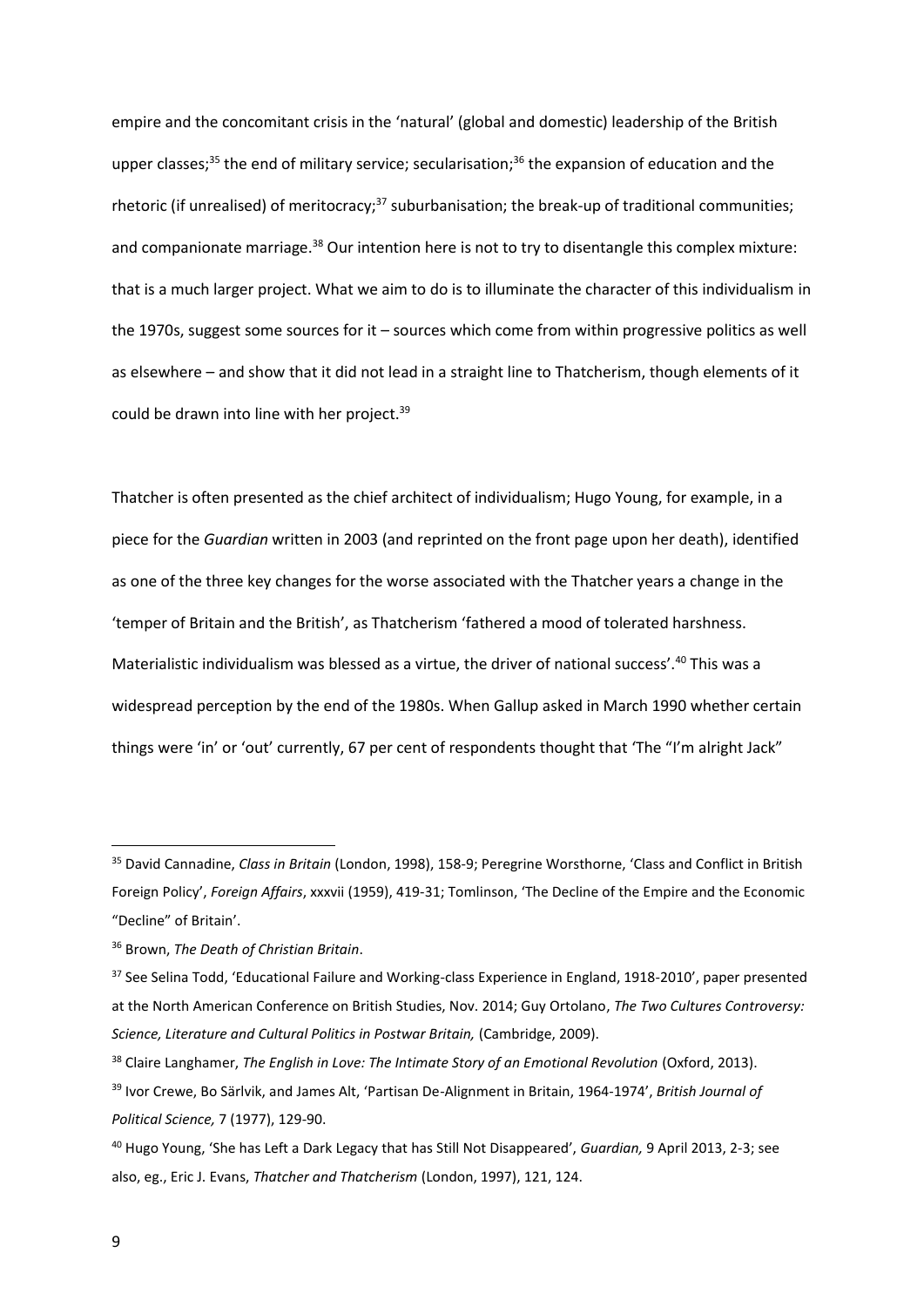attitude' was 'in'.<sup>41</sup> Young was echoing criticisms often made of the Thatcher governments. Sociologists like Harriet Bradley have imputed the spread of 'individualism' or 'the cult of individual responsibility' to Thatcher or the 'new right'.<sup>42</sup>

Under Neil Kinnock's leadership, Labour tried to reclaim from the Tories the status of the party standing up for 'individual liberty', while also implying that Thatcherism was the 'doctrine of callous individualism'.<sup>43</sup> By the late 1980s and early 1990s, focus group research showed that 'more individualistic values such as opportunities and choice' were strongly supported by many of the floating voters in the south whom Labour needed to win, but that these values were 'usually associated with the Conservatives'.<sup>44</sup> As an interviewee in Giles Radice's study, *Southern Discomfort,*  put it, the slogan 'Freedom for the individual' was 'obviously Conservative. The Labour party would put you in a group'.<sup>45</sup> Labour increasingly tried to make itself the party of these 'individualistic' values, while also criticising the Thatcherite version of the 'individualistic society'. Blair and his supporters built their vision of 'socialism' around the central premise that it should be contrasted, not with capitalism, but with (Thatcherite) individualism; Blair argued that Thatcher was right in some limited areas, but went wrong in 'promoting a rampant individualism that too often ignored citizens' responsibility for, and interest in, promoting the wider health of society'.<sup>46</sup>

There are alternative ways of thinking about 'individualism', though, which do not give Thatcherism such an important place in the story. In the late 1970s, Jeremy Seabrook posited consumer

<sup>41</sup> *Gallup Political Index*, no. 355, March 1990.

<sup>42</sup> Harriet Bradley, *Gender and Power in the Workplace: Analysing the Impact of Economic Change* (Basingstoke, 1999), 28 and 220-1. See also Howard Newby, Carolyn Vogler, David Rose and Gordon Marshall, 'From Class Structure to Class Action', in B. Roberts, R. Finngean and Duncan Gallie, eds., *New Approaches to Economic Life* (Manchester, 1985), 86-102, at 86.

<sup>&</sup>lt;sup>43</sup> Final version of 'Democratic Socialist Aims and Values', from the Papers of Neil Kinnock, Churchill Archives Centre, Cambridge, KNNK 2/2/5.

<sup>44</sup> Giles Radice, *Southern Discomfort* (London, Fabian Society 1992), 9.

 $45$  Ibid.

<sup>46</sup> Peter Mandelson, *The Third Man: Life at the Heart of New Labour* (London, 2010), 330.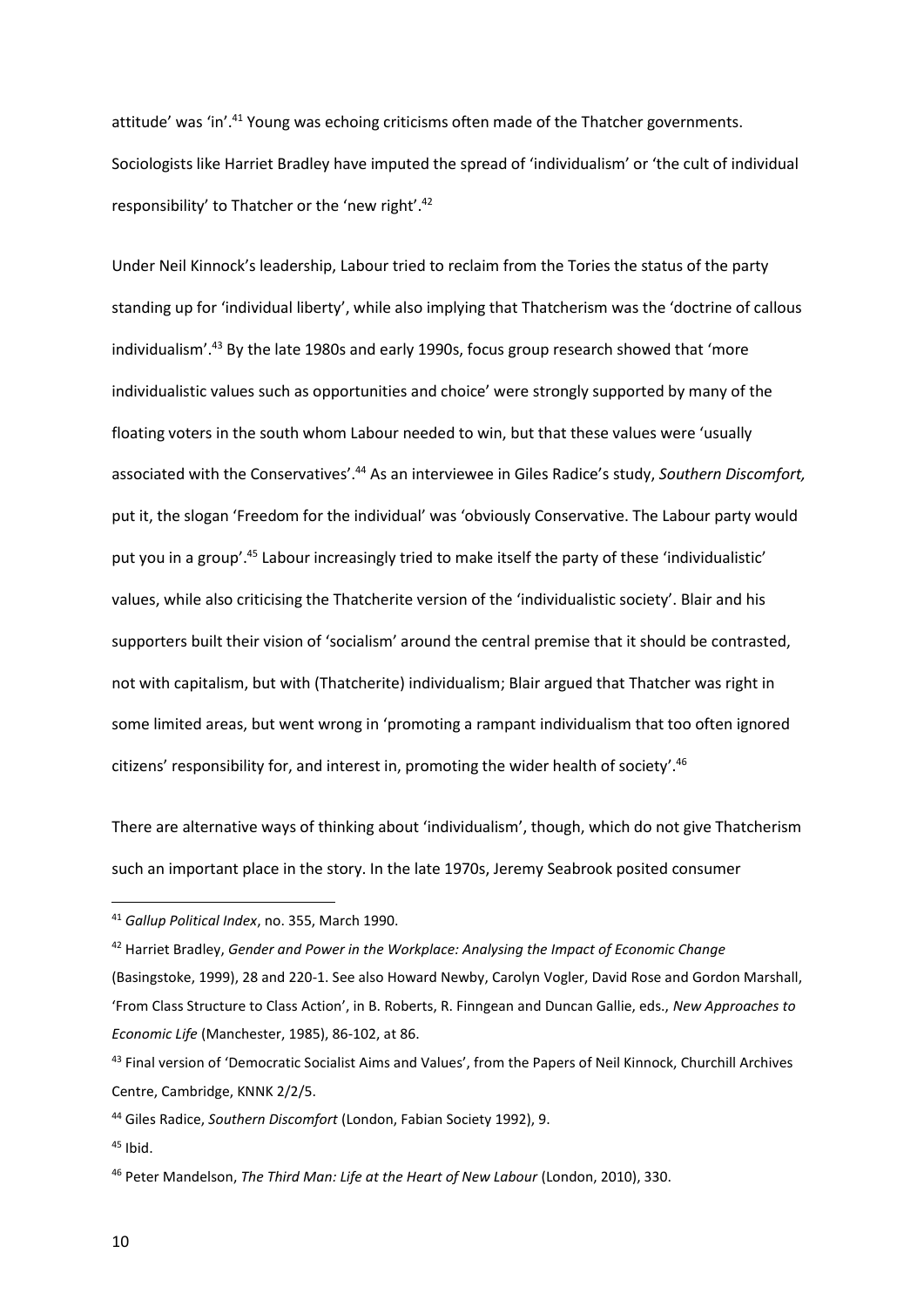capitalism as the driving force behind the supposedly corrupting influence of selfish individualism.<sup>47</sup> By contrast, the Young foundation's study of the East End of London in the 1990s blamed immigration, the break-up of traditional communities, the so-called 'permissive' legislation of the late 1960s, and the welfare state for eroding individuals' sense of responsibility to their communities and families, and thus creating selfish individualism. This analysis was echoed by David Cameron in his 'Big Society' lecture of 2009.<sup>48</sup> An important recent work of sociology, *The New Spirit of Capitalism*, suggests a link between the radical left libertarianism of 'the spirit of '68' and the development of a more individualistic capitalism.<sup>49</sup> This relationship was also noted (more admiringly!) at the time – as in the 1973 essay *Capitalism and the Permissive Society* by the economist Samuel Brittan, which suggested that 'The revolt of young people against the pattern of their lives being decided by others or by impersonal forces they cannot influence is fundamentally justified. Precisely the same arguments are to be found in the classical defences of free markets, private property and limited government.'<sup>50</sup>

Further to this, some sociologists have suggested that individualism should not be equated with selfishness or greed, but can be seen positively. Anthony Giddens's thinking about individualism in the 1990s was influenced by both Ronald Inglehart's idea of 'post-materialism' and ideas about a 'postmodernization' of society and culture – though Giddens preferred the term 'late modernity'.

<sup>47</sup> Seabrook, *What Went Wrong?*, 94-5.

<sup>48</sup> Geoff Dench, Kate Gavron and Michael Young, *The New East End: Kinship, Race and Conflict* (London, 2006), 106. David Cameron, 'The Big Society', Hugo Young lecture, 10 Nov. 2009,

[http://www.conservatives.com/News/Speeches/2009/11/David\\_Cameron\\_The\\_Big\\_Society.aspx,](http://www.conservatives.com/News/Speeches/2009/11/David_Cameron_The_Big_Society.aspx) accessed 21 Nov. 2012.

<sup>49</sup> Luc Boltanski and Eve Chiapello, *The New Spirit of Capitalism* (London, 2007). Boltanski and Chiapello map two strands of 'the spirit of '68': the 'artistic critique' of capitalism which emphasised self-development and expression against bureaucratic discipline and consumer conformity, and the 'social critique' with its concerns about the social suffering and egoism of the capitalist order. The duality of the meaning and memory of 'the spirit of 68' can also be found in Kristen Ross's critical text, *May '68 and its Afterlives* (Chicago, 2002). <sup>50</sup> Samuel Brittan, *Capitalism and the Permissive Society*, reprinted as *A Restatement of Economic Liberalism*  (Basingstoke: Macmillan, 1988 [1973]), 34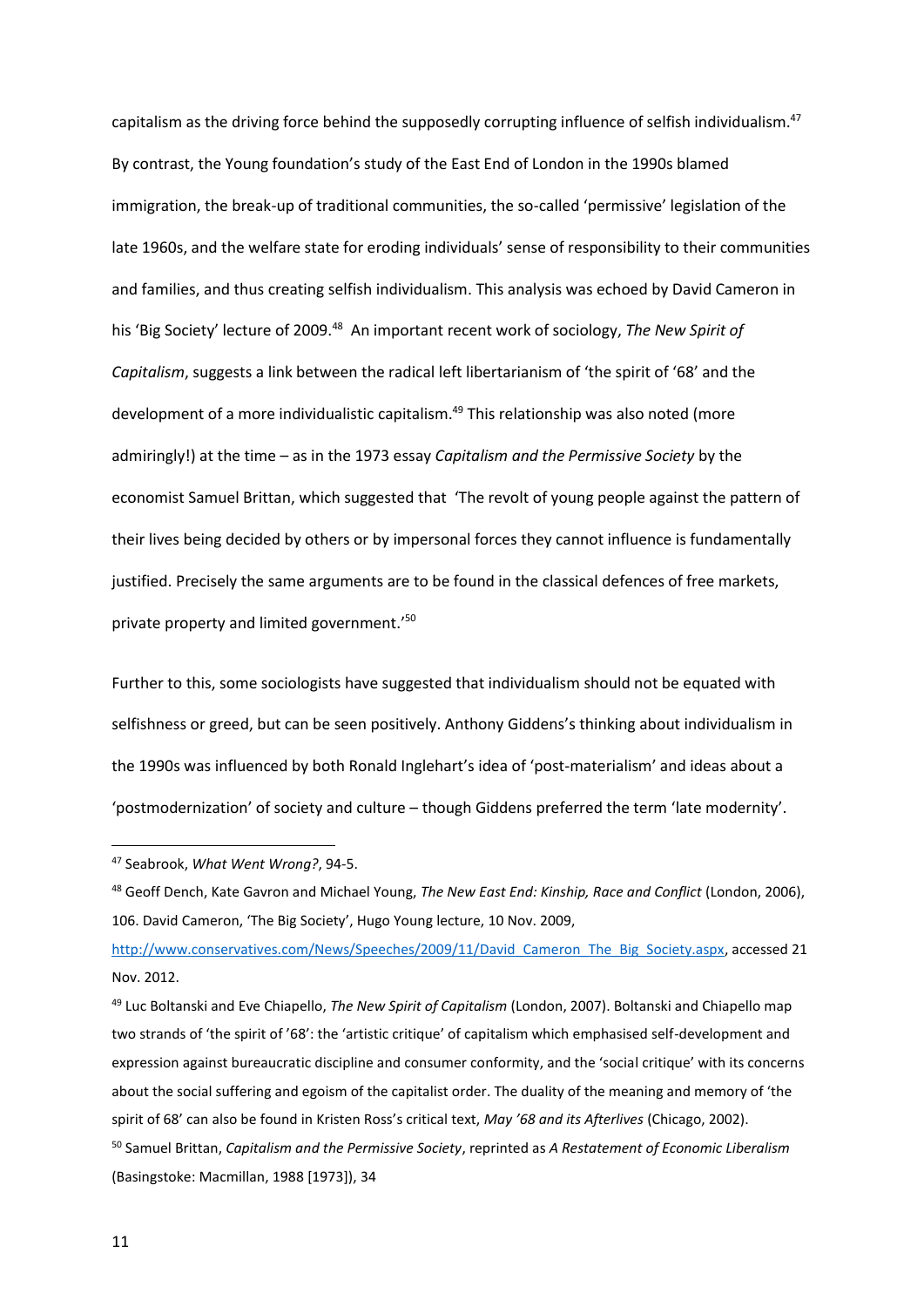Giddens posited that modernity inaugurated a new regime of 'self-identity', wherein individuals had to shape their own biographies, and consumption choices became central as 'traditional habits and customs' decreased in importance.<sup>51</sup> What Giddens called 'disembedding mechanisms' prised social relations free from tradition, undercutting traditional hierarchies, so that 'self-identity becomes a reflexively organised endeavour'.<sup>52</sup> This did not equate merely to 'me first' sentiments, but to a wholly new orientation to life, based on personality and individual choice. Many 'new individualists', Giddens argued, had strong ethical attachments, often to what Inglehart had termed 'postmaterialist values' like environmentalism.<sup>53</sup> In this article, we concur that the growth of individualism should not be seen as the 'result' of Thatcherism, and attempt to unravel some of the ways in which this conflation worked to exclude other forms which popular individualism might have taken in late twentieth-century Britain. 54

In fact, the social democratic post-war settlement was a key driver of growing individualism, but in complicated ways. Recent scholarship has highlighted the limitations of British post-war social democracy. It was, in Britain, a political formation profoundly shaped by the long legacy of liberalism, for though the Liberal Party was replaced by Labour in the interwar period, liberal ideology (classical and new) flowed into and profoundly shaped Labour and the Conservatives. As Gareth Stedman Jones wrote, Attlee's welfare state was 'the last and most glorious flowering of late-Victorian liberal philanthropy'.<sup>55</sup> It was shaped by Beveridge and infused with ideas developed by the new liberals in the early twentieth century.<sup>56</sup> The welfare state was also built, of course, within a

<sup>51</sup> Anthony Giddens, *Modernity and Self-Identity: Self and Society in the Late Modern Age* (Cambridge, 1991), 1. See Ronald Inglehart, *The Silent Revolution: Changing Values and Political Styles among Western Publics* (Princeton, NJ, 1977).

<sup>52</sup> Giddens, *Modernity and Self-Identity*, 5.

<sup>53</sup> Anthony Giddens, *The Third Way: The Renewal of Social Democracy* (Cambridge, 1998), 35 ff.

<sup>54</sup> With thanks to Guy Ortolano for clarifying this argument.

<sup>55</sup>Gareth Stedman Jones, 'Why Is the Labour Party in a Mess?', in Gareth Stedman Jones, ed., *Languages of Class: Studies in English Working Class History, 1832-1982* (Cambridge, 1983), 239-256, at 246. <sup>56</sup> See Michael Freeden, *The New Liberalism: An Ideology of Social Reform* (Oxford, 1978).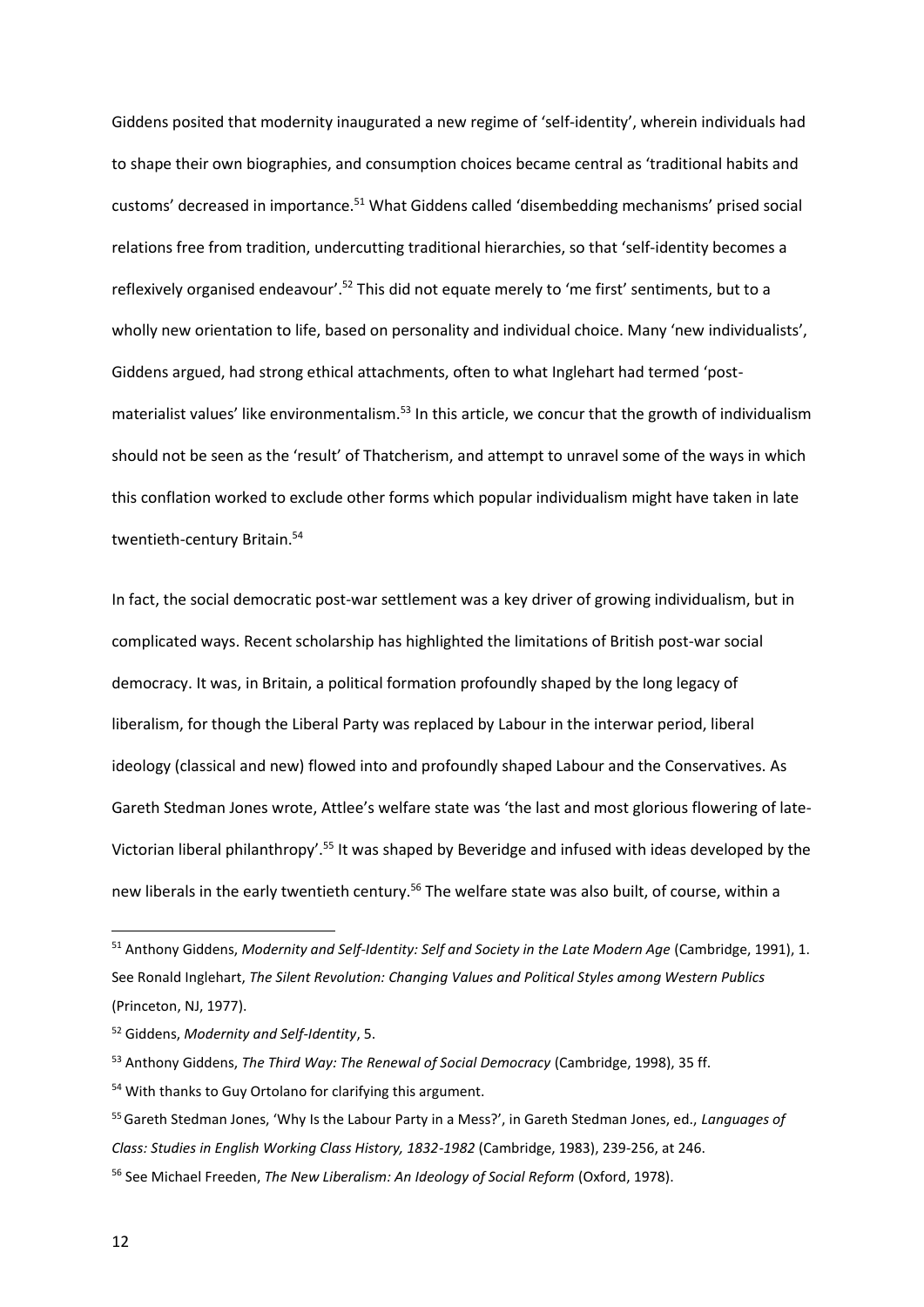profoundly socially conservative culture, premised on women staying at home, and on class and racial hierarchies that were blurred but in no way destroyed.<sup>57</sup> Critically, though, and somewhat paradoxically, this settlement encouraged forms of individualism. As Carolyn Steedman argued, free milk and orange juice at school created the feeling that she was worth something as an individual.<sup>58</sup>

Mike Savage has shown how post-war working-class identities were structured around claims to 'ordinariness', which was used to denote authenticity, individuality, and a lack of privilege. This went hand-in-hand with a strong ethic of individualism (which might well find some roots in the long history of working-class liberalism), and 'an insistent declaration on the individual as "natural" sovereign of their own lives'.<sup>59</sup> Further impetus was given to the development of popular individualism by the new left that developed after 1956; as Mathew Thomson has argued in *Psychological Subjects*, the new left politics of the 1960s and 1970s were partly rooted in the belief of the importance of self-realisation and self-transformation as the key to individual emancipation in a repressive society. This was a politics which, Thomson argues, found its fullest realisation in the Women's Liberation Movement.<sup>60</sup> In addition to emphasising that individualism had roots in left- as well as right-wing politics, we also want to argue in this article that it had some possible (though in the end often untaken) outlets on the left. There were always different visions of what individual empowerment might look like, many of which suggested that personal liberation could be best realised *through* collective responsibility, not in opposition to it.

<sup>&</sup>lt;sup>57</sup> For important insights into the persistence of class paternalism and moral authoritarianism within the social democratic project, see Jon Lawrence, 'Paternalism, Class, and the British Path to Modernity,' in Simon Gunn and James Vernon (eds), *The Peculiarities of Liberal Modernity in Imperial Britain* (Berkeley, 2011), 147-164. See also: Samuel Beer, *British Politics in the Collectivist Age* (New York, 1965); Susan Pedersen, 'Gender, Welfare, and Citizenship in Britain During the Great War', *American Historical Review,* 95 (1990), 983-1006; Jordanna Bailkin, *The Afterlife of Empire,* (Berkeley, CA, 2012).

<sup>58</sup> Carolyn Steedman, *Landscape for a Good Woman: A Story of Two Lives* (London, 1986), 122-3.

<sup>59</sup> Mike Savage, 'Working-class Identities in the 1960s: Revisiting the Affluent Worker Study', *Sociology,* 39 (2005), 929-946, at 939.

<sup>&</sup>lt;sup>60</sup> Mathew Thomson, *Psychological Subjects: Identity, Culture and Health in Twentieth Century Britain (Oxford,* 2006), Chapter 8, 250-288.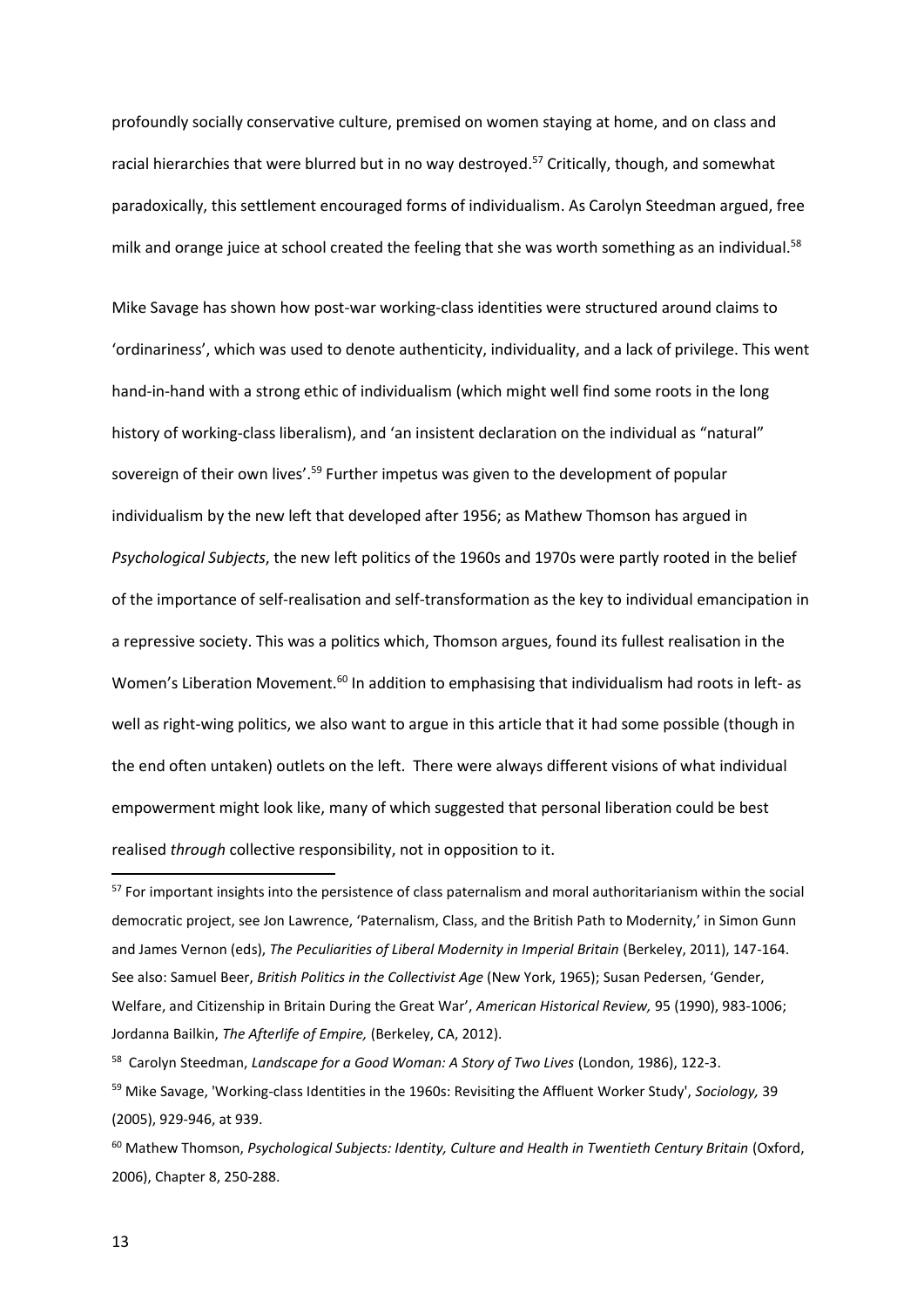Such different visions of individual empowerment could, however, run up against each other. American feminist theorist Zillah Eisenstein suggested in her 1981 work *The Radical Future of Liberal Feminism* that feminism historically was a project profoundly rooted in liberalism. It could not have come into being without the liberal concept of the individual and their rights to equality and autonomy. Yet she also argued that liberalism could never fulfil its promise of equality for women, because such a focus on the individual obscured patriarchal structures that oppressed women. Indeed, she suggests that liberal feminism contained the seeds of its own destruction/radicalisation due to the impossibility of attaining equality within a patriarchal state. Most importantly for our argument, Eisenstein also proposed a distinction between 'individuality', which she saw as a positive legacy of liberalism, and 'individualism' which she saw as a negative.<sup>61</sup> This tension between liberalism and radicalism, between 'individuality' and 'individualism', was one that we see running through many different politics of equality in this period, in the politics of race and class as well as within feminism. Furthermore, we can draw parallels between Eisenstein's suggestion that radicalisation could follow from liberalism's failure to deliver equality for women, and the wider inability of the post-war social democratic settlement to deliver on the equality it appeared to promise. This was one key aspect of the interlocking set of problems which were apparent to many by the 1970s. Yet, in the working out of such contradictions, there were left-wing solutions being developed in the decade. The right did not have all the answers.

Examining how popular individualism challenged class, gender and racial inequalities in sometimes surprising ways offers new perspectives on the 1970s, the social democratic experiment, identity politics, *lived* experiences, and the discursive triumph of 'neoliberal' ideas. In order to do this, we turn to 'ordinary' individuals' testimonies and narratives. 'Ordinary' was, of course, a deeply

<sup>61</sup> Zillah Eisenstein, *The Radical Future of Liberal Feminism* (Boston MA, 1981). Eisenstein posits the difference between 'individualism' and 'individuality' thus: 'By 'liberal individualism', I mean the view of the individual pictured as atomised and disconnected from the social relations that actually affect his or her choices and options; by 'individuality', I refer to the capacities of the individual conceptualized as part of a social structure that can either enhance or constrain his or his individual potential for human development.' 116.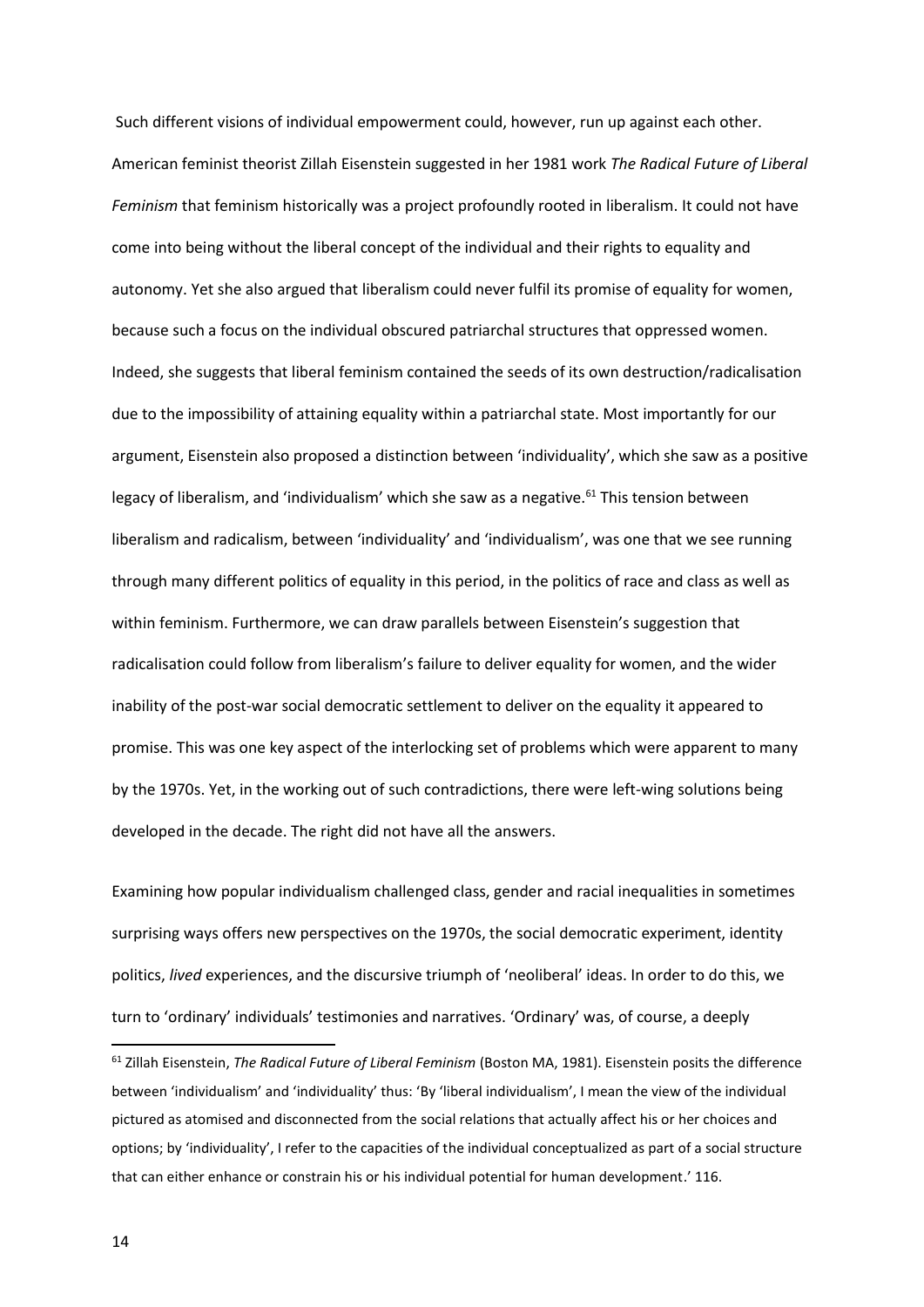politicised term in the 1970s and after. It carried claims of authenticity, the under-represented majority and echoes of the US notion of the 'silent majority'. This was fertile political ground.As Judy Atkins and Alan Finlayson have emphasized, prior to the 1960s, 'the masses' and 'the people' rarely appeared in conference speeches and 'usually as only an indistinct and passive third party'.<sup>62</sup> The 1970s witnessed a critical shift in the rhetorical strategies and authority-claims made by politicians: this period was marked by the emergence of the anecdote in political speeches.<sup>63</sup> Through anecdotes about 'ordinary men and women', politicians could claim that they represented 'commonsense values' against what was viewed, by some, as an increasingly distant state bureaucracy.'<sup>64</sup> Critically, by the end of the 1970s, 'ordinariness' had been inscribed by Thatcher with a set of middle-class values masquerading as classlessness. Thatcher mobilised this language to good effect, using the terms 'ordinary people' and 'ordinary working people' at 175 different public events between 1975 and 1990.<sup>65</sup> In this article, we examine 'ordinary' individuals' engagement with the politics of race, class and gender in the 1970s. Studying these sources destabilises popular narratives about the decade as one that witnessed, respectively, the radicalisation of ethnic minority politics, feminist awakenings, and the decline of the salience of class identities.

We need to ask how and why these overarching popular narratives of the 1970s were constructed, and if, when and why they came to resonate with individuals who might have experienced things

<sup>&</sup>lt;sup>62</sup> Judi Atkins and Alan Finlayson, '...A 40-Year-Old Black Man Made the Point to Me': Everyday Knowledge and the Performance of Leadership in Contemporary British Politics' *Political Studies*, 61 (2013), 161-177, 172. See, also, Amy C. Whipple, 'Speaking for Whom? The 1971 Festival of Light and the Search for the 'Silent Majority,' *Contemporary British History*, 24 (2010), 319-39.

<sup>63</sup> Atkins and Finlayson, '…A 40-Year-Old Black Man Made the Point to Me'.

 $64$  Enoch Powell, for one, began his infamous 1968 'rivers of blood' speech with the story of an encounter on the street between himself and 'a constituent, a middle-aged, quite ordinary working man employed in one of our nationalised industries.' For a discussion of Enoch Powell and claims of ordinariness, see Amy C. Whipple, 'Revisiting the "Rivers of Blood" Controversy: Letters to Enoch Powell,' *Journal of British Studies* 48 (2009), 717-35.

<sup>65</sup> Lawrence and Sutcliffe-Braithwaite, 'Margaret Thatcher and the Decline of Class Politics'. See also Margaret Scammel, 'The Odd Couple: Marketing and Maggie', *European Journal of Marketing*, 10 (1996), 114-26.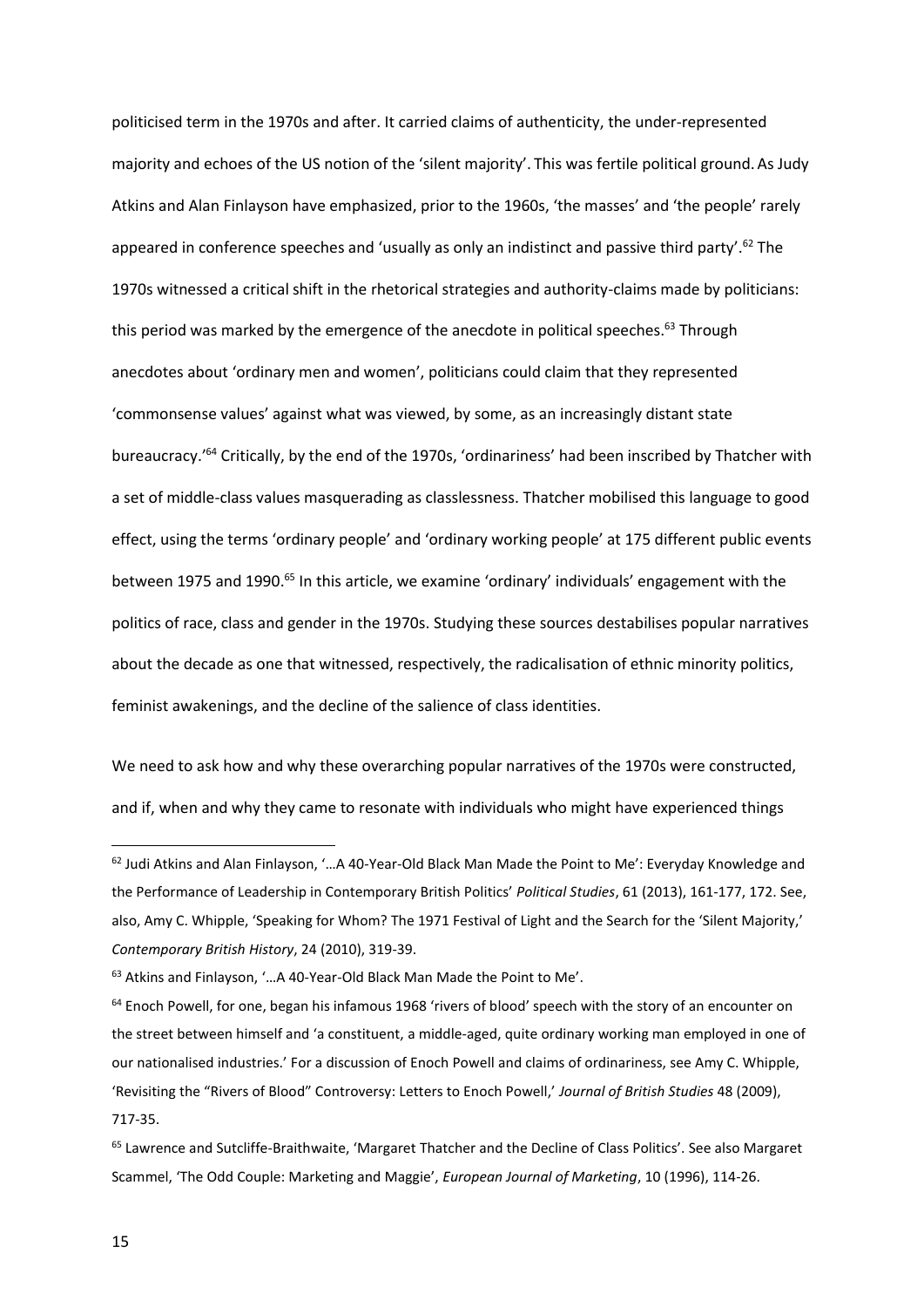quite differently. How is public memory shaped from and through these diverse and contradictory experiences? Charles Tilly suggests that to really answer this question we must look to social processes—to 'creative interactions' and the 'improvisatory adventures' within social and political life—to explain the 'contingency, mutability, and negotiation of identity claims'.<sup>66</sup> In other words, he insists that we see political narratives as the outcome of 'negotiated interactions' between topdown and bottom-up exercises of power. Through using individual testimonies, we explore how people situated themselves within and against (meta)narratives of collective experiences of gender, class and race, and how these stories and categories shaped their sense of self. Writing histories that put individual subjectivities and everyday life centre stage reveals the diversity and complexity of experiences.<sup>67</sup> As Joan Scott has argued, listening to individual life stories has 'a decentering effect; it offers epistemological challenges to whatever are the orthodox categories of current historiography: surprising them, throwing them off their guard.<sup>'68</sup> It is by listening to the individual voices in the archive – their stories – that we might shake the historiography on Britain in the 1970s out of its orthodoxies.

# Class, Individualism and the Decline of Deference

Lawrence Black and Hugh Pemberton argue in the introduction to *Reassessing 70s Britain* that this decade saw the reinstatement of the 'political salience of class'.<sup>69</sup> This section of the article will argue, however, that if we turn to the voices of 'ordinary' people in the 1970s, we find that many felt that 'class' had declined in post-war Britain, and that 'class identities' were complex, confusing and suspect. Why, then, did it seem to many commentators that middle-class and working-class politics were becoming more combative and self-conscious in this period? On one end of the political spectrum, the 1970s witnessed the growth of an array of more assertive middle-class organisations,

<sup>66</sup> Charles Tilly, 'Political Identities in Changing Politics,' *Social Research*, 70 (2003), 605-620, at 616.

<sup>67</sup> Joan W. Scott, 'Storytelling,' *History and Theory*, 50 (2011), 203-9, at 204.

<sup>68</sup> Ibid., 205.

<sup>69</sup> Black and Pemberton, 'Introduction. The Benighted Decade?', 7.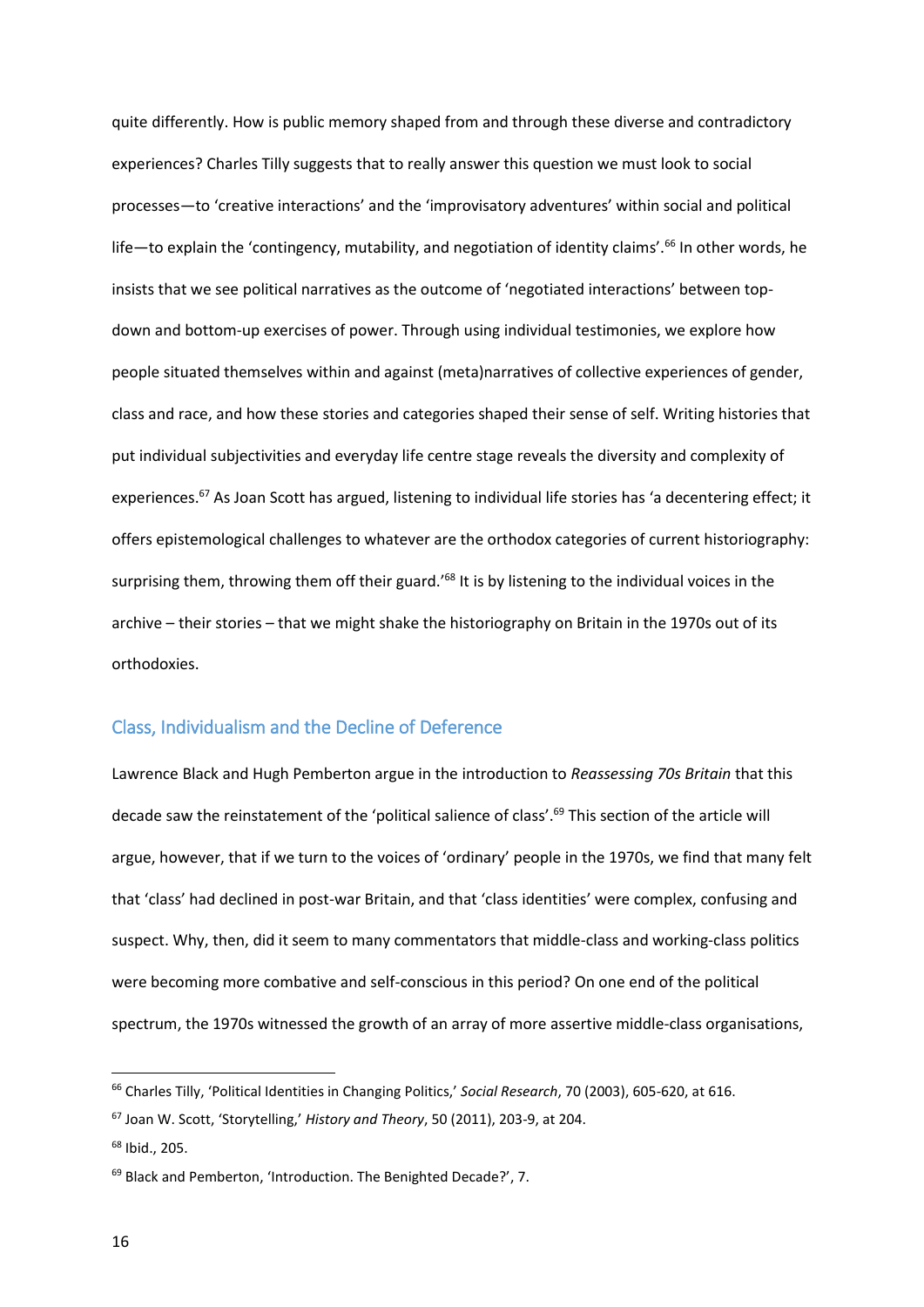as chronicled in Roger King and Neill Nugent's study of middle class campaigns in the decade.<sup>70</sup> These ranged from ratepayers' associations to the new Middle Class Association, founded in 1974. A letter to *The Times* in January 1975 claimed that the new organisation had 650 founder members.<sup>71</sup> There was evidently a section of society which felt that 'middle class' had been made into a dirty word, and who wanted to rebuild a sense of confident corporate identity for their class. The decade also saw the publication of books like Patrick Hutber's *The Decline and Fall of the Middle Class, and How it Can Fight Back*, summarized for the new Conservative leader Margaret Thatcher in a 1976 memo which called it 'timely, informative and crusading'.<sup>72</sup>

On the other end of the spectrum, there was in the late 1960s and 1970s a surge in trade union membership and industrial militancy. Union density peaked in 1979 with 13,289,000 members.<sup>73</sup> The rise in membership and militancy was often seen as a sign of the growth of 'class struggle' or 'class consciousness' on the part of the working class. This was particularly the case in high-profile industrial disputes like the Upper Clyde shipbuilders' work-in of 1971-2.<sup>74</sup> This upsurge in trade union activity led some on the far left to identify a 'Big Flame' of new class consciousness.<sup>75</sup> The rise of the

<sup>70</sup> Roger King and Neill Nugent (eds), *Respectable Rebels: Middle Class Campaigns in Britain in the 1970s* (London, 1979).

<sup>71</sup> L. P. S. Orr, *The Times*, 16 Jan. 1975, 19.

<sup>72</sup> Patrick Hutber, *The Decline and Fall of the Middle Class, and How It Can Fight Back* (London, 1976); and 'The middle-class struggle', 24 Aug. 1976, Papers of Margaret Thatcher, Churchill College Archives Centre, Cambridge, CAC THCR 2/6/1/173.

<sup>73</sup> W. Hamish Fraser, *A History of British Trade Unionism, 1700-1998* (Basingstoke, 1999), 231; Duncan Gallie, 'The Labour Force', in A. H. Halsey and Josephine Webb (eds), *Twentieth Century British Social Trends* (Basingstoke, 2000), 281-323, at 309. In 1974, union density crossed 50 per cent (60 per cent for men) for the first time ever.

<sup>74</sup> Alasdair Buchan, *The Right to Work; the Story of the Upper Clyde Confrontation* (London, 1972); John Foster and Charles Woolfson, 'How Workers on the Clyde Gained the Capacity for Class Struggle: The Upper Clyde Shipbuilders' Work-in, 1971-72', in Alan Campbell, Nina Fishman and John McIlroy, eds., *British Trade Unions and Industrial Politics, Vol.2: The High Tide of Trade Unionism, 1964-79* (London, 1999), 297-325.

<sup>75</sup> Michael Barratt Brown and Ken Coates, *The 'Big Flame' and What is the IWC?* (Nottingham, Institute for Workers' Control, 1969).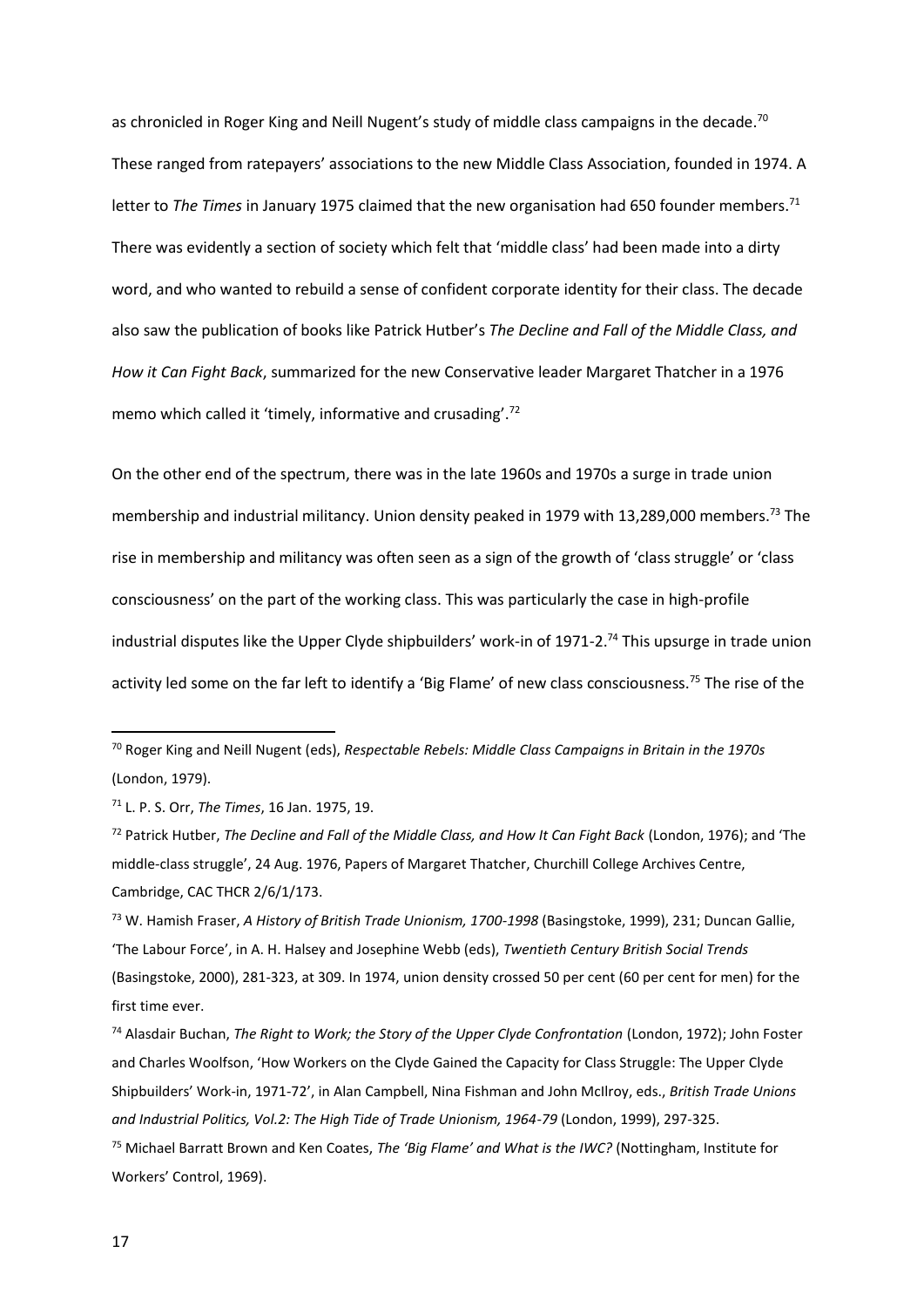Labour left, around MPs like Tony Benn and causes like that of the Clay Cross councillors (who refused to implement the Heath Government's Housing Finance Act of 1972, which reduced central government subsidies to council housing and increased rents), fed off and into this perception of an increasingly combative working class. Even at the time, however, some were suggesting that industrial militancy might not represent growing 'class consciousness'. There were differing ways of interpreting the social and cultural changes of the 1970s. In 1977, John Goldthorpe argued that the real reason for accelerating, apparently uncontrollable and inflationary wage-claims was 'the decay of the status order' as a 'mature' working class was no longer willing to defer to hierarchies of power and advantage with a 'symbolic and moral basis'.<sup>76</sup> Two decades of full employment, plus the discourses around the 'People's War' and welfare state had given people a fuller sense of citizenship and entitlement.<sup>77</sup> What appeared to some to be increasingly militant 'class consciousness' could *also* be read as increasing individualism and sectional conflict within a society with less economic growth available to defuse such conflict. It was significant that the increased trade union militancy involved a revitalised shop steward movement and much unofficial industrial action, suggesting a refusal to follow the demands of trade union hierarchies and a desire for grassroots action.

One of the key features of the 'Big Flame' was the challenge it supposedly presented to power relations throughout the economy, based on workers taking direct control of the industries in which they worked. The Institute for Workers' Control (IWC) was established in 1968 and explicitly presented its politics as part of the international student, worker and anti-colonial struggles of that year.<sup>78</sup> Such thinking was not limited to the far left. Radical Young Liberals were active within the IWC and even Jo Grimond, Liberal Party leader (1956-67), spoke warmly of syndicalism.<sup>79</sup> Where Marxism and radical liberalism came together was in their desire to see a vigorous community of

<sup>76</sup> Goldthorpe, 'The Current Inflation', 196-7.

<sup>77</sup> Ibid., 203; see T. H. Marshall, *Citizenship and Social Class, and Other Essays* (Cambridge, 1950).

<sup>78</sup> Barratt Brown and Coates, *The 'Big Flame' and What is the IWC?*

<sup>&</sup>lt;sup>79</sup> Stuart White, "'Revolutionary Liberalism"? The Philosophy and Politics of Ownership in the Post-war Liberal Party', *British Politics*, 4 (2009), 164-187.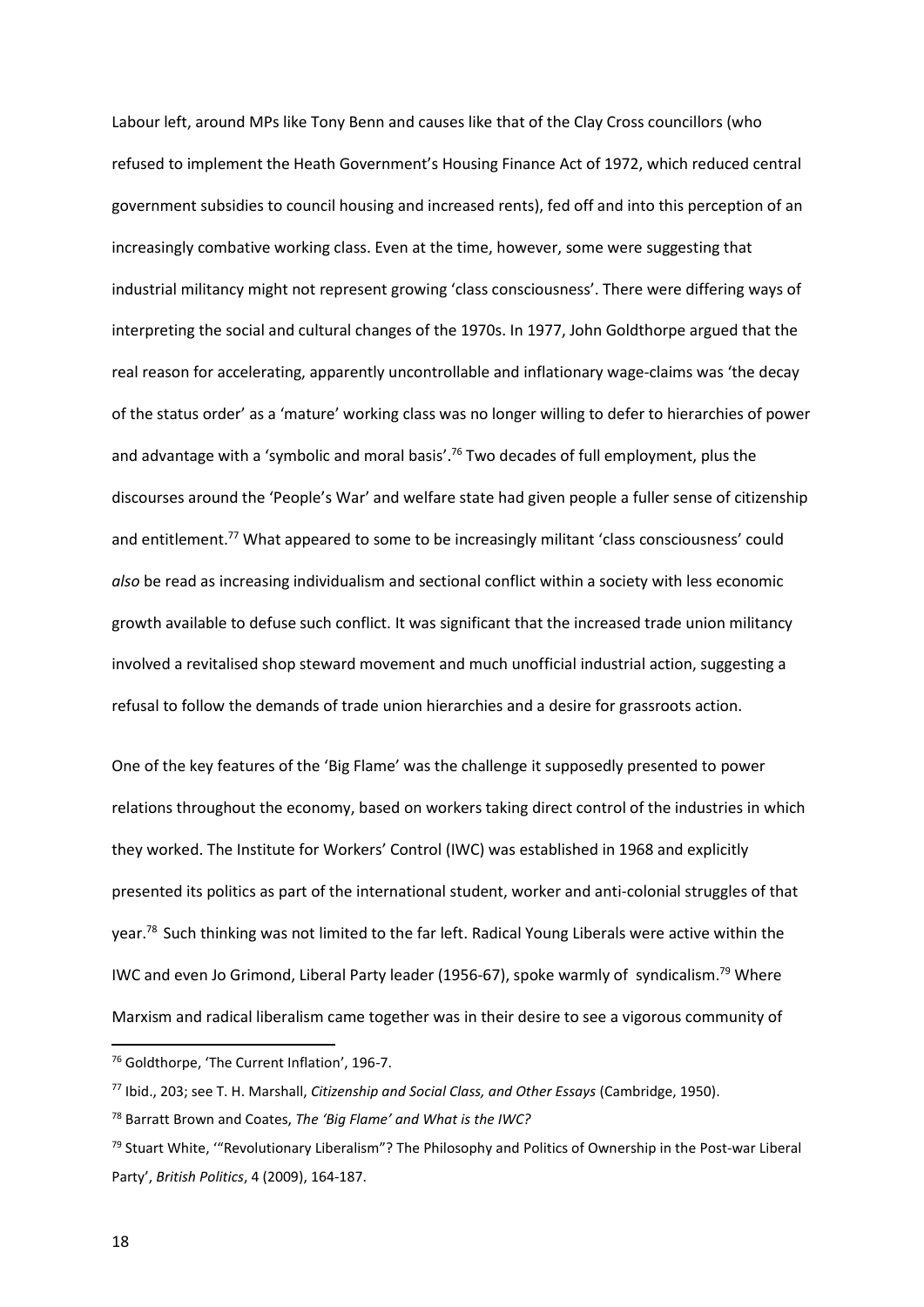citizens, actively engaged with determining both their own lives and the common good.<sup>80</sup> Whether this is attributed to a post-1956 revival of classical republicanism, as in Geoffrey Foote's account, or to the spread of more libertarian ideas in the wake of the 'permissivism' of the late 1950s and '60s, it is clear that the desire for greater autonomy spread across the political spectrum. It was apparent in schemes for wider share ownership, just as in those for workers' control of industry, and all emphasised the need to reinvigorate the populace and shake them out of what Edward Thompson named as the 'Great Apathy'.<sup>81</sup> This apathy was attributed by the New Left to the complacency of affluence and the evils of consumption, and it would later be reworked by Thatcherism as dependency on the welfare state. In each case, post-war Britons were cast as contentedly passive recipients of the goods of the post-war settlement. But it is clear that many were far from content, and were, in fact, frustrated by their inability to control their own lives.

In 1969 a Gallup poll found that 66% of respondents felt that people like themselves did not have enough of a say in how the country was run. Large numbers also wanted more influence on nationalised industries (68%), local authorities (61%) and both the BBC (61%) and ITV (62%). And just under half wanted more control over trade unions (49%), banks and building societies (49%), employers (47%) and their own working conditions (45%).<sup>82</sup> The appearance of trade unions in this list is significant. Although 60% of Gallup respondents in 1968 thought that workers should be represented on company boards, only 15% thought those representatives should be drawn from amongst union officials (rather than from 'the factory itself').<sup>83</sup> A further poll in 1976 showed that among factory workers, roughly equal proportions were opposed to unions controlling these

<sup>80</sup> Geoffrey Foote, *The Republican Transformation of Modern British Politics* (Basingstoke, 2006).

<sup>81</sup> Amy Edwards, "Manufacturing Capitalists": The Wider Share Ownership Council and the problem of "popular capitalism", 1958-92', *Twentieth Century British History* 27 (2016), 100-123; on the 'Great Apathy', see Foote, *Republican Transformation*, 27-8

<sup>82</sup> George Gallup (ed), *The Gallup International Public Opinion Polls: Great Britain, 1937-1975: volume two 1965-1975* (New York, 1976), 1072.

<sup>83</sup> Ibid., 1009-1010.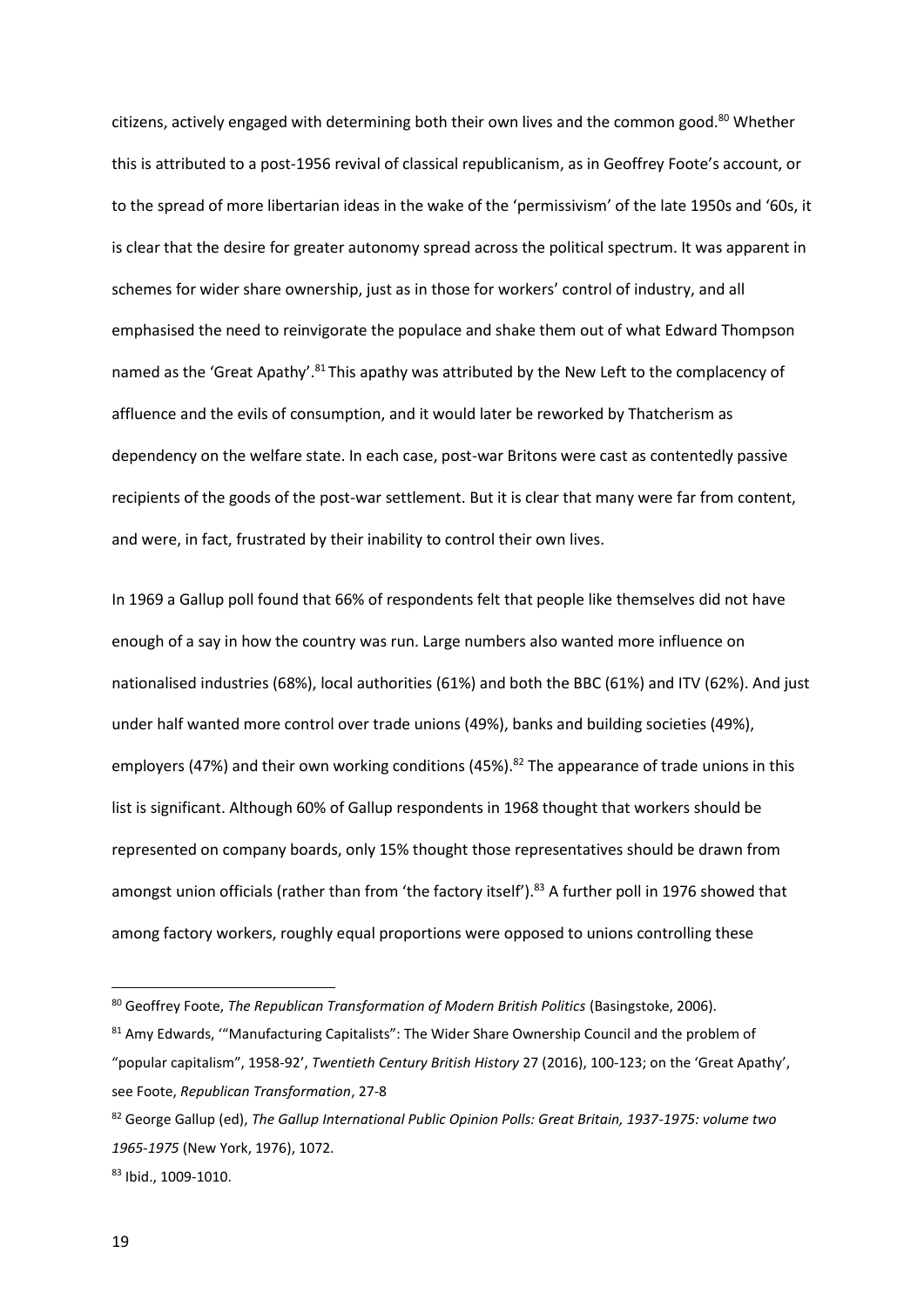appointments as they were to management doing so.<sup>84</sup> This might appear to be a classic instance of anti-collectivist thinking, but if we reframe these debates as being about self-determination rather than economic ideology, it is the equivalence between unions and management which is most revealing. It suggests that neither was felt to represent the experience of the 'ordinary' worker. Similarly, in 1969, roughly comparable numbers of survey respondents felt that the government (75%), trade unions (70%), big business and the City (65%) had 'a lot' of political power.<sup>85</sup> There is good reason, then, to see antipathy to trade unions as a reaction against concentrations of power, rather than as reflecting an opposition to workers' representation or solidarity in principle.

In the late 1960s and 1970s, a clear and growing majority of the public agreed that workers should be represented on the boards of both nationalised industries and large companies, and that firms should have to get approval for polices which might cause redundancies or affect terms and conditions.<sup>86</sup> Workers were most keen to control holidays, hours of work and wages, followed closely by pensions, increasing productivity and the way their own work was planned. These were calls for workers' *participation* in industry, not the full-throated *control* of the IWC – the appointment and dismissal of company directors, mergers and takeovers, investments and strategic plans and access to companies' accounts were the lowest priorities. $87$  This was why the left suggested (with some justification) that these proposals were merely a means by which 'workers themselves can be conditioned to be actively concerned […] with the perpetuation of the existing system.'88 Nevertheless, this debate helps us to place the militancy of the IWC within the much wider context of general public demands for autonomy both in the workplace and the public sphere.

 $\overline{a}$ 

<sup>84</sup> Opinion Research Centre, *Employee Attitudes to Worker Participation in Industry* (London, ORC, 1976), 13. <sup>85</sup> Gallup (ed), *The Gallup International Opinion Polls*, 1009-10; 1072.

<sup>86</sup> Gallup (ed.), *The Gallup International Opinion Polls*, 1277. For more detailed figures see Gallup Report, *Awareness and Attitudes to Workers' Participation* (May 1976).

<sup>87</sup> Opinion Research Centre, *Employee Attitudes to Worker Participation*. Gallup (ed), *The Gallup International Opinion Polls*, 1277. For more detailed figures see Gallup *Awareness and Attitudes*.

<sup>88</sup> Arthur Scargill, in Arthur Scargill *et al*, *A Debate on Workers' Control* (Nottingham, Institute for Workers' Control, 1978), 4-7, at 4.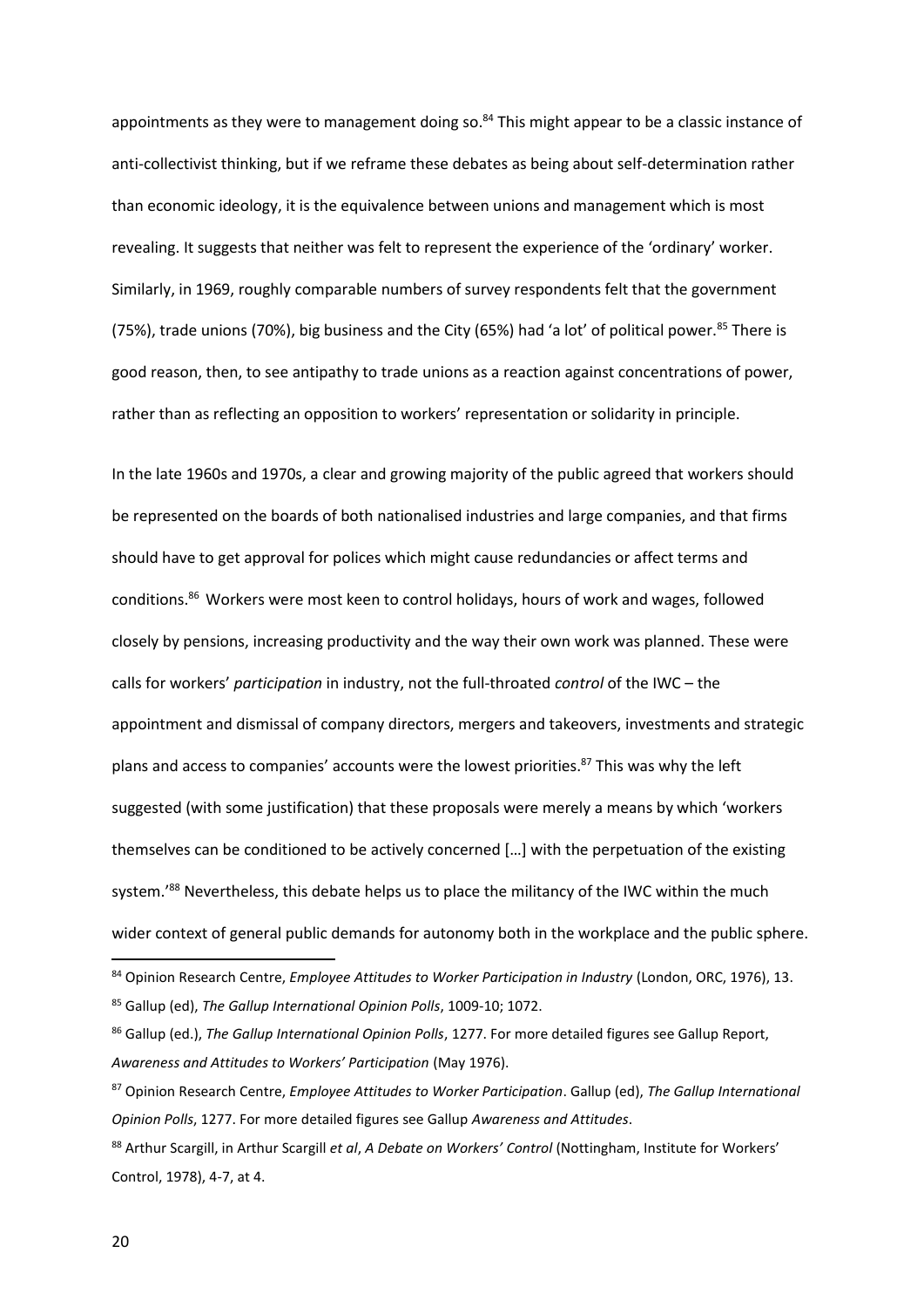Even the milder proposals for workers' participation look surprisingly radical in retrospect. What some interpreted as evidence of growing 'class consciousness' in the 1970s can, thus, in some cases be better viewed as evidence for growing demands for autonomy and control.

Meanwhile, from the mid-1970s, various political scientists were suggesting that the role of class in shaping voting decisions was decreasing. In a series of journal articles in 1979 and 1980, Patrick Dunleavy suggested that consumption cleavages, particularly housing tenure, and sectoral cleavages, principally the public/private sector divide, should be taken more seriously as factors influencing voting decisions. As the public sector, white collar work, and home ownership grew in the post-war period, the numbers of people with 'mixed' class characteristics grew,<sup>89</sup> and the relationship between voting and 'class' became more complex. This was one reason why a different set of academics (Bo Sarlvik and Ivor Crewe) came to label the 1970s the 'decade of dealignment', where 'votes [were] decreasingly cast along class lines'.<sup>90</sup> But it was not only that people with 'mixed' class characteristics were growing in number. Between 1959 and 1983, even those from working-class backgrounds who remained in working-class jobs, in council housing, stopped voting Labour in such large numbers – down from 62% to 38%.<sup>91</sup> 'Dealignment' was about both changes in the composition of society and attitudinal change as people's political decisions became more volatile.

There are some superficial similarities between the political scientists' views about 'class' and those of Margaret Thatcher and her supporters. The latter argued (sometimes slightly contradictorily) that much of working-class Britain was more 'bourgeois' in the 1970s than it had been a decade or two before, and that 'class' was also now less important than it had been in people's minds. As early as

<sup>89</sup> Patrick Dunleavy, 'The Urban Basis of Political Alignment: Social Class, Domestic Property Ownership, and State Intervention in Consumption Processes', *British Journal of Political Science,* 9 (1979), 409-443; Patrick Dunleavy, 'The Political Implications of Sectoral Cleavages and the Growth of State Employment: Part 2, Cleavage Structures and Political Alignment', *Political Studies,* 28 (1980), 527-549.

<sup>90</sup> Ivor Crewe, 'The Electorate: Partisan Dealignment Ten Years On', in Hugh Berrington (ed), *Change in British Politics* (London, 1984), 183-215, at 183. <sup>91</sup> Ibid., 195.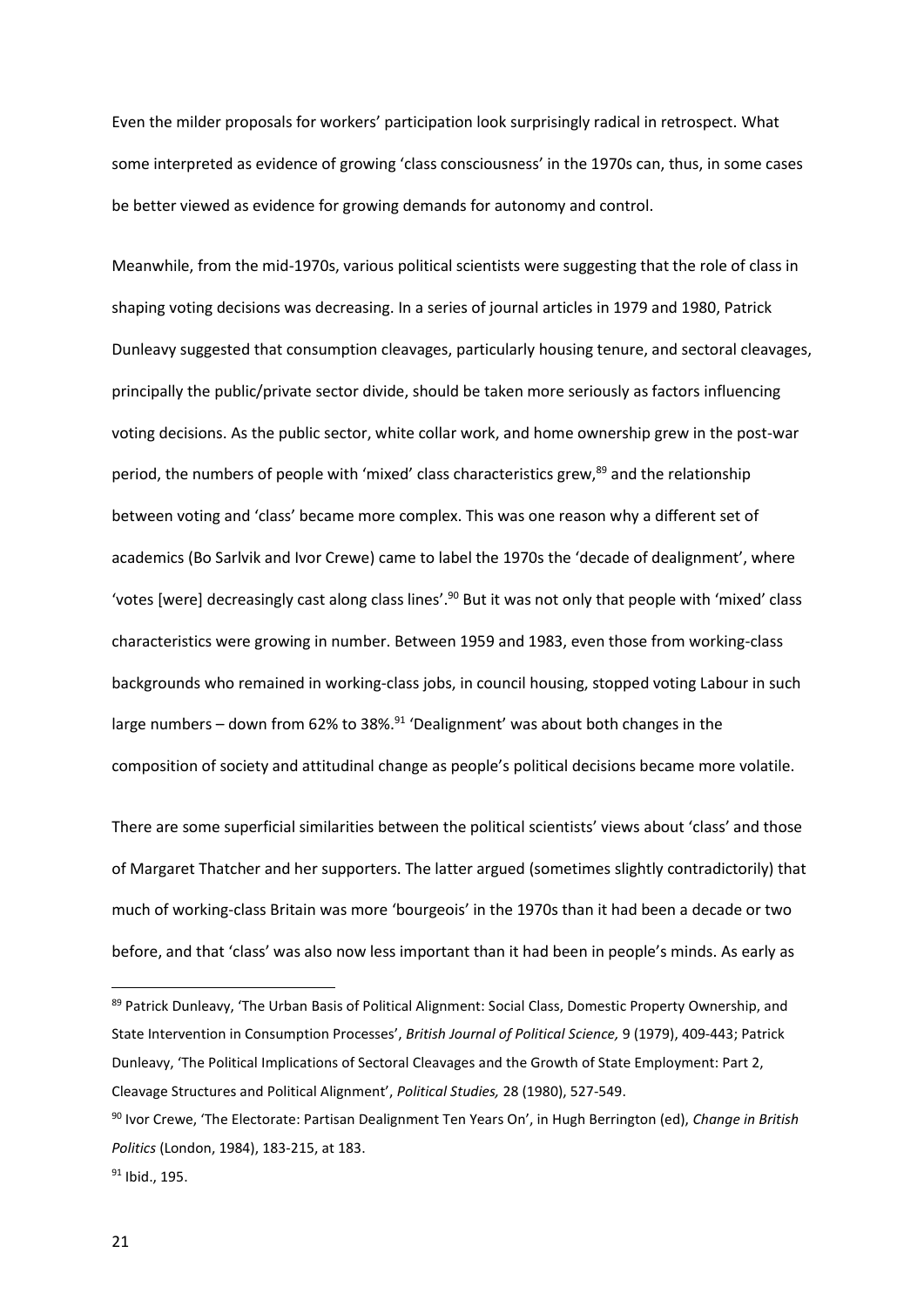1975, Thatcher argued that 'the income groups have got all muddled up these days', and that people could not be classed so easily.<sup>92</sup> By 1988, she was arguing that 'divisions into class' were now 'outmoded and meaningless'.<sup>93</sup> This well-known 'anti-class' rhetoric from Thatcher has meant that there is a superficially compelling story about the decline of the importance of 'class' identities in the 1970s and the rise of Thatcherism. But it is a story which does not do justice to the real complexities in 'ordinary' people's thinking about 'class' and politics in the 1970s. Examining the themes that emerge from a study of vernacular discourses of 'class' in the 1970s gives us a rather different story.

First, among older generations – those who recalled life before the Second World War – there was a widespread emphasis on the ways in which strict class distinctions, exemplified by differences in dress, housing, stratified railway carriages, and above all the indignities inflicted on many workingclass women in service, had declined in the post-war period. Ex-servant Margaret Powell's popular autobiography, first published in 1968 and reprinted several times, recorded the demeaning labour of service in the 1920s and the 'inferiority complex' she developed.<sup>94</sup> She presented the class divide of the time as stark and unrelenting:

it didn't matter how much we servants quarrelled among ourselves, a united front was always presented to them upstairs. We always called them 'Them'. 'Them' was the enemy, 'Them' overworked us, and 'Them' underpaid us, and to 'Them' servants were a race apart, a necessary evil … In the opinion of 'Them', we servants must never get ill, we must never dress too well, and we must never have an opinion that differed from theirs. After all it was

 $\overline{a}$ 

<sup>92</sup> Thatcher, Granada TV *World in Action* special, 31 Jan. 1975, Margaret Thatcher Foundation (MTF) docid 102450, http://www.margaretthatcher.org/. See also, e.g., Thatcher, Speech to Parliamentary Press Gallery, 26 Jan. 1977, Thatcher CD ROM, 77\_013; Thatcher, 'My Kind of Tory Party', *Daily Telegraph*, 30 Jan. 1975, MTF 102600.

<sup>93</sup> Thatcher, speech to Conservative Central Council, 17 March 1988, MTF 107200.

<sup>94</sup> Margaret Powell, *Below Stairs* (Bath, 1986), 207; Powell's book was recommended by John Langley, another working-class autobiographer, as 'the most remarkable illustration of what took place': John Langley, *Always a Layman* (Brighton, 1976), 58.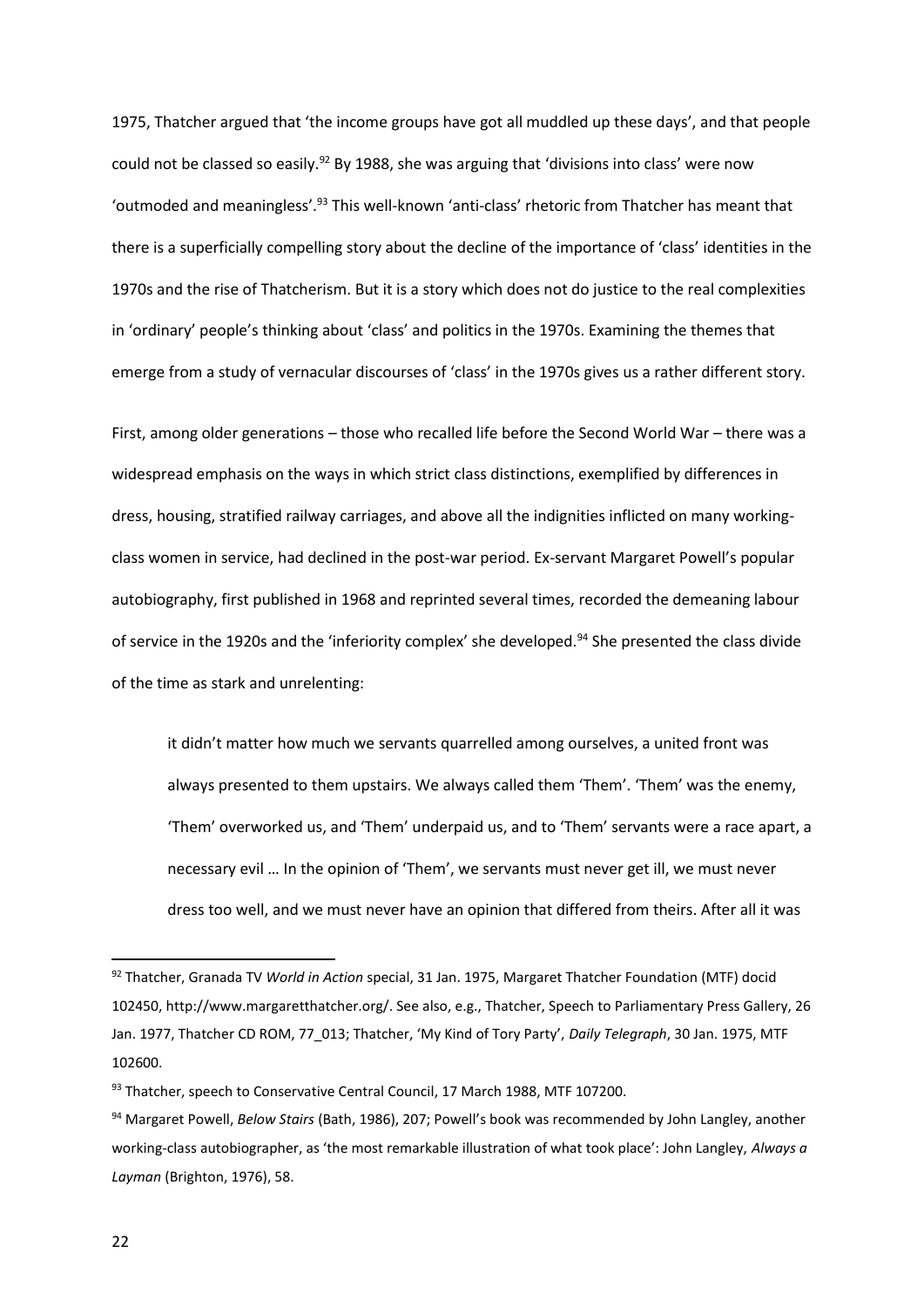perfectly obvious, wasn't it, that if you'd only stayed at school until you were thirteen or fourteen, your knowledge was very small in comparison to what they knew upstairs.<sup>95</sup>

The rhetoric of 'them and us' had powerful resonances with 'class' talk. Pre-Second World War Britain was remembered as a strictly class-bound society. But we can hear in Powell's words a selfconscious rejection of such attitudes and a pride in voicing attitudes which would quite clearly have differed from the views of 'Them'. Even more, the popularity of Powell's memoir, with its emphasis on her emotional experiences in a position of class subordination, speaks to a wider public perception of social change, curiosity about Britain's (old) class-bound culture and interest in the voice of the individual within it.

The same themes were recalled in other ex-servants' memoirs. Daisy Noakes reflected in her 1975 autobiography how after the war '[t]he gentry, finding no staff to run their large houses had to get smaller ones they could manage themselves', and suggested that this 'has definitely eroded the classes. Servants are not down-trodden now.'<sup>96</sup> This idea of an erosion of class lines was a sentiment voiced by many of the 'Edwardians' interviewed by Paul Thompson and his team of oral history interviewers in the early 1970s.<sup>97</sup> This did not mean that people did not see remaining structural inequalities within British society in the 1970s. But the perception of a change in society was perhaps more powerful for most people. Indeed, it was buttressed in the popular imagination in the 1970s by books like Thompson's *Edwardians* itself, as well as TV shows like ITV's *Upstairs, Downstairs* (1971-5), which presented an image of a profoundly class-divided Edwardian society.<sup>98</sup>

<sup>95</sup> Powell, *Below Stairs*, 101.

<sup>96</sup> Daisy Noakes, *The Town Beehive: A Young Girl's Lot, Brighton 1910-1934* (Brighton, 1975), 6.

<sup>97</sup> Paul Thompson, *The Edwardians* (London, 1979).

<sup>98</sup> Though as Steven Fielding's recent work has shown, the script of the latter was profoundly altered during the production process. What had begun as a radical story of class conflict, entitled *Below Stairs*, eventually became a paternalist tale of 'One Nation' unity across classes at a time of crisis – with clear lessons for its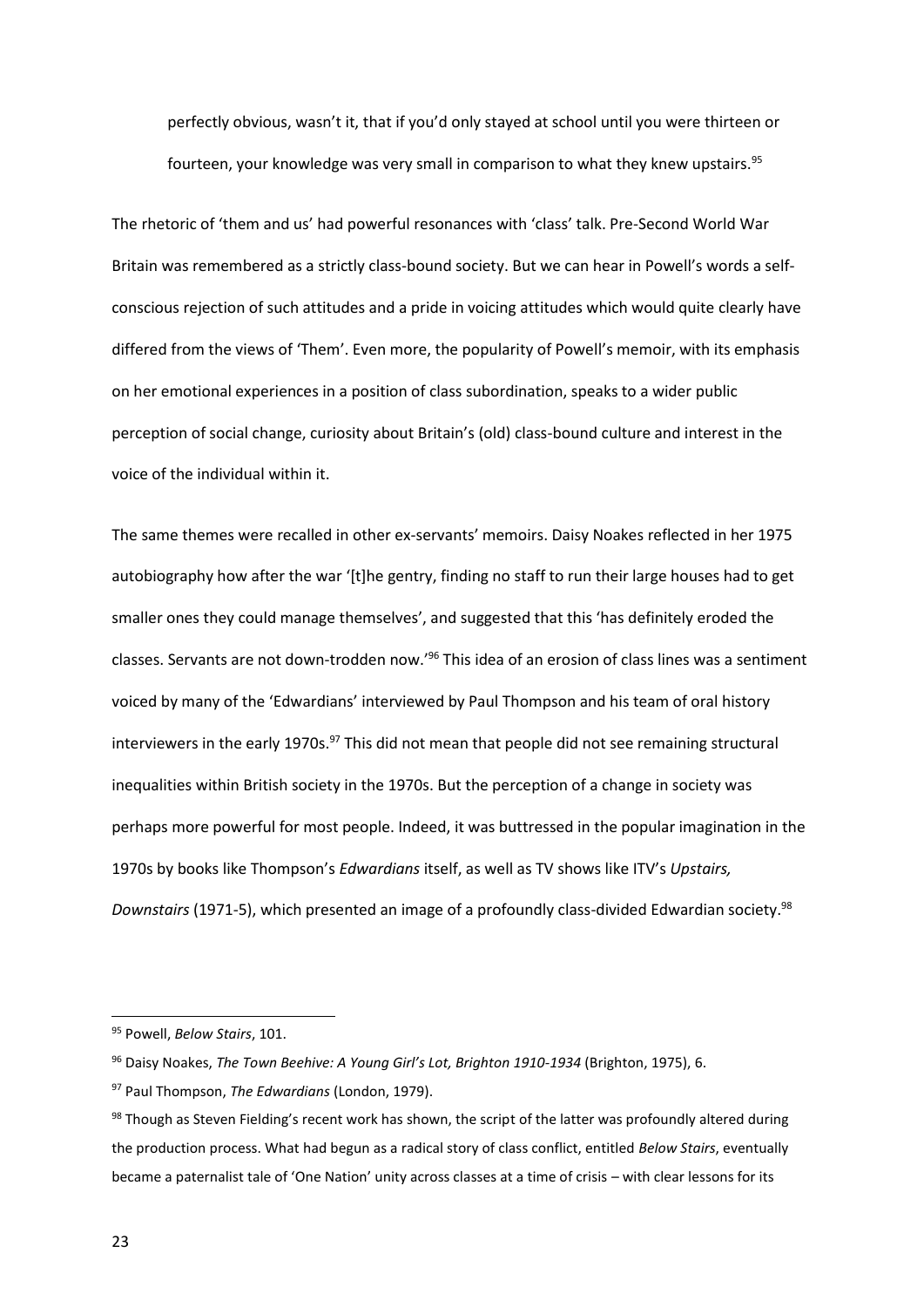Among the middle classes, some who had been born into middle class families in the post-war period still voiced attitudes of superiority relatively confidently and un-self-consciously. In Jane Deverson and Katharine Lindsay's *Voices from the Middle Class: A Study of Families in Two London Suburbs*, one young mother with two girls at private school and a husband earning £6,000 commented, 'I can't understand people who feel guilty about the working classes. People will always be different, even if everyone has the same houses and the same money. We'd always be richer in our minds than the working classes, just by reading books'.<sup>99</sup> This sort of snobbery was clearly alive and well among some sections of the 'middle class' in 1970s Britain. Yet others from middle-class backgrounds saw such attitudes as outdated. One woman in her late 40s contrasted her mother's 'colonial' attitudes toward servants with her own:

my mother is appalled at the way I treat my daily. She thinks it's daft and can't understand it. A servant is a servant, as far as she's concerned. Well, I've had years of that life, but my daily, Elaine, is an educated girl, and I treat her as an equal. I sit with her in the kitchen and we chat like friends. She knows all about my life and I know all about her life. My mother's friends think I'm terribly trendy doing this, but times have changed.<sup>100</sup>

This was an increasingly common theme in people's discussions of 'class' in the post-war period: that class snobbery was outdated and illegitimate (though it is possible also to detect in this woman's words a certain pride in her 'trendy' attitudes which suggests a persistent sense of class distinction). While some solidly middle class people in the 1970s still felt comfortable 'looking down' on the working classes, others laid claim to a more egalitarian outlook.

audience in 1970s Britain. See for instance, 'Period Drama Politics', *Archive on 4*, BBC Radio 4, 10 September 2016: http://www.bbc.co.uk/programmes/b07tqbw0.

<sup>99</sup> Jane Deverson and Katharine Lindsay, *Voices from the Middle Class: A Study of Families in Two London Suburbs* (London, 1975), 191-2. <sup>100</sup> Ibid., 39-40.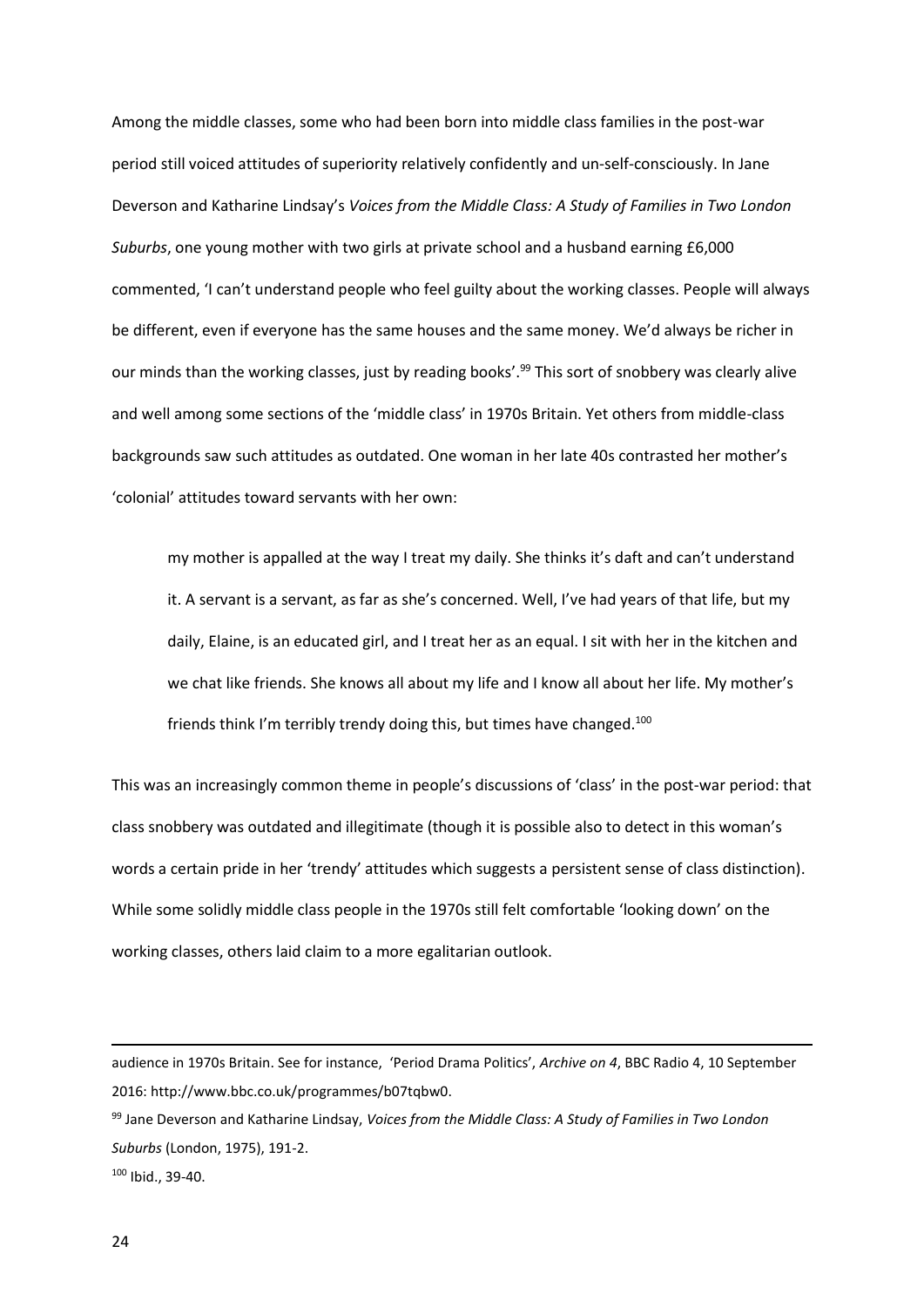Such sentiments were often linked to the experience of social mobility, which was, of course, an increasingly common one in post-war Britain. Johnny Black, a baby boomer and son of a railway worker, exemplifies this. Black was upwardly mobile, and over the course of the 1970s went from working as a government communications officer to being a music journalist. In 1974 he wrote in his diary (later deposited in the Mass Observation archive) that 'I can't accept the existence of social classes', and argued that one way to 'disband' them would be a 'government announcement, clarifying what the classes actually represent', and giving wage bands for each class based on a statistical survey. He thought that:

[t]he first effect of the table, I hope, would be to cause a lot of people to rethink their image of what the class structure is really based on. Is it really money? If it had no other effect it would rapidly end any doubt about which class you fell into […] Many people who had thought themselves W would find that in money terms they fell into bracket M. This could cause a rethink […] The barriers might begin to be seen to be false, they might begin to show cracks. I realise the concept is far fetched, but at least in such a situation, when a class was mentioned the name would have a meaning, and not a stigma or a hidden insult.<sup>101</sup>

Black was hostile to all snobbishness or social stigma, and thus to the very idea of 'class'; his views here were profoundly shaped by his experience of social mobility, and the importance he placed on the values of individuality, freedom, and choice (values celebrated prominently in the popular culture that was so important to Black, who called himself a 'weekend hippy'). These were experiences and values shared by many of his generation, who benefitted from the post-war bulge in absolute levels of social mobility, made possible by the expansion of white collar professional and

<sup>101</sup> Johnny Black diaries, Book 1, March 1974-May 1976, 18 July 1974, Mass Observation Archive, The Keep, Sussex, SxMOA99/5.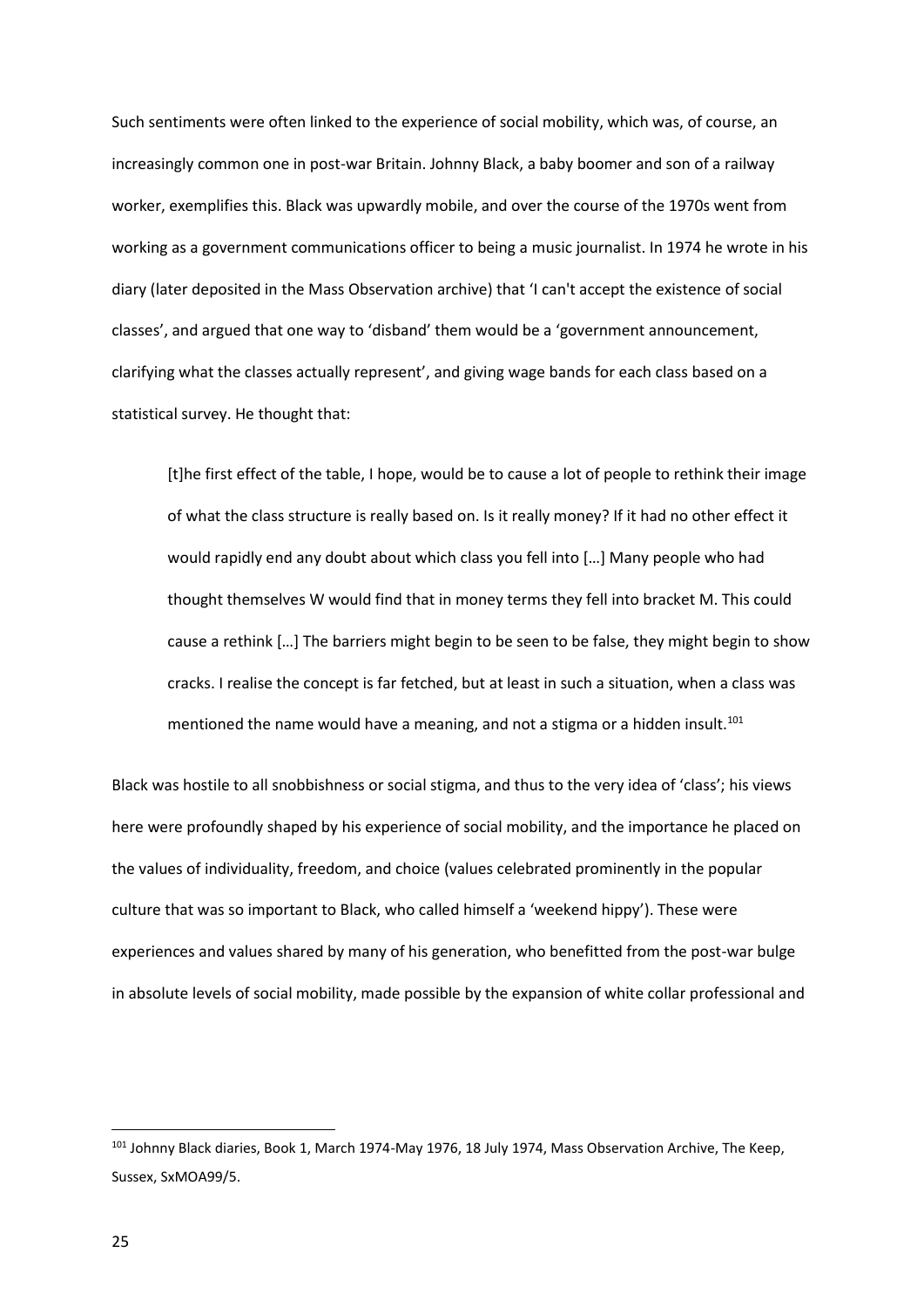managerial jobs.<sup>102</sup> This helps to explain the increasing hostility to the very idea of 'class' found in sections of the middle classes, as well as the working classes, in the 1970s.

'Ordinary' people were concerned – perhaps unsurprisingly – with rather different questions than those of political scientists and politicians. While none of the individuals discussed here is reducible to a simplistic symbol of wider trends, nevertheless in their complex and idiosyncratic statements, certain themes can be detected. Ordinary people's attitudes to 'class' in the 1970s did not, for the most part, mirror Thatcher's statements and attitudes, though there were some overlaps in that many were hostile to the very idea of 'class'. While some still held strongly class-conscious views, many others, both manual and non-manual workers, rejected such thinking as outdated. In these self-conscious disavowals of 'classed' attitudes, we can detect just one way in which people rejected older conventions and insisted on their right to think and speak for themselves. The 1970s was not necessarily a radical turning point in attitudes to class but certainly represents a significant moment in a longer historical process: the slow and uneven unravelling of traditional attitudes towards inequality and social difference in post-war Britain.<sup>103</sup>

Recent academic work has suggested that ideas about participatory politics and economic organisation circulating in the 1970s had the potential to offer a left-wing response to public discontent with corporatism and with 'the Establishment' more generally.<sup>104</sup> Yet, as we know, it was

<sup>102</sup> J. H. Goldthorpe, Catriona Llewellyn, and Clive Payne, *Social Mobility and Class Structure in Modern Britain* (Oxford, 1980).

<sup>103</sup> See Peter Mandler, 'Two cultures - one or many?', in Kathleen Burk (ed), *The British Isles since 1945*  (Oxford, 2003), 127-55.

<sup>104</sup> See for example, Mark Wickham Jones, *Economic Strategy and the Labour Party: Politics and Policy-Making, 1970-83* (Basingstoke, 1996); Mark Wickham Jones, 'The Challenge of Stuart Holland: The Labour Party's Economic Strategy during the 1970s', in Lawrence Black, Hugh Pemberton and Pat Thane (eds) *Reassessing 1970s Britain* (Manchester, 2013), 123-148; Stuart Holland, 'Alternative European and Economic Strategies', in Lawrence Black, Hugh Pemberton and Pat Thane (eds) *Reassessing 1970s Britain* (Manchester, 2013), 96-122; John Medhurst, *That Option No Longer Exists; Britain 1974-76* (Winchester, 2014); Richard Jobson, 'A New Hope for an Old Britain? Nostalgia and the British Labour Party's Alternative Economic Strategy, 1970-1983',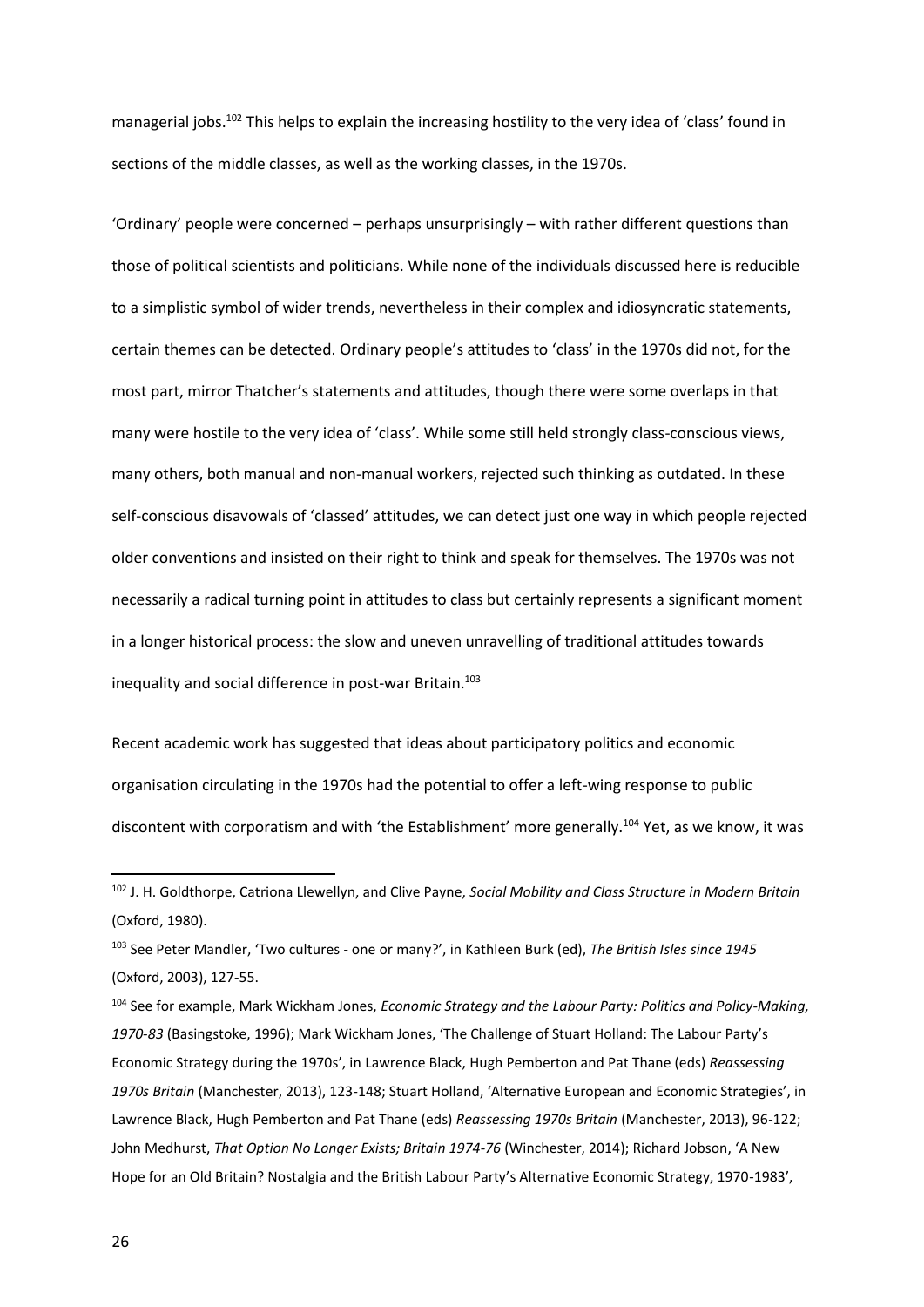the right which was able to mobilise expressions of 'popular individualism' in the service of a sustained attack on 'the Establishment'. Partly, this was because the various sections of the left (from Bennite to New, from Liberal to social democratic) remained invested in the existing forms of the post-war settlement. They also remained entrenched in an increasingly out-dated view of 'workers'. While the IWC, for instance, insisted that their vision included 'all workers professional, technical, clerical and manual', their valorisation of the manual (white) male worker – 'in docks or pits or factories' – was both indicative of their cultural assumptions, and out of step with the experiences of many of the individuals we examine throughout this article, as deindustrialisation was well underway by the 1970s in Britain.<sup>105</sup> In contrast, the way in which Thatcherism was able to appear not only classless and anti-Establishment but as an essentially anti-political 'common sense' provided a distinct advantage in appealing to some individuals resistant to being identified as part of a collective – whether on the basis of class, gender or race.

#### Gender Inequality and the Uses of Feminism

Here we turn to exploring how 'popular individualism' structured how many ordinary women engaged with issues of gender inequality in domestic labour and employment in Britain in the 1970s. We find, in this, a story of ambiguity and contradiction, with both popular *uses* of feminist ideas occurring alongside a popular resistance to the label 'feminist', and its associations with being part of a collective of women. A compelling story of female emancipation is told of the post-war period that links together the activism of Women's Liberation Movement, the passage of Equal Pay and Sexual Discrimination Acts, and the significant rise in the number of women working outside the home. Yet it is also widely accepted that the numbers of women who identified as 'feminist' outside

*Journal of Policy History,* 27 (2015), 670-694; Joe Guinan, 'Bring Back the Institute for Workers' Control', *Renewal,* 23 (2015), 11-36; James Moher and Alastair Reid, 'Democracy in the Workplace - the Bullock Report Revisited', *History & Policy*, 9 June 2010, [http://www.historyandpolicy.org/trade-union](http://www.historyandpolicy.org/trade-union-forum/meeting/democracy-in-the-workplace-the-bullock-report-revisited)[forum/meeting/democracy-in-the-workplace-the-bullock-report-revisited,](http://www.historyandpolicy.org/trade-union-forum/meeting/democracy-in-the-workplace-the-bullock-report-revisited) accessed 21 Jan. 2016.

<sup>105</sup> Barratt Brown and Coates, *The 'Big Flame' and What is the IWC?,* 2-3. See also Richard Jobson, 'A New Hope for an Old Britain?'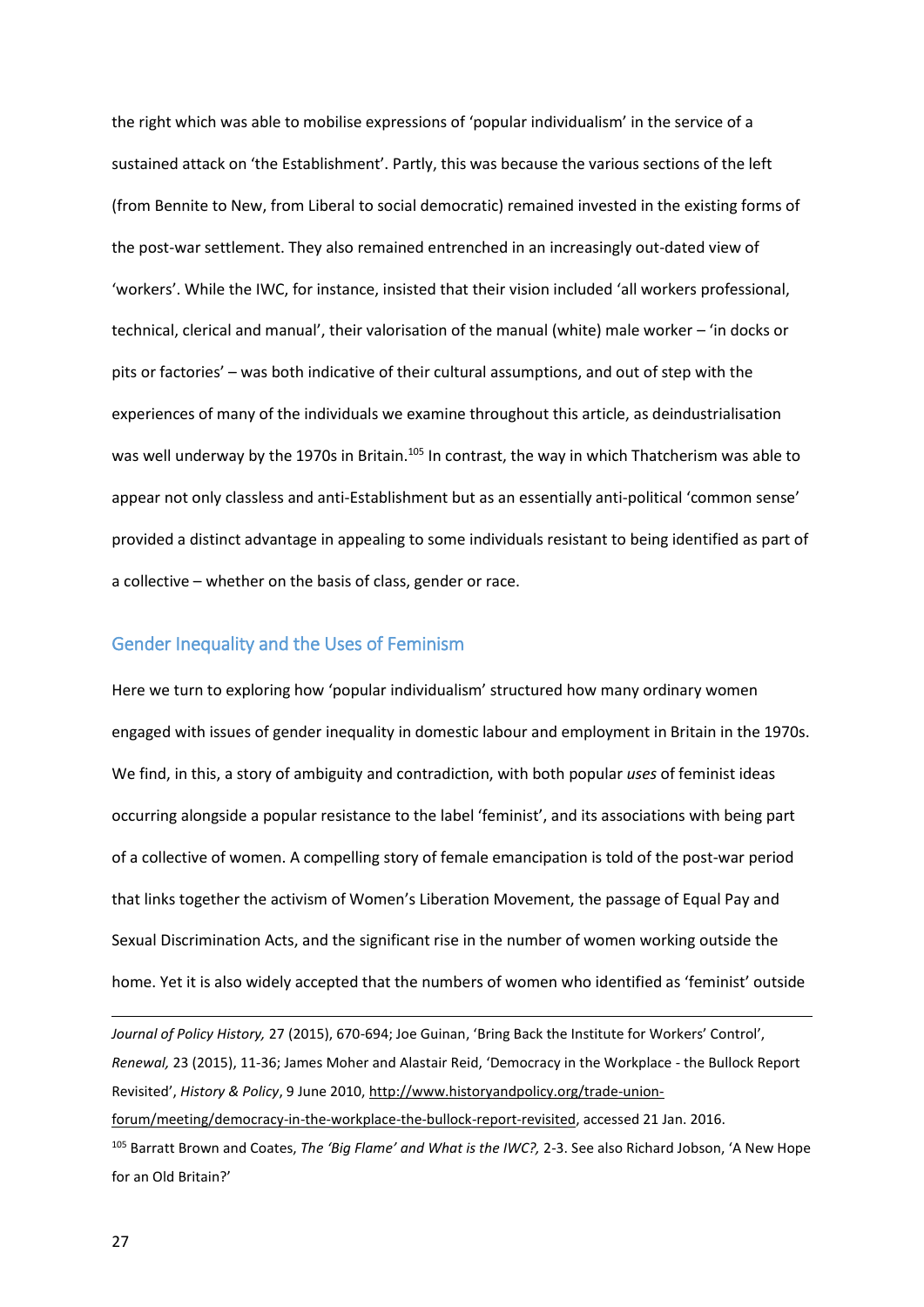of the Women's Liberation Movement was limited, and that feminism was largely confined to the educated middle classes in the 1970s and 1980s (though with significant exceptions). Thinking about these changes through the lens of 'popular individualism' allows us a way to reconcile these two narratives.

The Women's Liberation Movement itself can be understood as a project that was in some ways a product of a popular – and progressive – individualism. Of all the political movements of the 1970s, it is most associated with the decade, with the first conference of the new wave of feminism occurring at Ruskin College in March 1970. Like much of the New Left in the 1960s and 1970s, it was a project that was both collectivist and libertarian. It structured its activism around tight social networks and group work; yet it placed the experience of the individual at the heart of its theorymaking. This emphasis on individualism is perhaps unsurprising given the historic links between feminism and liberalism as political philosophies. This emphasis on the rights and autonomy of individuals qua individuals both fundamentally shaped the nature of the call for women's equal rights, but was also an inheritance that most in the WLM tried to transcend in the belief that it was insufficiently radical. <sup>106</sup> Furthermore, Mathew Thomson has noted the importance of both psychology and the idea of individual fulfilment in the development of second wave feminism. As Thomson highlights, it was the process of consciousness raising – of understanding how individuals had internalised the structures of patriarchy – that feminists took as the starting point for political action.<sup>107</sup> Yet, as Thomson has also noted, there was a constant tension in the movement between the psychological bent of consciousness raising – which resembled individualistic therapeutic models from the outside – and the collective emphasis of the movement, which was never really resolved.<sup>108</sup>

<sup>&</sup>lt;sup>106</sup> For more on both the relationship and tensions between liberal feminism and the more radical variety espoused by the Women's Liberation Movement, Eisenstein, *The Radical Future of Liberal Feminism*. <sup>107</sup> Thomson*, Psychological Subjects,* Chapter 8.

 $108$  Ibid.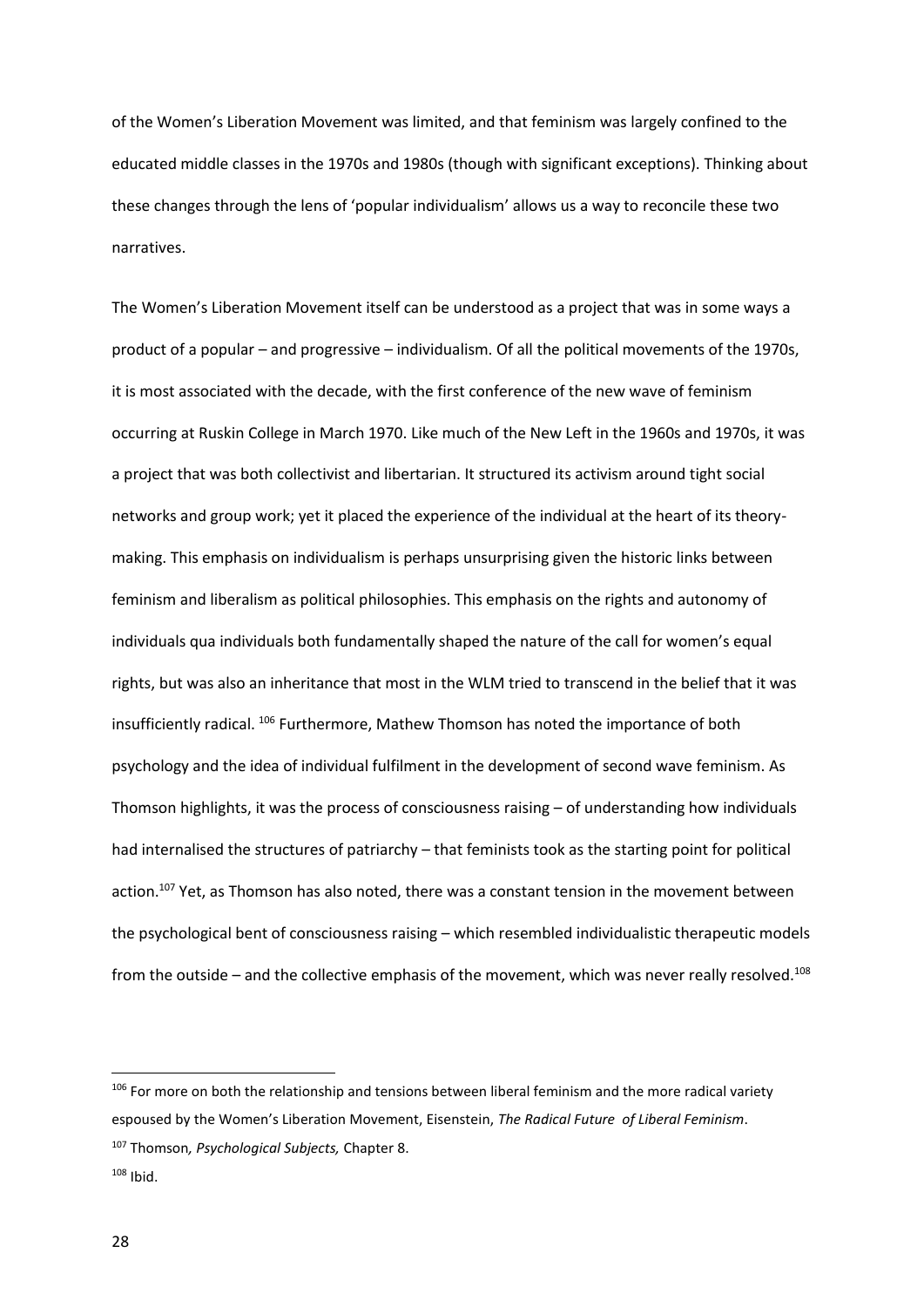Feminism was thus in part, a product of the popular individualism this article discusses, and theoretically well placed to capitalise on it. Popular individualism amongst women provided a channel through which a limited engagement with feminist visions of individual female liberation could occur – and this was significant in terms of the increasing the propensity of women to claim equal rights as individuals. But more conservative understandings of the gender order still held much purchase. The lack of identification by most ordinary women with feminism during this period speaks to the lack of opportunity that many women had to step outside socially determined gender roles. The fact that feminist aspirations appeared to many of them to be unrealisable or unachievable tells us much about the limitations of popular individualism for women, and indeed, the ultimate failure of the post-war settlement to deliver emancipation for women. This was a 'feminist' moment, but it was a feminist moment only for a minority of women, and conservatism still often characterised how gender roles and relationships were enacted and experienced in the everyday.

Prominent feminist sociologist Angela McRobbie has critiqued the lack of attentiveness shown by some scholars to the precise processes linking the appearance of feminism as a social movement, and the changes in gender roles that we have seen over the twentieth century. In her 2009 work *The Aftermath of Feminism,* she critiques the work of sociologists particularly associated with reflexive modernity theory such as Anthony Giddens, Ulrich Beck and Elizabeth Beck-Gernscheim, for their lack of engagement with feminism, claiming that 'it is implied that the changes which have occurred for women have come about in some kind of pain-free transition.'<sup>109</sup> Whilst McRobbie perhaps overstates the role of the organized feminist movement in producing these shifts, she is right to draw attention to the way in which individual agency has been obscured in accounts of the shifts in women's position over the last fifty years. Not only is feminism not taken enough heed of in the work of modernization theorists such as Giddens et al., but the problem is double-edged, for in

<sup>109</sup> Angela McRobbie, *The Aftermath of Feminism: Gender, Culture and Social Change* (London, 2009), 45.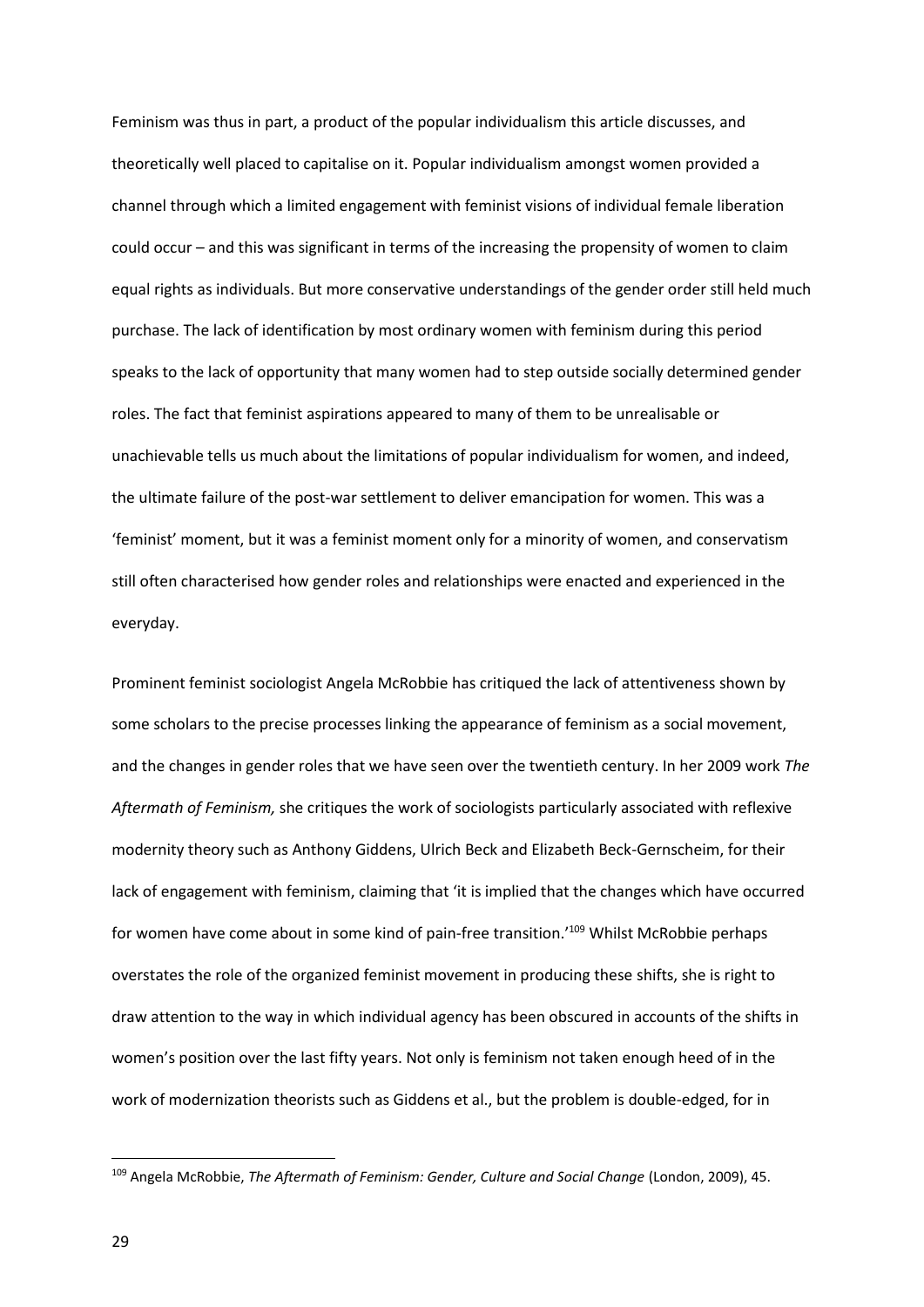accounts where it is placed at the centre of social change, feminism becomes something so broad and all-encompassing that it explains everything and nothing about changes in attitudes towards gender. So, for example, in Hugh Pemberton and Pat Thane's recent collection, *Re-assessing Seventies Britain*, Thane writes that:

Some permanent changes were for the better, such as those that came out of the women's movement of the 1960s and 1970s[…] [which] continued steady slow but somewhat accelerating, progress toward equal opportunities in work and education, equal pay and, to a lesser degree, in the home.<sup>110</sup>

Similarly, in the same volume, Lynne Segal writes that:

The seventies were different, and especially for women. When women began meeting autonomously, networking and joining broader campaigns, local, national and international, collective agency and confidence grew surprisingly rapidly. It would end up changing the style, language, outcome and even the meaning of 'politics'.<sup>111</sup>

This metanarrative, where the progressive values of the women's movement gradually filter into the homes of non-activist men and women, is reproduced in more popular works of history of Britain in the 1970s.<sup>112</sup> But little sense is given of how, precisely, these changes took place. What mechanisms enabled the shift from feminism as an idea, to something that could influence legislative changes, and that eventually more profoundly came to affect the practice of everyday life? More fundamentally, we should critically interrogate the extent to which we can read these social changes as simply the product of feminism; such a link needs to be analysed rather than assumed. Certainly,

<sup>110</sup> Pat Thane, 'Women and the 1970s', in Lawrence Black, Hugh Pemberton and Pat Thane (eds), *Reassessing 1970s Britain* (Manchester, 2013), 167-86, at 183.

<sup>&</sup>lt;sup>111</sup> Lynne Segal, 'Jam Today: Feminist Impacts and Transformation in the 1970s', in Lawrence Black, Hugh Pemberton and Pat Thane (eds), *Reassessing 1970s Britain* (Manchester, 2013), 149-156, at 156.

<sup>112</sup> Beckett, *When the Lights Went Out*; Dominic Sandbrook, *State of Emergency: The Way We Were: Britain 1970-1974* (London, 2011).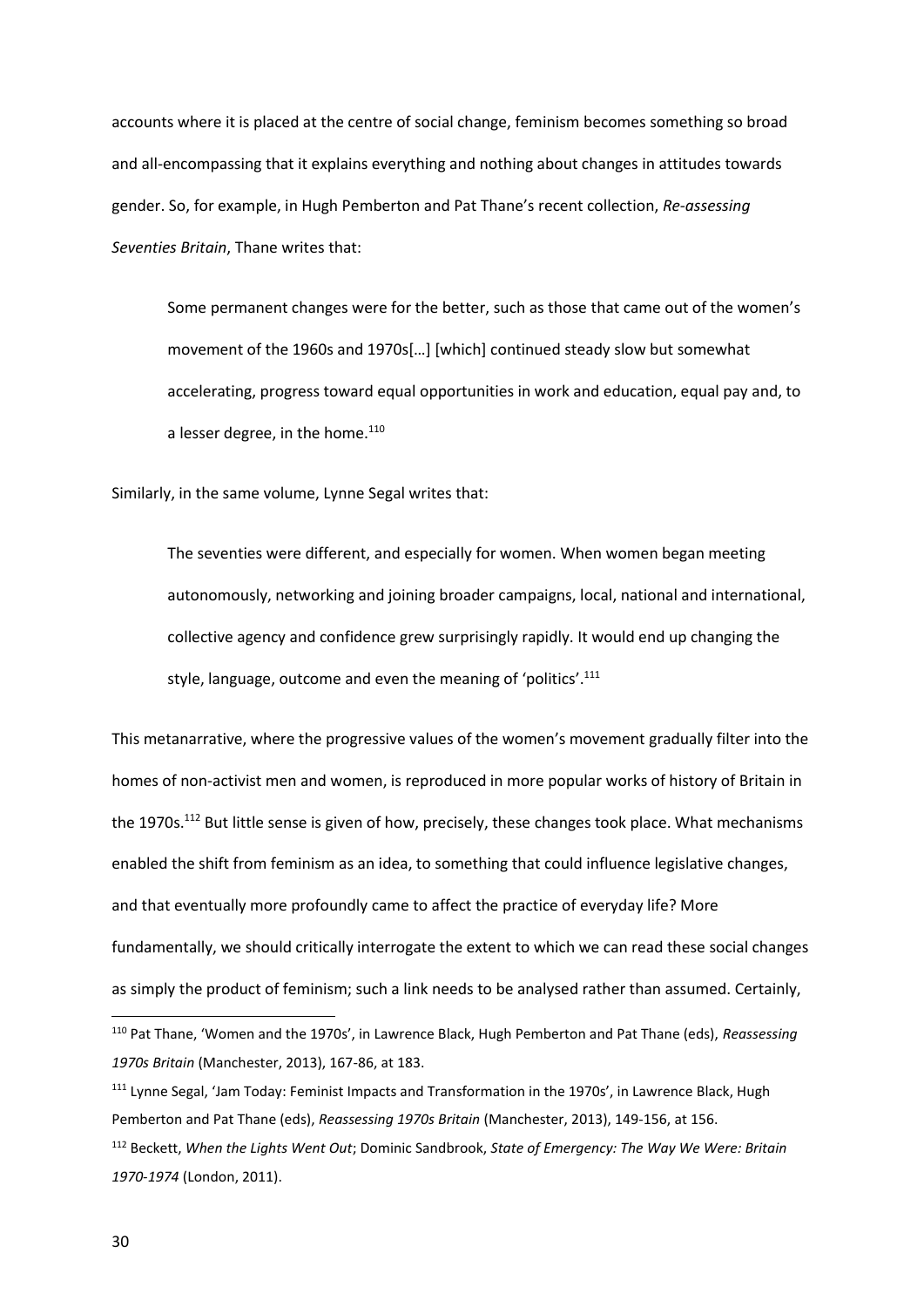shifts in the economic base, part of a wider shift of developed economies towards the service sector, is also a critical part of the story. Whatever the roots of change, historians need to understand how changes in gender relations came to be enacted through the micropolitics of personal relationships; how, as Helen McCarthy has argued in regards to masculinity, 'small and subtle shifts in sensibility and behaviour, replicated millions of times in millions of homes over the course of several decades could amount to a major transformation'.<sup>113</sup> Looking to these processes excavates the lived experience of social change and how equality claims were made in practice. It also shows that there were *vernacular* discourses about the equality (in difference) and value of women which did not owe much to academic feminist ideas but to other sources: discourses of companionate marriage, for example, or discourses of meritocracy in education. Listening to individual voices helps us begin to map these vernacular discourses. But it also begins to clarify the *limitations* of these discourses, which were, we argue, bounded by the ideals of individual self-fulfilment which could sometimes obscure collective and structural inequalities.

In the testimonies of 'ordinary' women (and men), it becomes clear that the ideas that individuals expressed about gender and gendered experiences were rarely coherent or consistent. The number of times in which interviewees in the various 1970s feminist sociological surveys that we will now turn to examine contradict themselves over the course of interviews tells us a story that is not so much about the ascendancy of feminism post-1968, but instead about the proliferation of vastly different ideologies of gender, many of which were far from new. Even more, these contradictions point to persistent tensions between women as autonomous beings and the claims of family life, both of which must be situated within the history of post-war entitlements in Britain. These tensions, which often appear in the survey interviews, seem to speak to an underlying conservatism about gender that persisted well into the post-'68 moment, but which nevertheless co-existed with moments in which possibilities for new understandings of gender can be glimpsed.

<sup>113</sup> Helen McCarthy, Review of Laura King, *Fatherhood and Masculinity in Britain, 1914-1960* (Oxford, 2015), for *Reviews in History*, [http://www.history.ac.uk/reviews/review/1778,](http://www.history.ac.uk/reviews/review/1778) accessed 1 June 2016.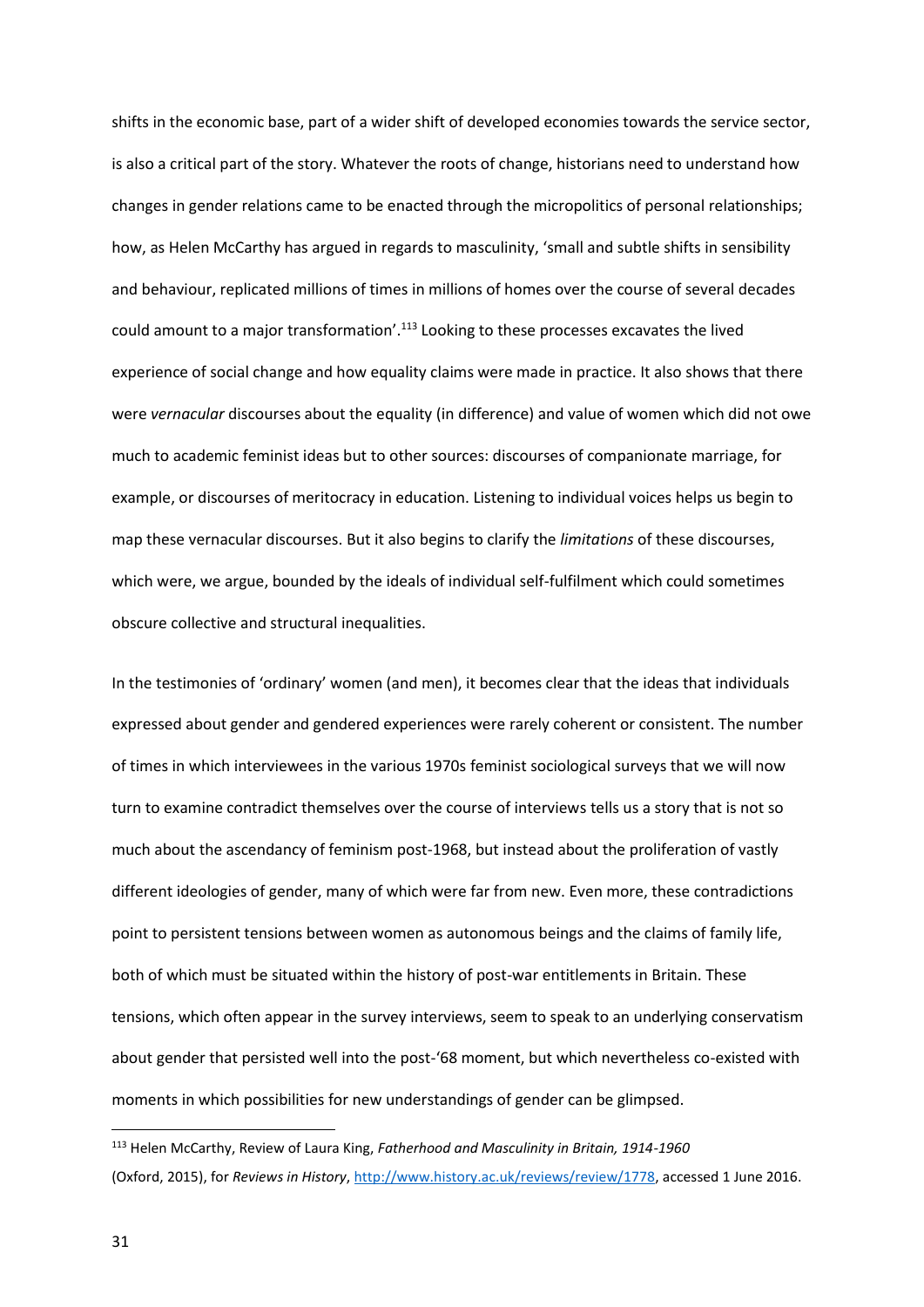A window into these tensions between individualism, feminism and collective action can be found, for instance, in two well-known feminist sociological studies, Christine Griffin's *Typical Girls* and Ann Oakley's *Housewife*. Both were the result of PhD research undertaken in the 1970s by Griffin and Oakley respectively, though *Typical Girls* was not published until 1985 (*Housewife* came earlier in 1974, and was written for a broader audience). What is particularly striking in Griffin's study is the extent to which domesticity still bound the horizons of the girls she interviewed, even at the tail end of feminism's 'miracle decade'. Here, interviewing three fifth-formers at a Birmingham comprehensive in 1979, Griffin finds that almost all assumed they would marry and have children, despite the fact that many were less than enthusiastic about the idea:

Christine Griffin: In the future do you think you'll get married?

Marjory: No no no. Definitely not. Not marriage. You just suffer man. You've got to rush home from work and cook and tidy up and….

Babs: You want a good time first before you get married. You get tied down.

Marjory: Enjoy yourself yeh. I'd live in sin really. And you have to do everything. You're fighting, arguing. I'd live with my man, yeh, but not marry him, I can chuck him out when I like.

Babs: What about kids then?

Marjory: I'd keep it, yeh, treasure it (laugh).

Jan: I'd get married but not till I'm about 30 (all laugh). I wanna enjoy myself, I don't wanna get bored. Get married when I meet the right one.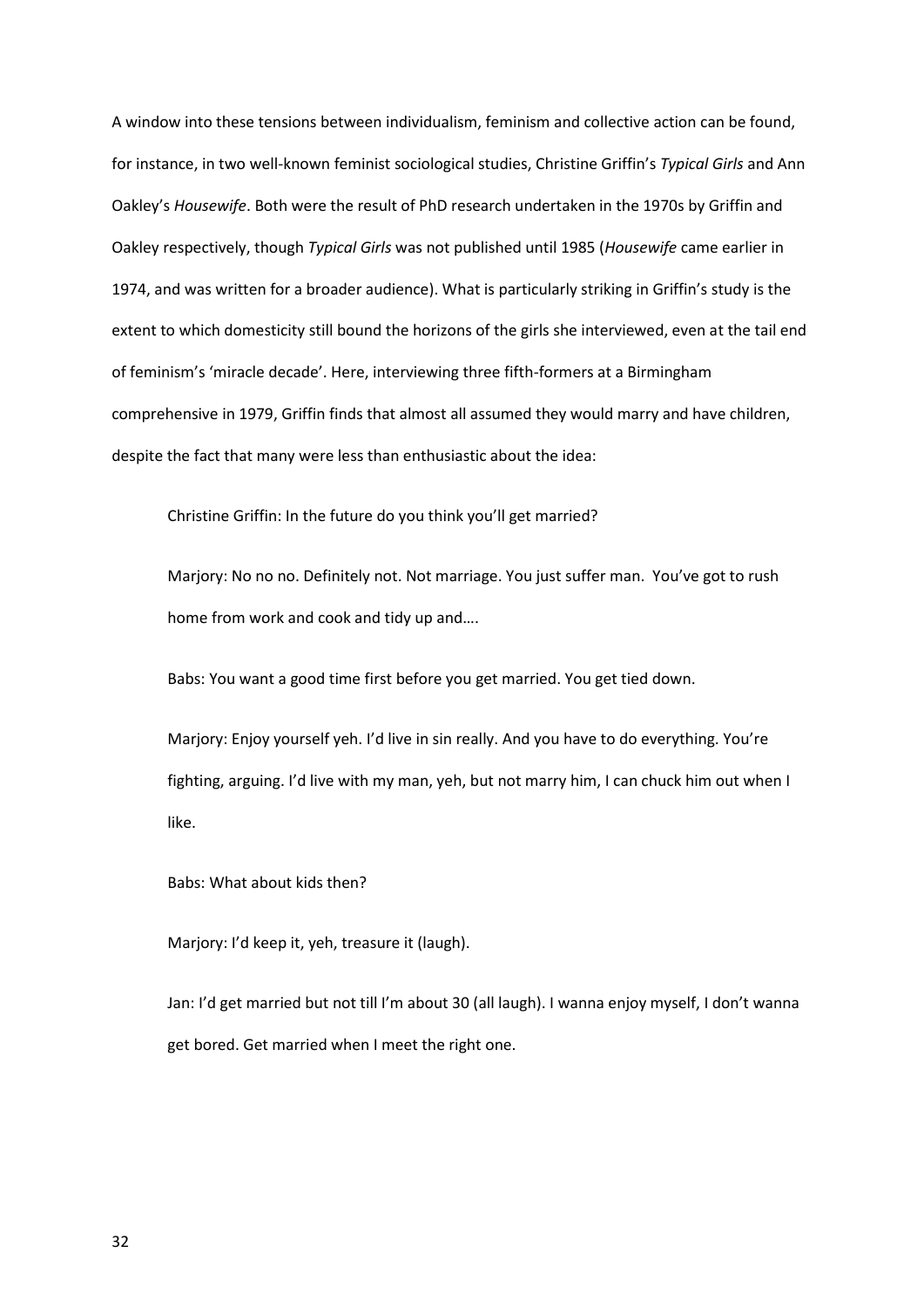Marjory: Oh no, it'd be really horrible looking at the same person every day. You come in to the same old thing. I'd want a change me, I don't want to keep him forever.<sup>114</sup>

The way that marriage is positioned as the exact opposite to enjoyment is noteworthy here. Only Marjory – who was Afro-Caribbean, which Griffin believed was significant in her opposition to marriage, given that she was raised in a culture in which marriage was less normative and less valorised – showed any real resistance to future domesticity.

For Jan and Babs, meanwhile, domesticity was best deferred until after a period of 'good time'. As sociologist Claire Wallace also found in a study done with young women a year later on the Isle of Sheppey, many demonstrated a 'critical ambiguity' towards domesticity.<sup>115</sup> We can perhaps read into these deferments a desire for autonomy, a desire to be able to express oneself as an individual rather than just in a social role as a wife. These desires, intimately linked to post-war affluence, revolved around self-expression and fulfilment as an individual. These deferments can also be read as a way of managing the tensions between the opposing discourses about women's proper roles that were in circulation. Further, it allowed them to demonstrate a commitment to feminine norms whilst also signalling a dissatisfaction with them. Despite these dissatisfactions, however, the reluctance of the interviewees throughout the work to overtly align themselves with feminism mirrors Bev Skeggs' findings in *Formations of Class and Gender*, that working-class women were unable to identify with the women's movement because they simply did not see themselves as possible subjects for feminism, which they associated largely with career success and the world outside the home.<sup>116</sup> As with discourses of 'class', ordinary and political/public discourses did not always map onto each other easily.

<sup>114</sup> Christine Griffin, *Typical Girls: Young Women From School to the Full-Time Job Market* (London, 1985), 55. <sup>115</sup> Claire Wallace, 'From Girls and Boys to Women and Men', in Stephen Walker and Len Barton (eds), *Youth, Unemployment and Schooling* (Milton Keynes, 1986), 92-117, at 100.

<sup>116</sup> Beverley Skeggs, *Formations of Class and Gender: Becoming Respectable* (London, 1997).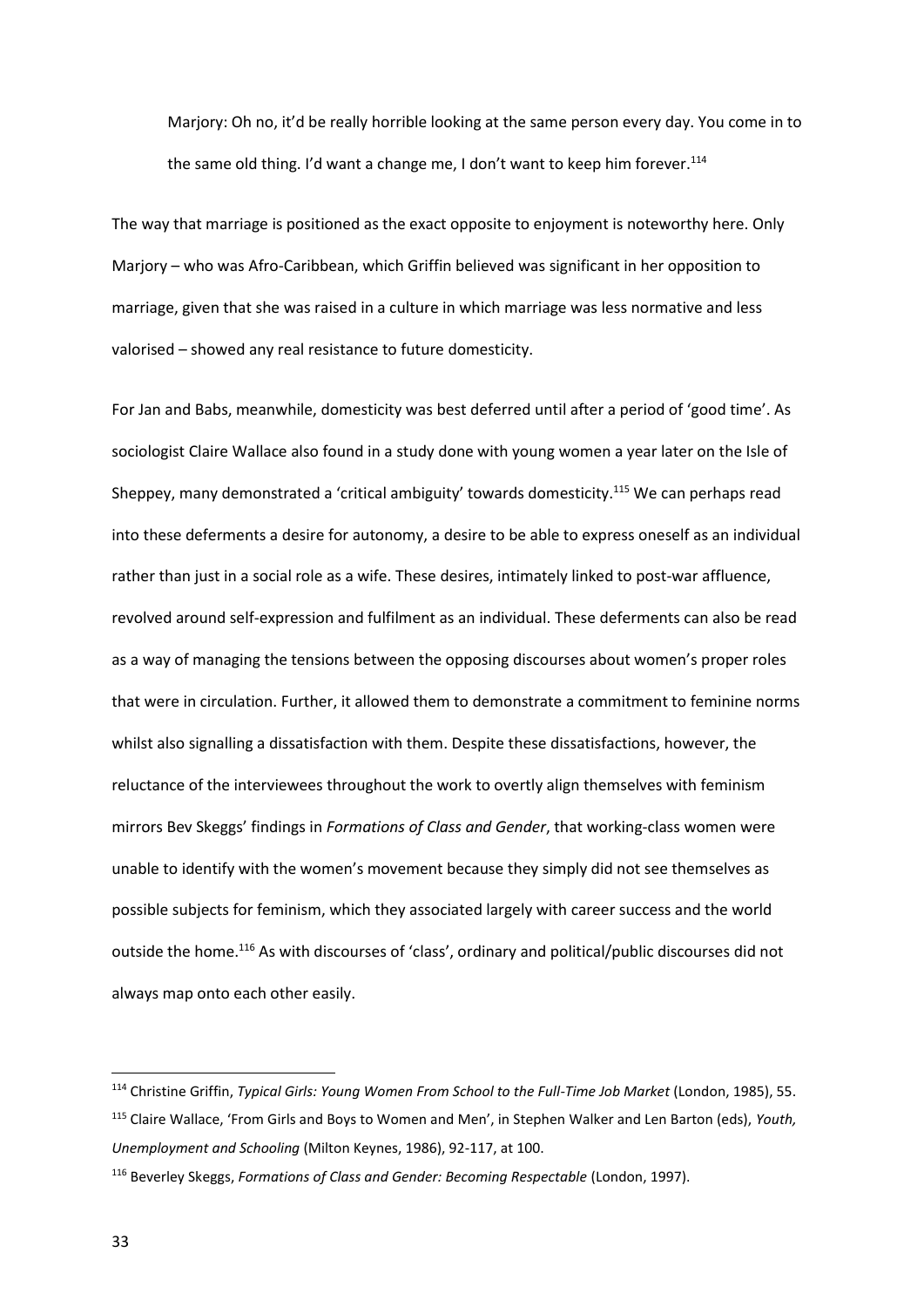The trope of domesticity as confining was well developed in the interviews of Griffin, Wallace and Oakley, and it is hard not to believe that this was at least due in part to the intense spotlight that had been put on the plight of the housewife in the 1960s and 1970s by the media in Britain – of course, partly as a result of feminist critique of housewifery. Yet, as Caitriona Beaumont has demonstrated, such critiques of domesticity were part of a much longer debate about the role of women in the home and marriage that predated second wave feminism by several decades, extending back to at least the inter-war era.<sup>117</sup> These discussions were renewed in the early 1960s, when there was a renewed attention to the problems of the housewife, as evidenced by the publication of books such Hannah Gavron's *The Captive Wife*, and the formation of groups such as The National Housewives' Register in 1960.<sup>118</sup> It is important to set these debates in this longer trajectory, and not to let the radical moment of feminism in the 1970s distract us from other discussions about gender that were happening in less overtly feminist spaces over a longer period.

These discussions fed into some of the contradictory ways in which women understood feminism, as we can see by examining the testimonies of some of the women who Ann Oakley interviewed for *Housewife*. As part of the interview, she specifically asked the women how they felt about feminism, equality, and gendered roles in married life. The responses show how difficult it is to categorise women's responses as simply positive or negative towards feminism; rather, once again, their responses highlighted the proliferation of ideologies of gender that co-existed in considerable tension with each other. Discourses of equality were welcomed to the extent that they protected the status of women; what was not tolerated by many was the prospect of role reversals that might threaten the current gender order. So, for example, when one woman, Margaret Nicholson, was

<sup>117</sup> Caitriona Beaumont, *Housewives and Citizens: Domesticity and the Women's Movement, 1928-1964*  (Manchester, 2013).

<sup>118</sup> See Barbara Caine, *English Feminism, 1780-1980* (Oxford, 1997), 255-271; Hannah Gavron, *The Captive Wife: Conflicts of Housebound Mothers* (London, 1966).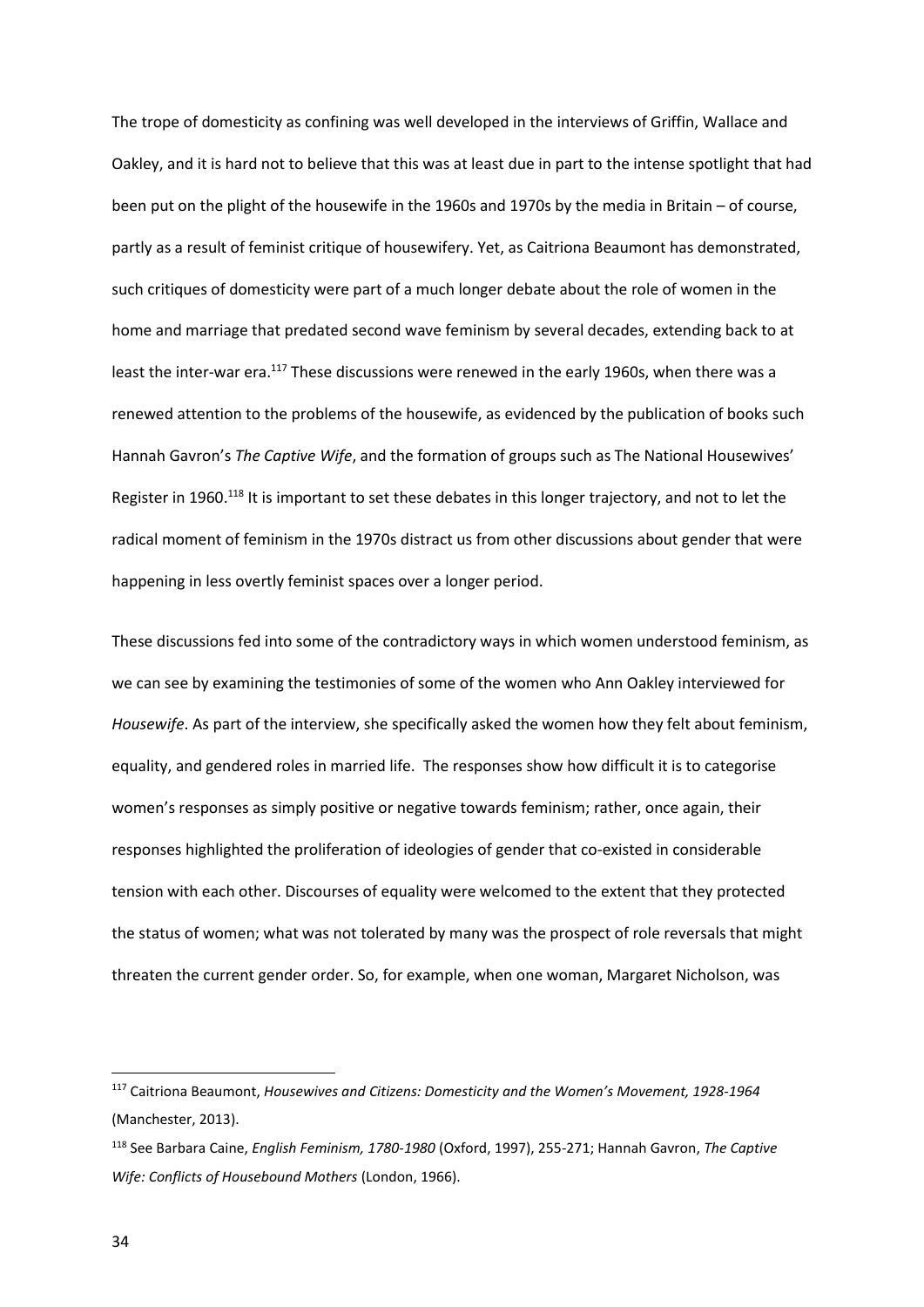asked whether she thought women had a better or worse deal in marriage than men, she responded:

I'm not really for equality for women totally. Obviously I think women should get a fair deal – equal pay for equal jobs. But I wouldn't want to see it like it is in America – with a complete reversal, and the women in charge of the men.<sup>119</sup>

And then, when asked what she made of the Women's Liberation Movement:

I think it's all right in moderation, but I'm afraid that what I think is that the people who are now in forefront of it have gone too far the other way. […] They just don't want men at all. They're not really interested in being equal with men; they're just interested in completely domineering men $120$ 

Another woman, Sally Jordan, responded when asked what she thought of women's liberation:

I say equality is all right to a certain extent. A woman can never be as equal as a man: although they're not inferior, they'll never be quite as equal. That's my opinion. If you're all for this liberation movement, now I couldn't imagine myself doing what my husband does.<sup>121</sup>

An intriguing hint of the importance of individualism emerged, though, when Jordan was asked about 'equality', and responded:

I don't think of myself as everybody. I class myself as me. So if I say I'm being treated unfairly, I don't know about anybody else. I'm just me.<sup>122</sup>

- <sup>121</sup> Ibid. 155.
- $122$  Ibid.

<sup>119</sup> Ann Oakley, *Housewife* (London, 1974), 140.

 $120$  Ibid.  $140 - 141$ .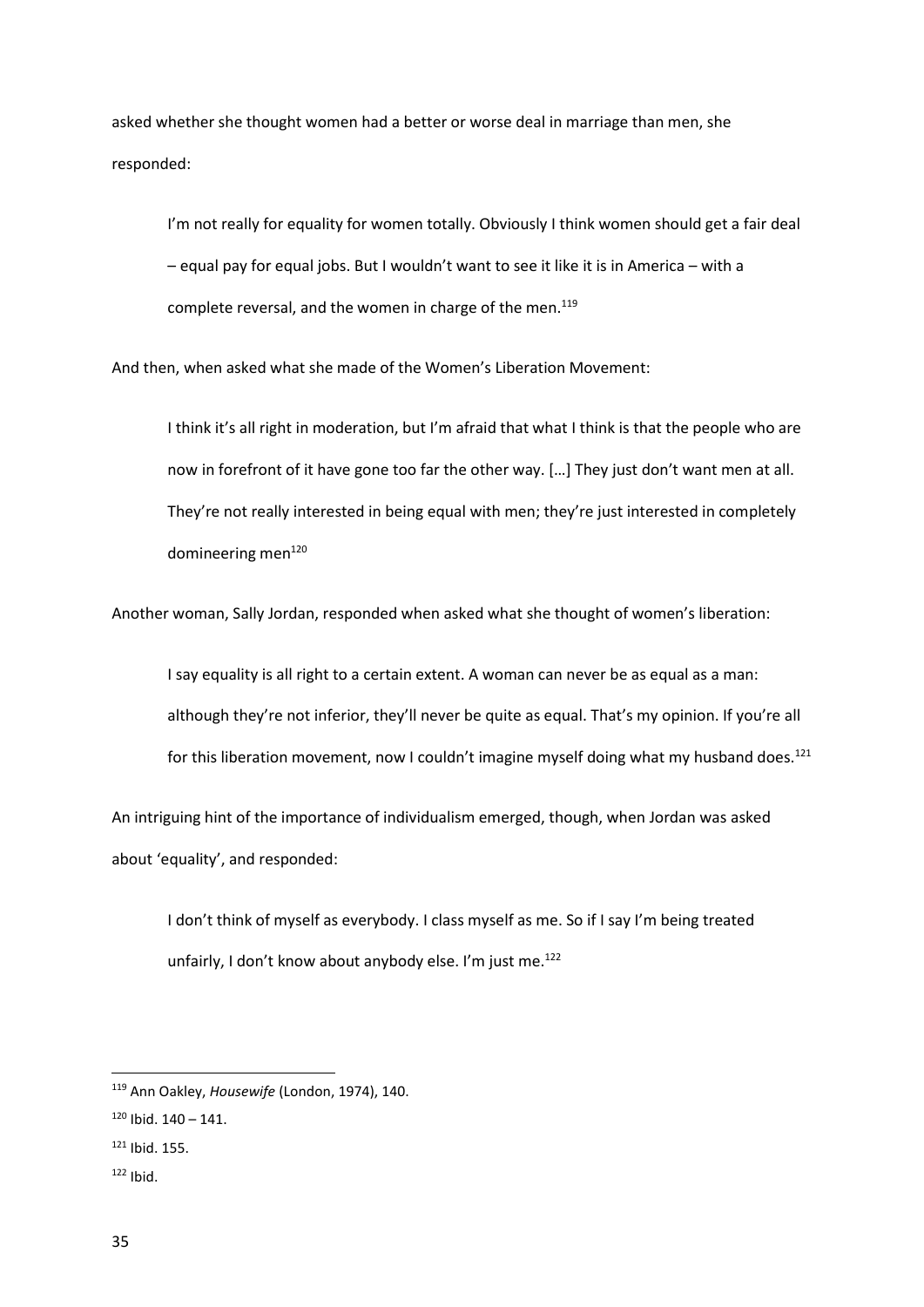In this sense, individualism was not an inherently right-wing phenomenon, but it did prevent some from identifying with not just a collective class politics, but also a collective women's politics. Jordan was prepared to identify injustice as she saw it and to make a claim for her right to be treated fairly  $-$  but she made that claim through her rights as an individual, not as a woman.<sup>123</sup>

These case studies demonstrate the variety of discourses about gender that were available to draw on at this point, and that people put them together in ways that were often contradictory. Popular individualism provided one channel through which the goal of female-self-determination could be understood and identified with (on some level). But it also prevented many women from identifying with a collective women's movement. Although heated debate about women's role in the home has been a mainstay of the British media since at least the 1960s and was clearly visible enough to influence the ways through which many women understood domesticity as a 'trap', the ability of organised feminism to articulate a critique of women's role that resonated with the experiences of 'ordinary' women, and suggested a plausible alternative vision, was limited. This was partly because the social and economic opportunities that would allow women to live this alternative existence were limited at this point. By providing a close reading of first-person testimonies, we can develop a more nuanced sense of how 'ordinary' people engaged with both new and old discourses of the politics of gender; these engagements were often contradictory, and this reading thus defies any easy characterisation of the 1970s as a decade of opportunity for women.

<sup>&</sup>lt;sup>123</sup> Further examples of these competing discourses at work can be seen in Claire Wallace's interviews with young men as part of the Sheppey project, deposited in Qualidata archives at the University of Essex (project: SN 4860, '17-19 and Unemployed on the Isle of Sheppey', 1980), and in the interviews with young women that Wallace uses in *Typical Girls*. More broadly, the culmination of the Sheppey project, Ray Pahl's *Divisions of Labour* (Oxford, 1984) is testament to the unequal division of household labour during the 1970s and 1980s, though Pahl himself chose to interpret this within a functionalist model that stressed the complementary roles of men and women in the nuclear family.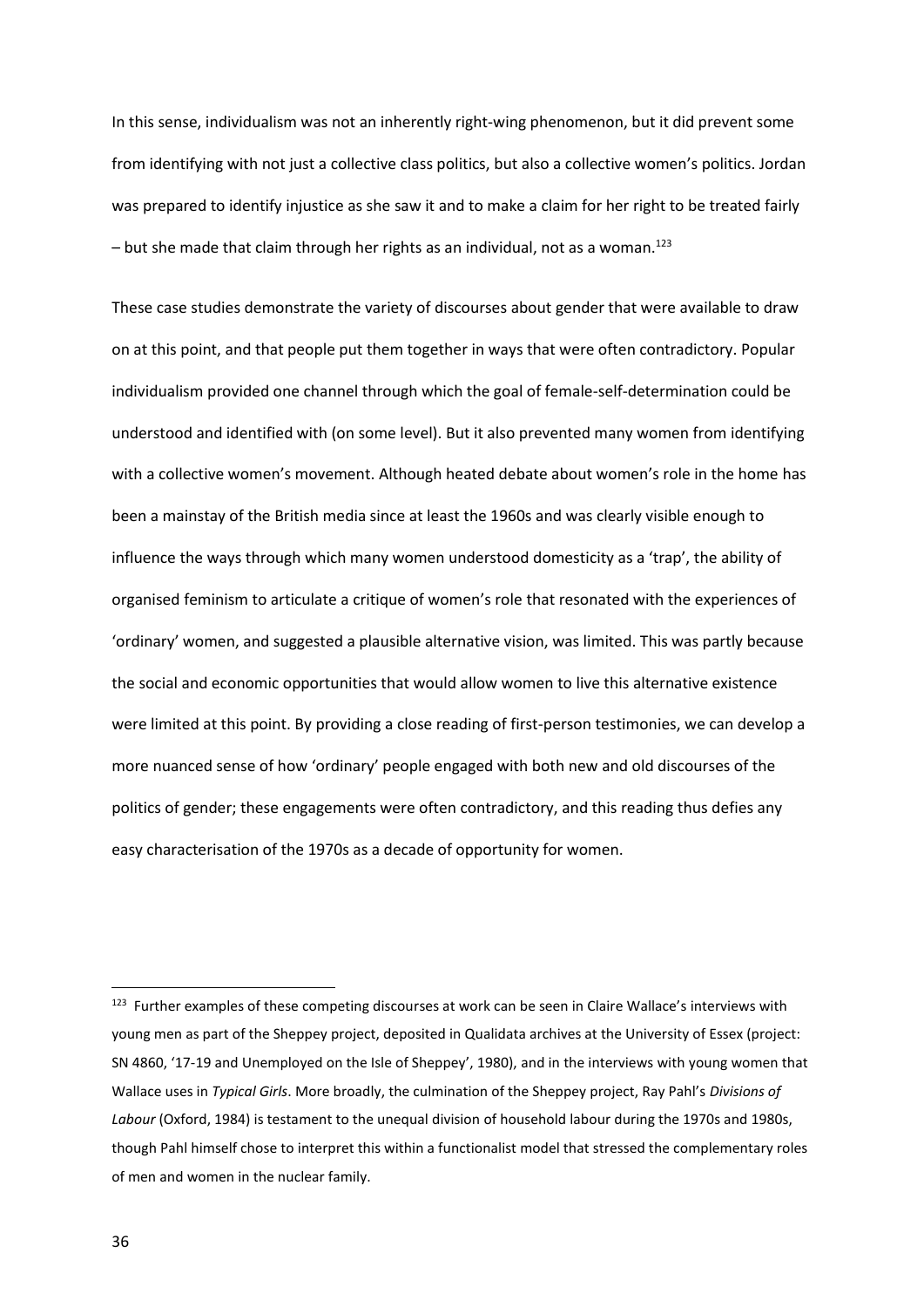# Racism and the Promise of 'Equality of Opportunity'

One further political narrative of the 1970s is the racialization or, as Bill Schwarz puts it, the reracialisation of England.<sup>124</sup> In this telling, 'black' and 'white' identities were marshalled, by Enoch Powell and others, into radical political positions that ran counter, in diverse ways, to the social democratic project.<sup>125</sup> Here, the challenges of multiculturalism functioned as a thorn in the side of popular belief in 'the public' of public ownership or universal social rights. The National Front served as a working class gateway into Thatcherism.<sup>126</sup> And, with the persistence of systemic racism across British society and public institutions, black activists came to eschew the paternalism of the British liberal state, embracing a global vision of Black Liberation.<sup>127</sup> This reading of the racialization of British politics tells part of the story. It positions race and nationalism as key elements of Thatcherite populism. And it connects the British black power movement to the story of divisions and radicalization within the left at this time. What we want to do in this section is tell another story. Though these histories are critically important, they give us an incomplete picture of the politics of

<sup>124</sup> Bill Schwarz, '"The Only White Man in There": The Re-Racialisation of England, 1956-1968', *Race and Class,*  38 (1996), 65-78. For an important corrective to the view of the 1960s/1970s as the moment when race became the dominant organising force of British popular politics, see Jon Lawrence, 'Why the Working Class Was Never "White"' *New Left Project* (2014),

[http://www.newleftproject.org/index.php/site/article\\_comments/why\\_the\\_working\\_class\\_was\\_never\\_white,](http://www.newleftproject.org/index.php/site/article_comments/why_the_working_class_was_never_white) accessed 1 June 2016.

<sup>125</sup> Stuart Hall, 'The Great Moving Right Show,' *Marxism Today* (January 1979); Camilla Schofield, *Enoch Powell and the Making of Postcolonial Britain* (Cambridge, 2013).

<sup>126</sup> Anne-Marie Smith, *New Right Discourse on Race and Sexuality, 1968-1990* (Cambridge, 1994).

<sup>127</sup> Paul Gilroy, *There Ain't No Black in the Union Jack* (London, 1987); Robin D.G. Kelley and Stephen Tuck (eds.), *The Other Special Relationship: The Black Freedom Movement in the U.K. and the US* (New York, 2015); Joe Street, 'Malcolm X, Smethwick, and the Influence of the African American Freedom Struggle on British Race Relations in the 1960s', *Journal of Black Studies*, 38: 6, (2006); Anne-Marie Angelo, 'The Black Panthers in London, 1967-1972: A Diasporic Struggle Navigates the Black Atlantic', *Radical History Review*, 103, (2009); Kennetta Hammond Perry, ' "Little Rock" in Britain: Jim Crow's Transatlantic Topographies', *Journal of British Studies*, 51: 1, (2012); Robin Bunce and Paul Field, *Darcus Howe: A Political Biography* (London, 2014).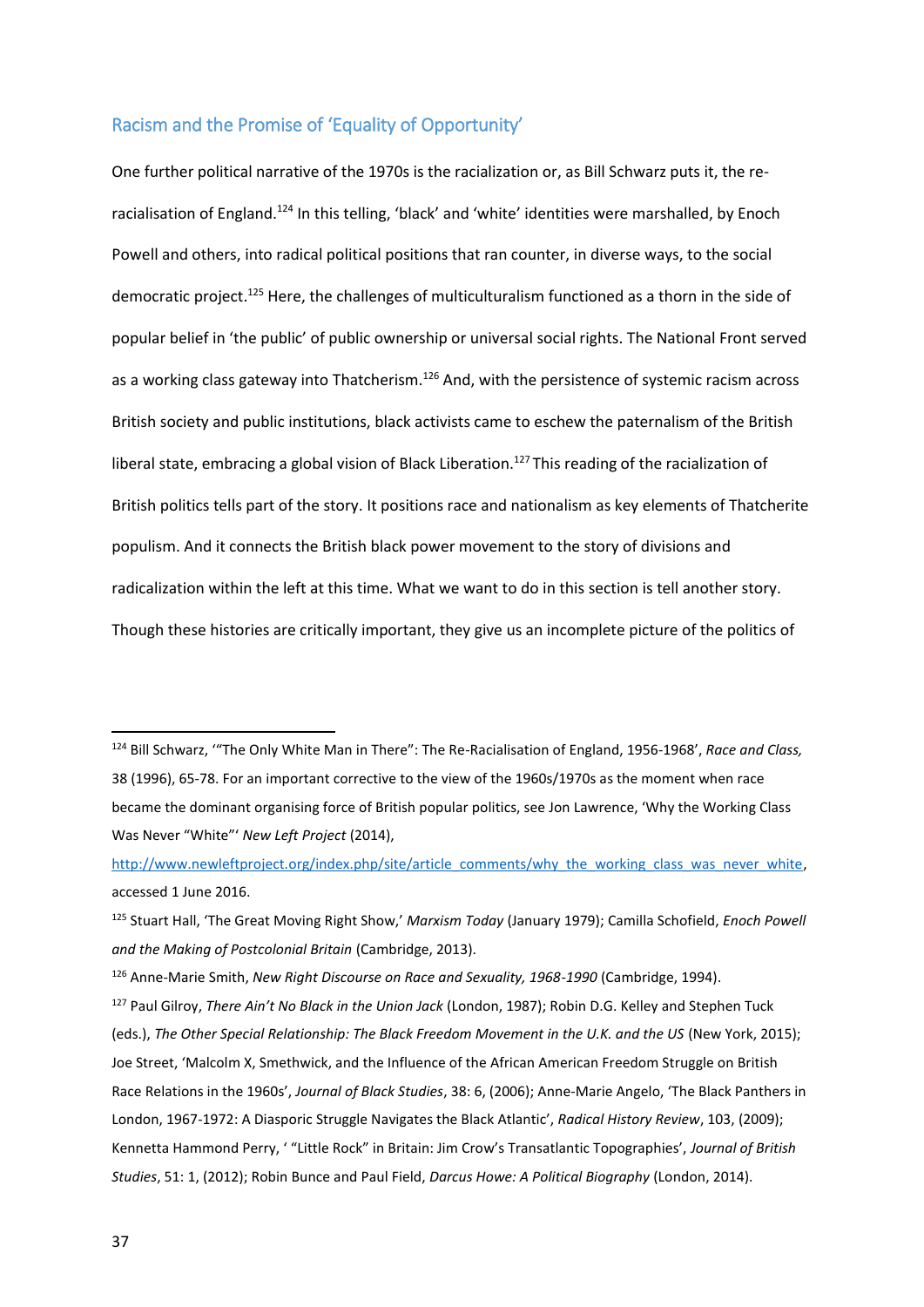race in 1970s Britain and, we argue, an incomplete understanding of the pre-history of discourses of tolerance in the neoliberal era.

In this section, we want to consider the 'race relations' project (or what some have derisively referred to as the 'race relations industry') as another way into the history of racial inequality in 1970s Britain – a history that we argue critically intersects with the rise of popular individualism. The first Race Relations Act of 1965 instituted a massive state-led project to combat discrimination in Britain; this developed, by the 1970s, into over 100 local community relations councils and local race relations boards across the country, multicultural education units, plus whole new professions of race experts and advisors.<sup>128</sup> From its beginnings, it was seen as a means of managing and containing acute racism and its potentially radical political consequences for the black British population. The resultant race relations project marks a unique historical conjuncture in British history. It was rooted in the expansion of social science expertise, increasing emphasis on consumer rights<sup>129</sup> and state planning. Even more, it marks a unique moment in the history of British liberalism, wherein sociological theories about racial discrimination structured the state's efforts to control individuals' conventional, discriminatory behaviour within market relations.<sup>130</sup> It was also part of a broader international shift; in 1965, the UN passed the Convention on the Elimination of All Forms of Racial Discrimination, helping propel the extension of anti-discrimination laws not only in Britain, but also in France, Australia, the Netherlands, Canada and the United States, to name just a few. The extension of human rights discourses and legal shifts themselves contributed to a politics of the individual. The archives of the race relations project show not only how it worked in practice, but also how individuals and politicized groups understood this new role of the state within British social relations.

<sup>128</sup> Chris Mullard, 'The State's Response to Racism: Towards a Relational Response,' *Community Work and Racism* (London, 1982), 47.

<sup>129</sup> O.R. McGregor, *Social History and Law Reform* (London, 1979).

<sup>&</sup>lt;sup>130</sup> For a discussion of the use of the research of American sociologist Robert K. Merton in the writing of the 1968 Race Relations Act, see Bob Hepple, *Race, Jobs and the Law in Britain* (London, 1970), 175-176.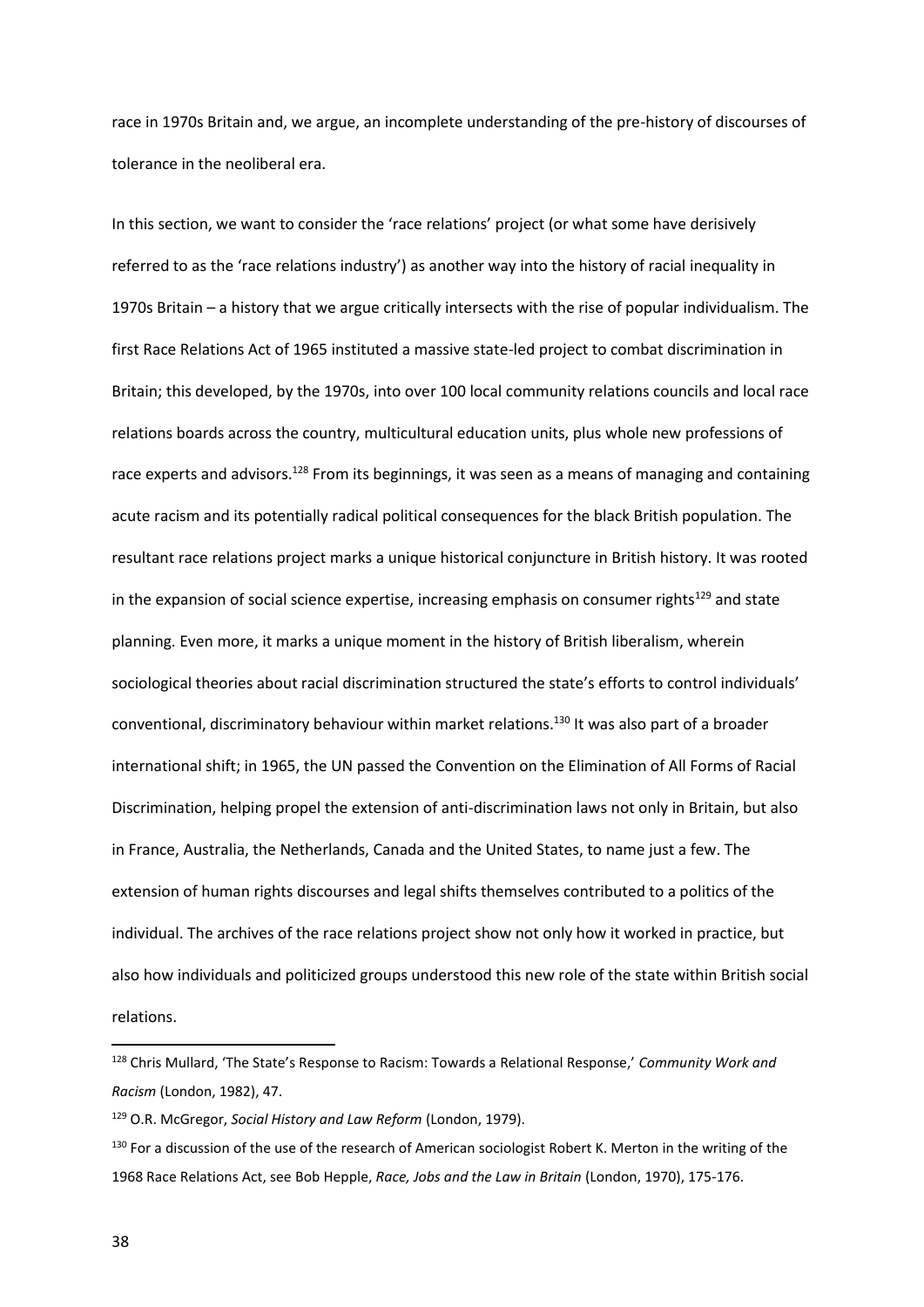Rather than telling a story of the unravelling or crisis of the post-war settlement in the 1970s, then, we simply want to place the race relations project squarely within the history of post-war social planning in Britain. While race relations legislation is usually associated with the legal recognition of discrete and protected collective identities, a key building block of later multicultural policy, another history emerges when we watch race relations law actually at work. There, the emphasis is less on the protection of culture than the protection of universal entitlements, social aspirations and 'equality of opportunity'. In fact, the race relations project highlights that welfarism remained fundamentally bound, especially after the rise of Butskellism, to that problematic concept of 'equality of opportunity'. This reminds us, too, that social services were never conceived of as a liberation from the market, but as a means by which to make market capitalism fairer and create better 'market actors'. As Philip Sooben, a researcher in Ethnic Relations at the University of Warwick put it in 1990, 'anti-discrimination legislation can be seen as a high point in the development of welfarism, in that it epitomizes the values of social democracy by insisting that all citizens should be able to participate in the benefits and opportunities created by welfare capitalism.'<sup>131</sup> At the same time, he argues, the very need for the laws revealed the failures of the welfare capitalist approach. Universal, formal equality for all citizens before the law had failed, in other words, to deliver structural equality. Again, the social democratic settlement was itself built on entrenched (gender, colonial, class) inequalities. And so, as John Solomos—who was also connected with Warwick's Centre for Ethnic Relations—argued in 1989, the concept of 'equality of opportunity' was not a 'value free criteria'; it was a 'contested notion' that was 'imbedded in value judgments, feelings and reactive responses about what constitutes the public good.'<sup>132</sup> These lines of argument highlight the fact that in order to destabilize the stories we tell about the 1970s, we need also to

<sup>131</sup> Philip N. Sooben, 'The Origins of the Race Relations Act,' *Research Paper in Ethnic Relations No. 12* (September 1990), 4.

<sup>132</sup> John Solomos, 'From Equal Opportunity to Anti-Racism: Racial Inequality and the Limits of Reform,' *Policy Paper in Ethnic Relations No. 17* (November 1989), 2.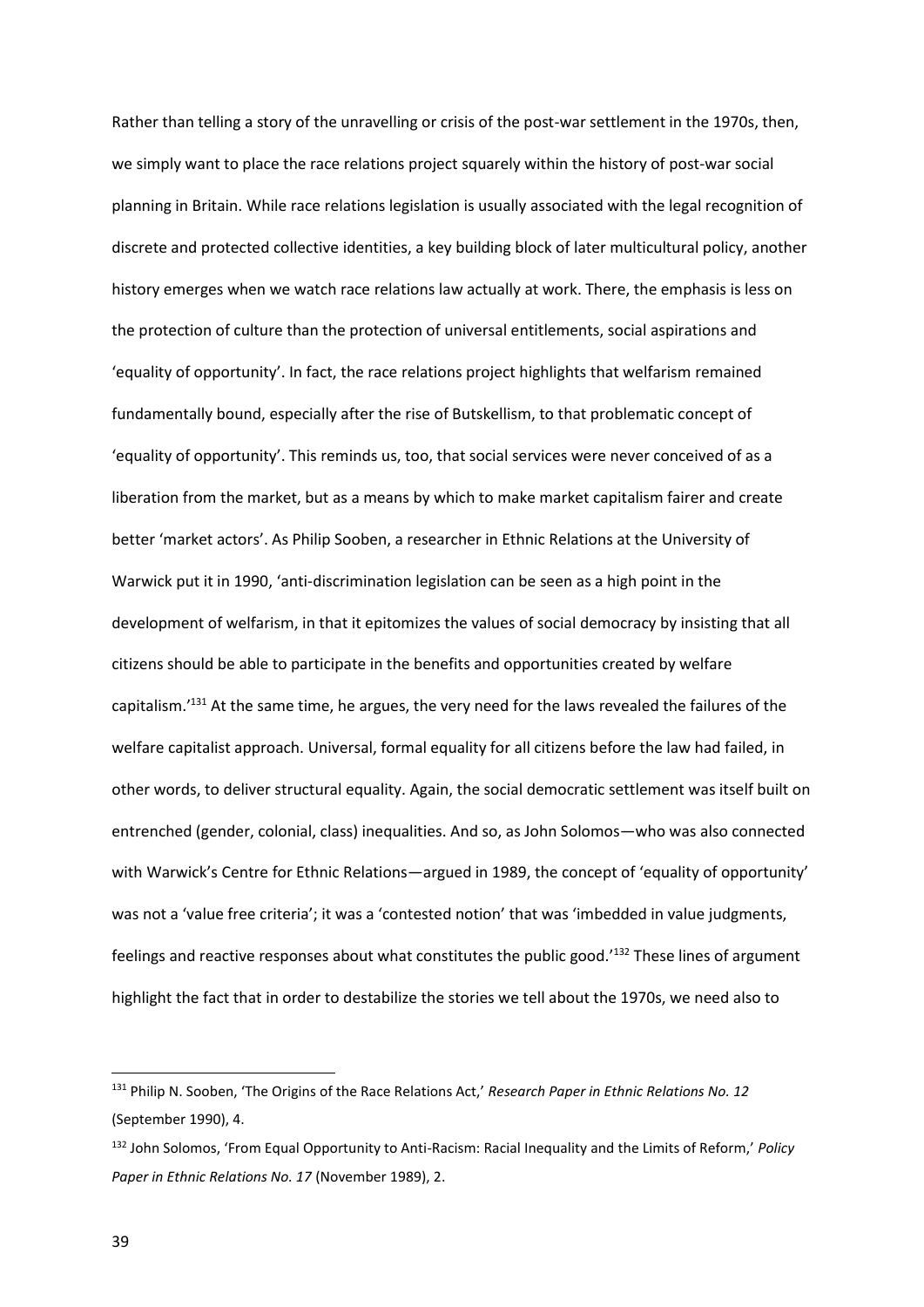destabilize the historical orthodoxies surrounding the 'rise and decline' of Britain's post-war welfare state.

British race relations law built on the public order act of 1936, by making it a criminal offense to incite racial hatred, or more specifically racial violence, but this was less controversial and radical than its efforts to control racist, though often widely socially acceptable, forms of everyday discrimination between individuals.<sup>133</sup> Rather than being a criminal offence, unlawful discrimination would be a civil matter and would be dealt with through a conciliation process. Borrowing methods from American employment tribunals, race relations legislation instituted local and national committees to help resolve disputes between citizens. It relied on individuals to make claims. The papers of these committees offer a rich and untapped vein of post-war social history. They tell a story of individuals' understandings of both 'fair play' in the market and the role of the state in its protection.

The conciliation officers, as representatives of the state, negotiated the line between fairness and unfairness, the line between 'racial feelings' and personal animosity. Until 1976, unintentional discrimination was *not* illegal. The conciliation officer had to uncover *intent* to discriminate based on race. With this, they were entrusted to manage the boundaries of irrational discrimination and rational choice, or more accurately the divide between illegal acts of racial discrimination and legal acts of discrimination based on accent, behaviour and attitude. Again and again, defendants pointed to the abstract character traits of the claimants that had lost the claimant a possible job or a desired

 $\overline{a}$ 

<sup>&</sup>lt;sup>133</sup> For analysis of the political debates surrounding 1965 Race Relations Act, as it relates to freedom of speech, civic disorder and racial violence, see Christopher Hilliard, 'Words That Disturb the State: Hate Speech and the Lessons of Fascism in Britain, 1930-1960,' *Journal of Modern History* 88, 4 (2016), 764-796 and Gavin Schaffer, 'Legislating Against Hatred: Meaning and Motive in Section Six of the Race Relations Act of 1965,' *Twentieth Century British History,* 25 (2014), 251-275. For legal scholarship on anti-discrimination law in Britain, see Iyiola Solanke, *Making Anti-Racial Discrimination Law: A Comparative History of Social Action and Anti-Racial Discrimination Law* (New York, 2009); Anthony Lester and Geoffrey Bindman, *Race and the Law* (Middlesex, 1972); and Hepple, *Race, Jobs and the Law*.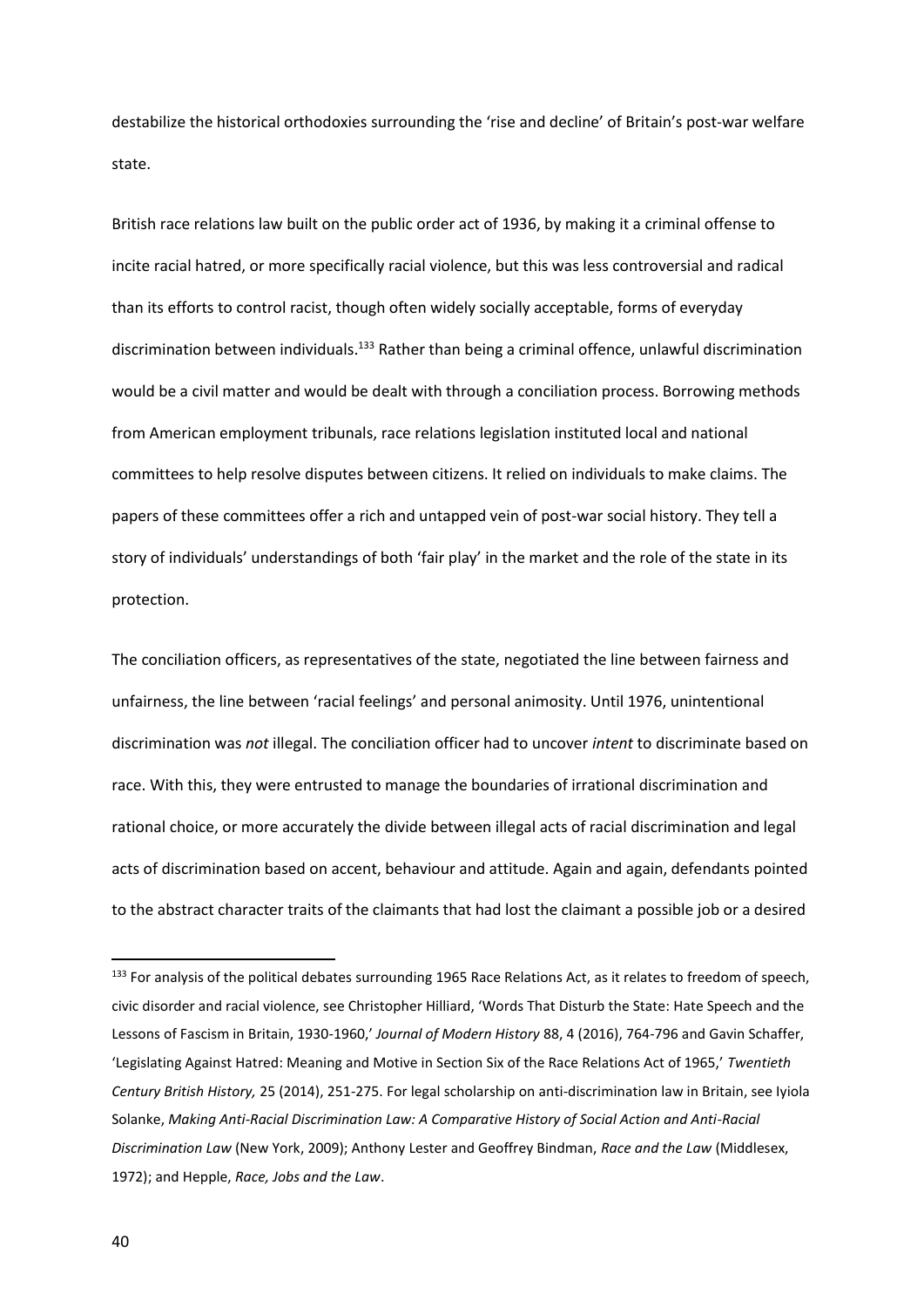home. It was not their race; it was that they were loud or 'unsuitable'. In many case files, the claimants' very effort to claim equality in the market served as implicit proof that they were not 'reasonable' market actors. Local boards were made up of respected members of the community. As the liberal lawyer Bob Hepple warned in 1970, the new conciliation committees had 'a very strong middle class bias'. The best-represented occupational group was managers and businessmen, followed by trade union officers, then university and college teachers, practicing lawyers, social workers and school teachers.<sup>134</sup> Their records are filled with judgments of character, class-bound and gendered assumptions and condescension. By listening to the archive, we humanise the practice of state power and can begin to see the ways that individuals attempted to make claims through this legislation, against everyday racism, often beyond the limitations of the law in practice.

For instance, we might tell the story of Mrs Wharton, born in Barbados, who went to the Race Relations Board in 1975 to argue that the Paddington Churches Housing Association was wrongfully attempting to move her family to a smaller flat, due to the racist complaints of the Irish woman who lived in the flat below her.<sup>135</sup> The woman had complained of noise, but Barton recounted to the Conciliation Officer that she'd overheard her neighbour say, 'We had a black one there before and I got rid of her and I will see no more blacks here.<sup>'136</sup> Her claim to the board failed. This might have been due to the small note at the bottom of the officer's page: 'When I entered the flat, the television was on and the volume of noise was considerable. I had to ask Mrs Wharton to turn it down or off so that I would be able to hear what she had to say to me.<sup>'137</sup> But we must consider, despite the failure of her case, what inspired her to put forward her claim? How did the very existence of anti-discrimination law contribute to how she understood and articulated her rights and her experiences of everyday racism?

<sup>134</sup> Hepple, *Race, Jobs and the Law in Britain*, 204.

<sup>&</sup>lt;sup>135</sup> Report by Conciliation Officer, 8 August 1975, Wharton v Paddington Housing Association, CK 2/1463, Commission for Racial Equality and predecessors, The National Archives of the UK.  $136$  Ibid.

<sup>137</sup> Notes on meeting, 4 August 1975, CK 2/1463, TNA.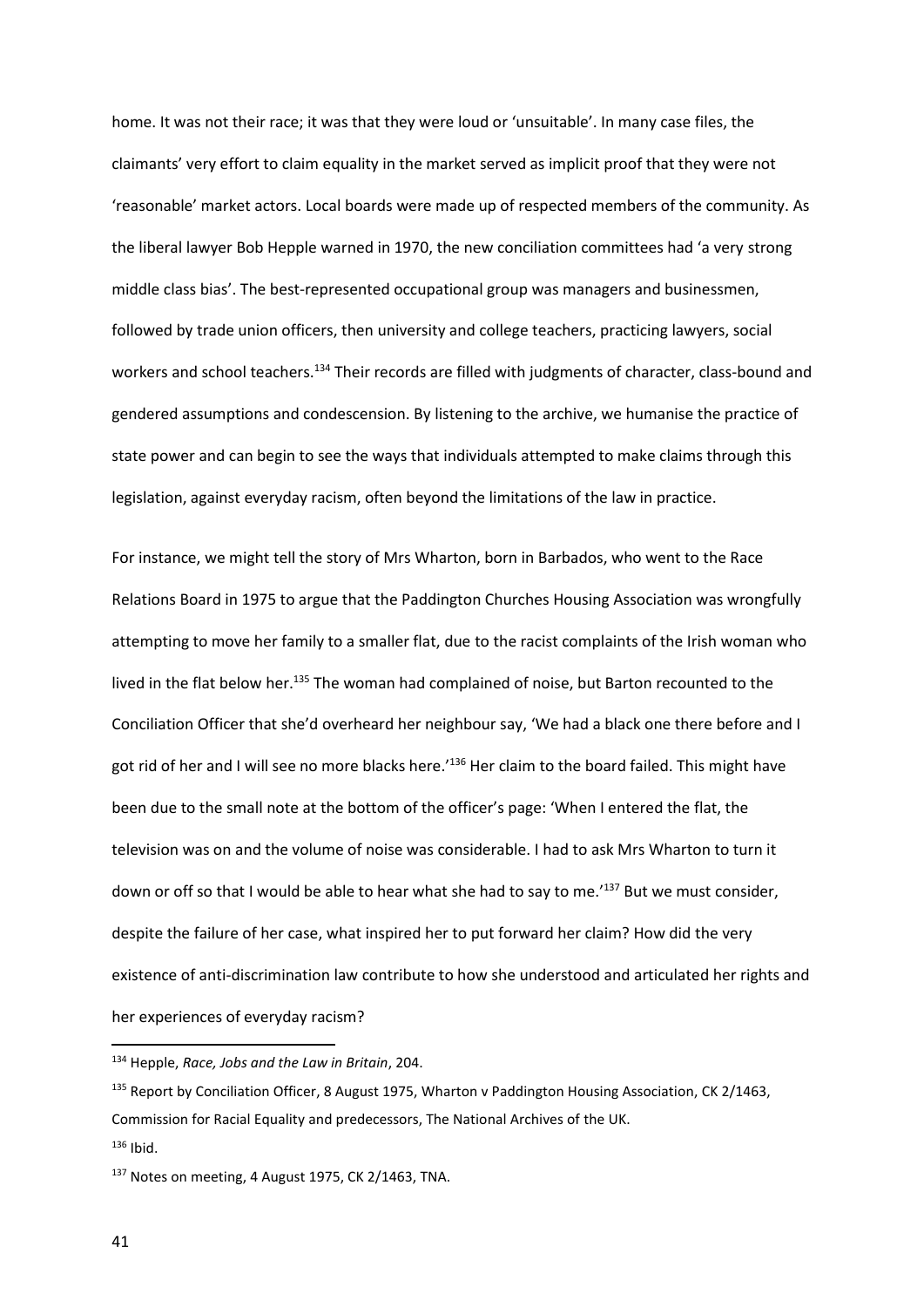We might also tell the story of Mr Hughes, an Irish Catholic, who had worked on the Great Western Railway for 10 years and was, when his wife had a child, denied a house through the Great Western Housing Association. He insisted to the board that he was a good employee, and that he had even tried to avoid confrontations, even when he was harassed and called a 'mick'. Still, the conciliation officer found for the defendant: it was not his Irishness and Catholicness that was the problem in 1975, but that he was a 'trouble maker'.<sup>138</sup>

Or there is Mr Kahn; Pakistani in origin and university-educated. By 1969, he had been working in the UK for six years as a bus conductor. He tried for a clerical job in the Ministry of Social Security. When he failed at the interview without having been asked any substantial questions, he complained of discrimination. He appealed to the board:

Being a University Graduate [I have been] denied every right of a respectable citizen for the last six years, [I] never went mad or became criminal in revolt. [I] just excepted [sic] every type of MENIAL OR MANUAL work and thus ruined my health and mind. OTHERWISE I AM WELL AWARE THAT IT IS A WELL-FARE STATE [that] spend[s] millions of pounds on criminals…just on [a] humanitarian basis and damn [any] care for a good soul being wrecked because of origins. I believe [this] because I have experienced it.<sup>139</sup>

Kahn's claim is framed around a belief in his own respectability and the failure of the state to defend the 'good soul' of a respectable citizen. His report and the personal reports of the others are steeped in anger, confusion and indignation. Despite the fact that all their claims were unsuccessful, their words speak a language of individual entitlement or, at very least, give us a sense of how individuals made sense of the limits and conditions of 'equality of opportunity'.

<sup>138</sup> Report by Conciliation Officer, 2 February 1975, Hughes v Great Western Housing Association, CK 2/1379, Commission for Racial Equality and predecessors, The National Archives of the UK.

<sup>139</sup> Complaint of Unlawful Discrimination, 22 August 1969, Kahn v DHSS, CK 2/642, Commission for Racial Equality and predecessors, The National Archives of the UK.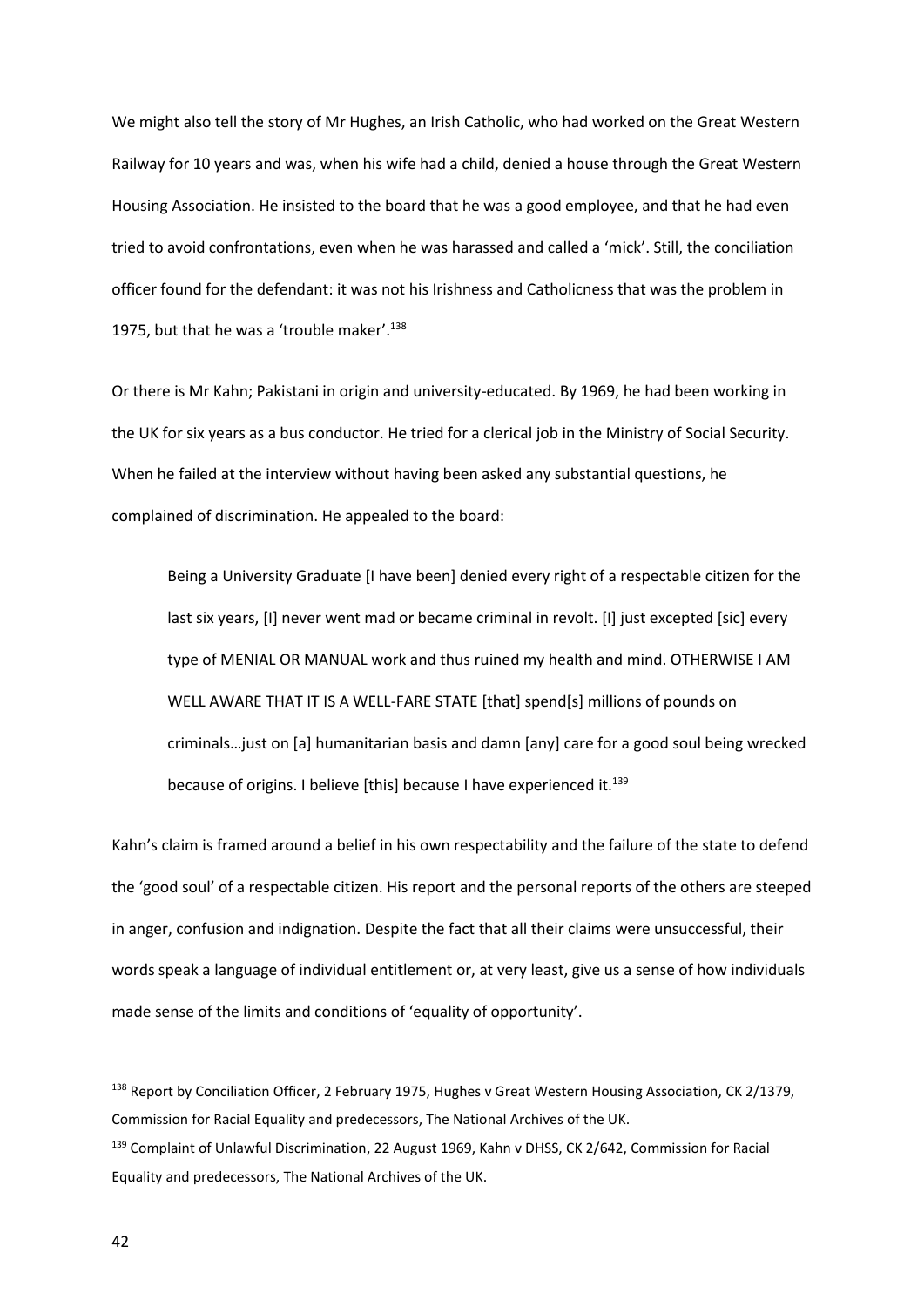Satnam Virdee argues that the years 1976 to 1979 represent a high point in the history of antiracism when collective action against racism and class exploitation in Britain entwined.<sup>140</sup> He looks to the formation of Rock Against Racism, to the solidarity extended to Asian women involved in the Grunwick strike between 1976 and 1978, as well as to the Anti-Nazi League to show the significant formation of an anti-racist social movement 'unprecedented in scale and scope that remains unseen anywhere on the European mainland to this day.<sup>141</sup> Both this history and the history of black cultural nationalism in Britain in the 1970s are critically important to understanding the politics of racial inequality in post-war Britain. But they don't tell the whole story. The obvious social aspiration and sense of entitlement of the claimants discussed above highlight that we cannot fully understand the politics of anti-racism in Britain divorced from the (unstable) markers of social class in the 1970s. The promise of equality of opportunity—as well as the gendered and classed beliefs about how that equality of opportunity might be achieved—would continue to structure anti-discrimination policy in the decades to come.

In the archive, we see the ways that certain individuals lived with these laws. Through the thousands of cases of individuals claiming equality through legal process, and through the volunteers and professionals who made up the machinery of the race relations project, we find what Charles Tilly would call the 'negotiation of identity claims'.<sup>142</sup> In many ways, these individuals give the anti-racism of the long 1970s a more complex politics, one that does not only revolve around the politics of recognition, or the consolidation of identity politics and collective action, or even the claims of citizenship. Their stories are not radical or activist histories. They tell stories of social aspiration and lost opportunities, of living as tolerated subjects. This gives us insight not just into the history of racism in Britain but also into popular beliefs about economic life, universal entitlements and individual dignity.

<sup>140</sup> Satnam Virdee, *Racism, Class and the Racialized Outsider* (London, 2014), 123.

<sup>141</sup> Ibid, 124.

<sup>142</sup> Tilly, 'Political Identities in Changing Politics,' 616.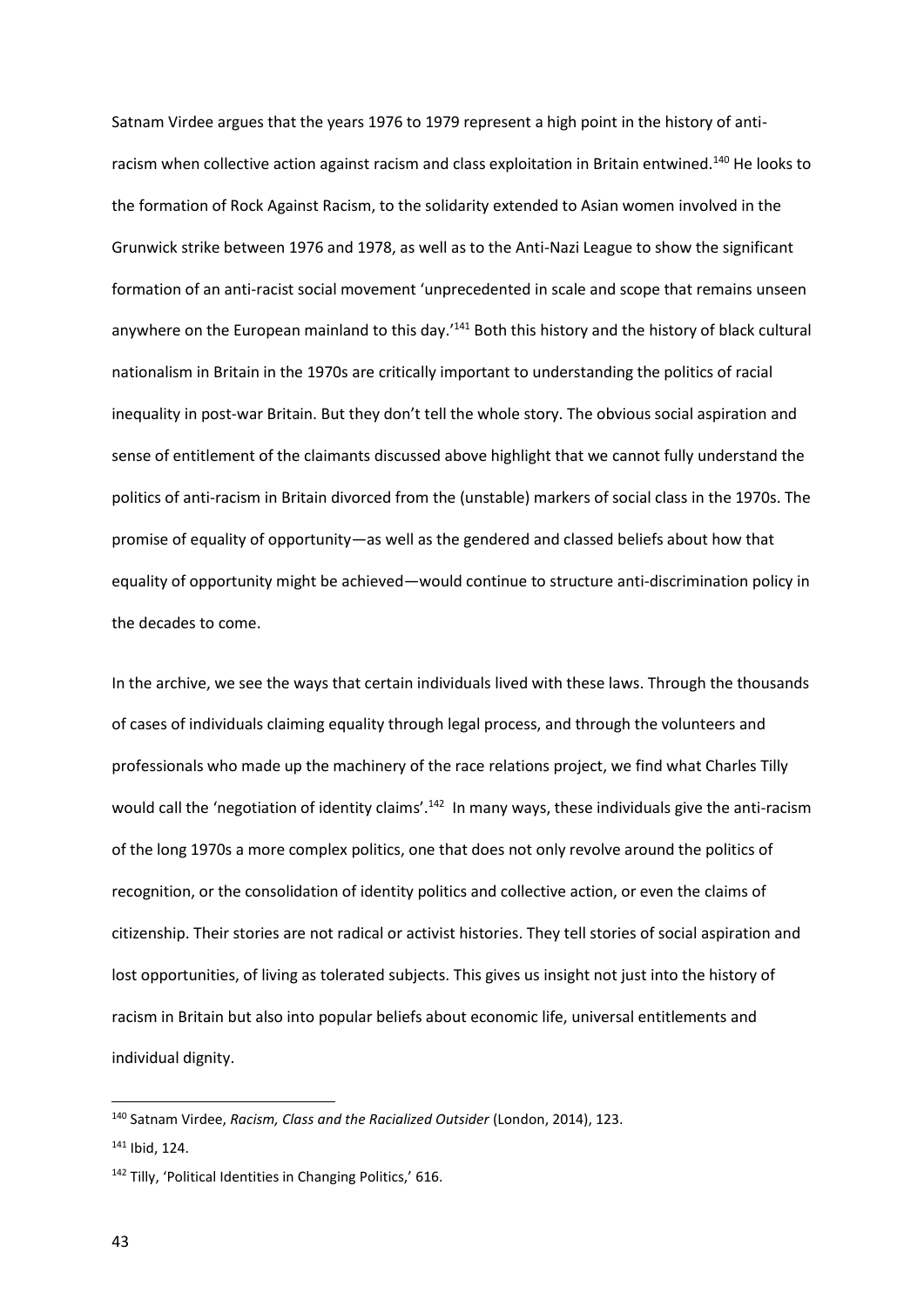## **Conclusion**

In examining the ways in which individuals navigated the terrain of class, gender and racial identities, we have suggested that people were increasingly insistent by the 1970s about defining and claiming their individual rights, identities and perspectives. Many expressed desires for greater personal autonomy and self-determination, even if these desires were not always realised. The 'popular individualism' we have tracked in this article was not always a selfish and greedy phenomenon: it was not necessarily about having *more* than one's neighbour, but about having more autonomy and control than the non-political 'ordinary people' were felt to have had in the past. This popular individualism had, in other words, multiple political and cultural valences—from the self-expression of anarchist punks,<sup>143</sup> to social aspiration in the suburbs. Desires for greater individual selfdetermination, and anger with the 'establishment' for withholding it, did not lead inexorably to Thatcherism. In fact, this popular individualism could in many ways point towards an expanded politics of equality. In rejecting class snobberies and hierarchies as outdated, for example, many from younger generations suggested they wanted to live in a society less marked by cultural divides – even if the working of race relations boards shows that cultural class snobberies did still have powerful effects in the 1970s. This politics wasn't always harmonious, but it did open up interesting possibilities, many of which have since been forgotten or overlooked.

It was in the (long) 1970s that the categories of race and gender began to gain social and legal recognition. This, in turn, shaped the ways in which individuals understood themselves as gendered, racialised and/or 'tolerated' subjects. Through 'race relations' legislation, the state played a part in creating one framework for the assertion and protection of individual rights, and so encouraged people to view themselves and their citizenship rights in new ways. Although race relations legislation has tended to be understood as the state's recognition of collective and community

<sup>143</sup> Matthew Worley, 'Shot By Both Sides: Punk, Politics and the End of "Consensus"', *Contemporary British History,* 26 (2012), 333-354.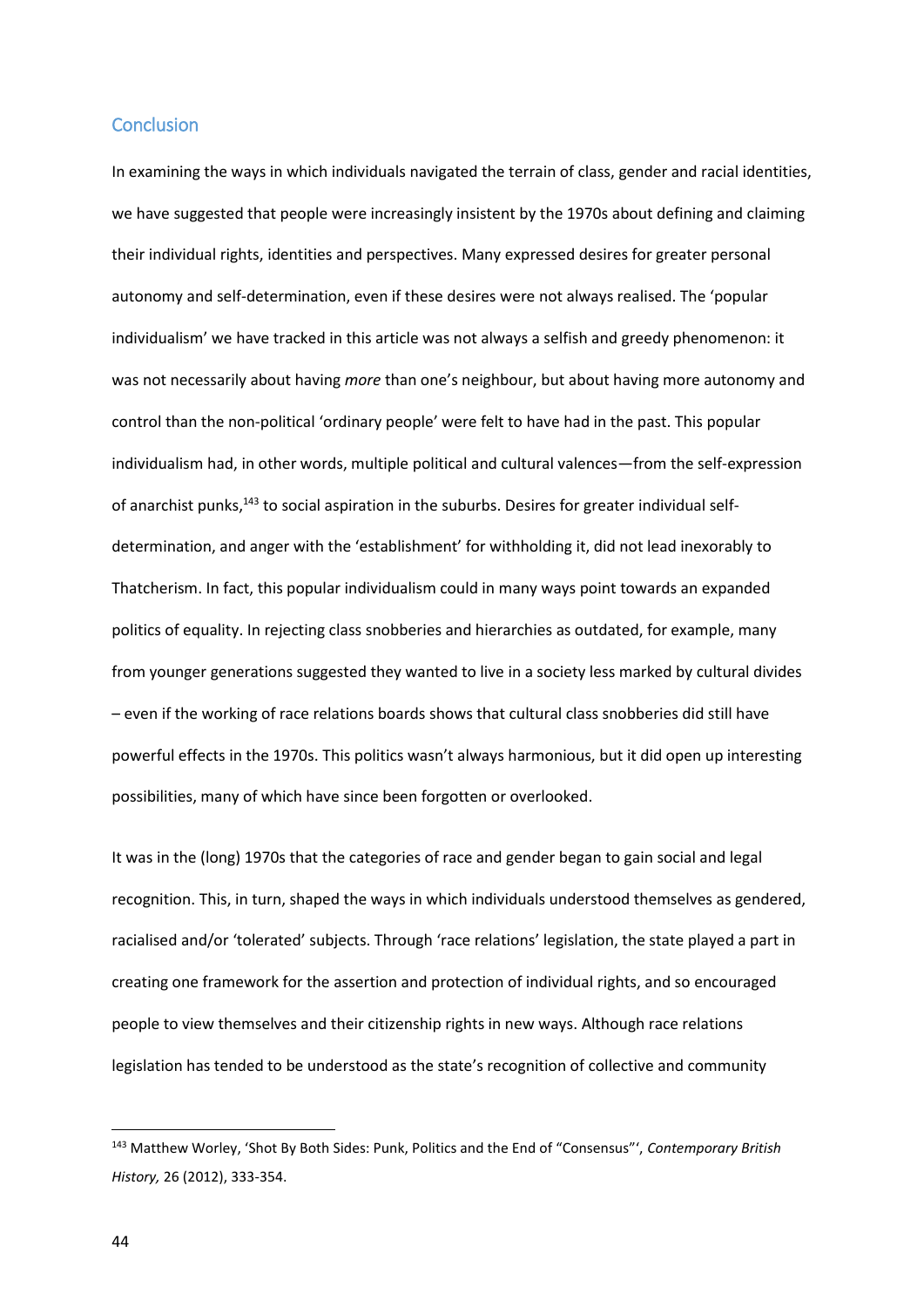identity, it was largely framed in terms of individual rights. There are useful parallels to be drawn here with the 1975 Sex Discrimination Act, which similarly emphasised the right of individual women to fair treatment. This and other legal changes giving women new rights in this period were not primarily driven by the WLM. Transformative as movements like Women's Lib were for some (particularly for those who ended up writing the histories), other processes and agents of change were at work in the population at large. Looking at the politics of gender, class and race through the lens of subjectivity and selfhood has the potential to radically alter our understanding of the processes of cultural change. We have not tried to offer a complete explanation for the rise of popular individualism in this article, but we have suggested that among its diverse drivers we must recognise the importance of social democratic political achievements: the welfare state, which promised equality (even if in paradoxical ways), and the new ways that individual rights were enshrined in law in the late 1960s and 1970s.

In this article, we have tried to unpick some of the most common metanarratives of the 1970s – the 'death' of class politics, the feminist awakening and the radicalisation of ethnic identity politics. We have done so by beginning our analysis with sources which give us insight into the words, attitudes and narratives constructed by 'ordinary' people themselves in the 1970s. Starting here, as Joan Scott suggested, will always tend to destabilise big narratives.<sup>144</sup> This is in one sense useful historical work, helping to evoke the diversity and complexity of the past. But we also need to be able to tell bigger narratives about the past. As microhistorians use the micro-case study to reconfigure larger narratives, this article has used 'ordinary' voices to suggest the possibility of a new meta-narrative of post-war Britain, challenging the one-dimensional 'rise and decline' narrative of British social democracy.<sup>145</sup> That is, that the 1970s was a key moment in the spread of a popular, aspirational form of individualism in post-war Britain, and that this development is critical to our understanding of the

<sup>144</sup> Scott, 'Storytelling'.

<sup>145</sup> On micro-history, see Carlo Ginzburg, John Tedeschi, and Anne C. Tedeschi. 'Microhistory: Two or Three Things That I Know About It', *Critical Inquiry* 20 (1993), 10-35.